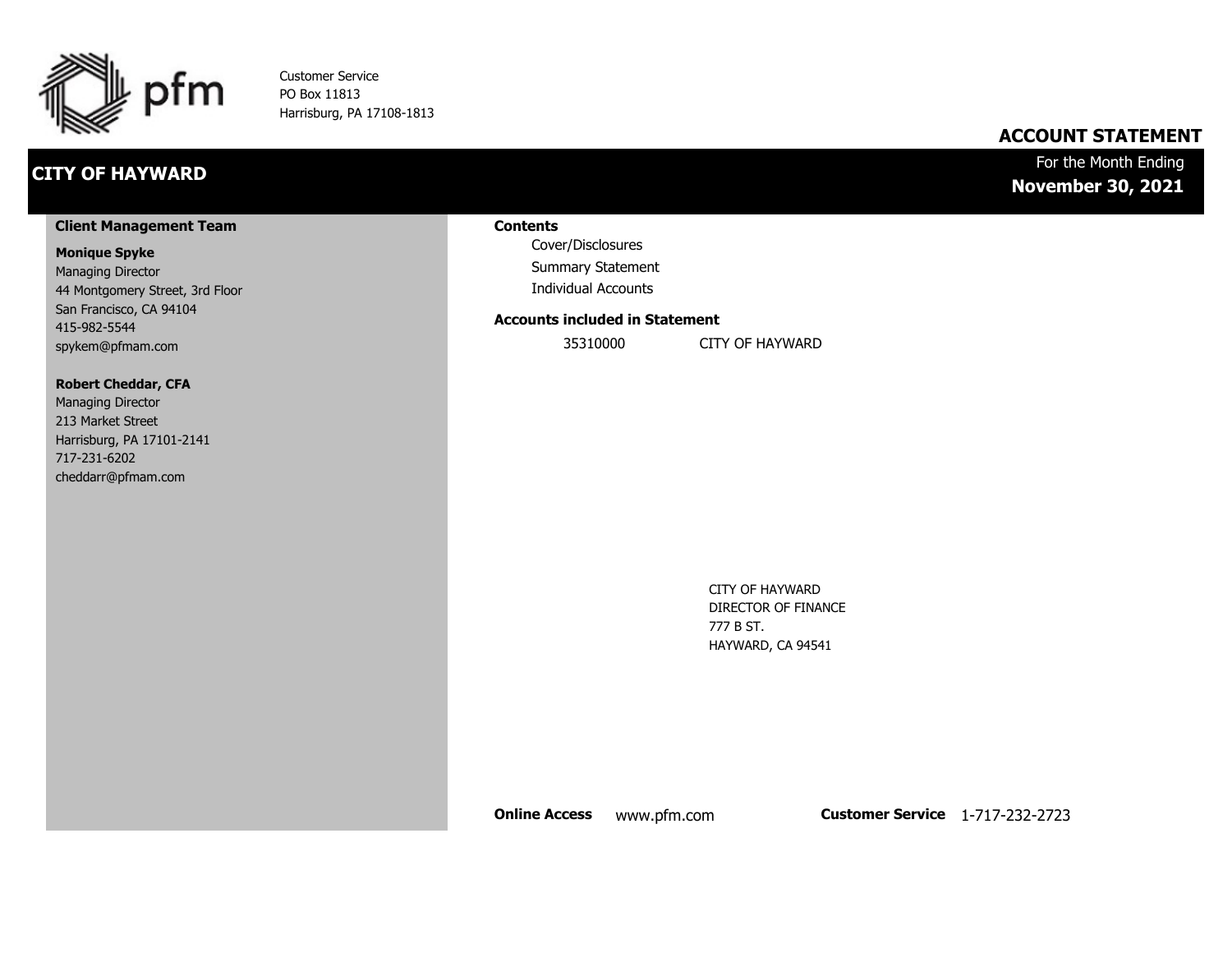

#### **Important Disclosures**

### Important Disclosures

This statement is for general information purposes only and is not intended to provide specific advice or recommendations. PFM Asset Management LLC ("PFM") is an investment advisor registered with the Securities and Exchange Commission, and is required to maintain a written disclosure statement of our background and business experience. If you would like to receive a copy of our current disclosure statement, please contact Service Operations at the address below.

**Proxy Voting** PFM does not normally receive proxies to vote on behalf of its clients. However, it does on occasion receive consent requests. In the event a consent request is received the portfolio manager contacts the client and then proceeds according to their instructions. PFM's Proxy Voting Policy is available upon request by contacting Service Operations at the address below. **Questions About an Account** PFM's monthly statement is intended to detail our investment advisory activity as well as the activity of any accounts held by clients in pools that are managed by PFM. The custodian bank maintains the control of assets and executes (i.e., settles) all investment transactions. The custodian statement is the official record of security and cash holdings and transactions. PFM recognizes that clients may use these reports to facilitate record keeping and that the custodian bank statement and the PFM statement should be reconciled and differences resolved. Many custodians use a settlement date basis which may result in the need to reconcile due to a timing

difference. **Account Control** PFM does not have the authority to withdraw funds from or deposit funds to the custodian. Our clients retain responsibility for their internal accounting policies; implementing and enforcing internal controls and

generating ledger entries or otherwise recording transactions. **Market Value** Generally, PFM's market prices are derived from closing bid prices as of the last business day of the month as supplied by Refinitiv or Bloomberg. Where prices are not available from generally recognized sources the securities are priced using a yield-based matrix system to arrive at an estimated market value. Prices that fall between data points are interpolated. Non-negotiable FDIC-insured bank certificates of deposit are priced at par. Although PFM believes the prices to be reliable, the values of the securities do not always represent the prices at which the securities could have been bought or sold. Explanation of the valuation methods for a registered investment company, local government investment program,or TERM funds is contained in the appropriate fund offering documentation or information statement. **Amortized Cost** The original cost of the principal of the security is adjusted for the amount of the periodic reduction of any discount or premium from the purchase date until the date of the report. Discount or premium with respect to short term securities (those with less than one year to maturity at time of issuance) is amortized on a straightline basis. Such discount or premium with respect to longer term securities is amortized using the constant yield basis.

**Tax Reporting** Cost data and realized gains / losses are provided for informational purposes only. Please review for accuracy and consult your tax advisor to determine the tax consequences of your security transactions. PFM does not report such information to the IRS or other taxing authorities and is not responsible for the accuracy of such information that may be required to be reported to federal, state or other taxing authorities.

**Financial Situation** In order to better serve you, PFM should be promptly notified of any material change in your investment objective or financial situation. **Callable Securities** Securities subject to redemption prior to maturity may be redeemed in whole or in part before maturity, which could affect the yield represented. Portfolio The securities in this portfolio, including shares of mutual funds, are not guaranteed or otherwise protected by PFM, the FDIC (except for certain non-negotiable certificates of deposit) or any government agency. Investment in securities involves risks, including the possible loss of the amount invested. Actual settlement values, accrued interest, and amortized cost amounts may vary for securities subject to an adjustable interest rate or subject to principal paydowns. Any changes to the values shown may be reflected within the next monthly statement's beginning values.

**Rating** Information provided for ratings is based upon a good faith inquiry of selected sources, but its accuracy and completeness cannot be guaranteed. Shares of some money market and TERM funds are marketed through representatives of PFM's wholly owned subsidiary, PFM Fund Distributors, Inc. PFM Fund Distributors, Inc. is registered with the SEC as a broker/dealer and is a member of the Financial Industry Regulatory Authority ("FINRA") and the Municipal Securities Rulemaking Board ("MSRB"). You may reach the FINRA by calling the FINRA Regulator Public Disclosure Hotline at 1-888-289-9999 or at the FINRA Regulation Internet website address www.nasd.com. A brochure describing the FINRA Regulation Public Disclosure Program is also available from the FINRA upon request. **Key Terms and Definitions**

*Dividends* on money market funds consist of interest earned, plus any discount ratably amortized to the date of maturity, plus all realized gains and losses on the sale of securities prior to maturity, less ratable amortization of any premium and all accrued expenses to the fund. Dividends are accrued daily and may be paid either monthly or quarterly. The monthly earnings on this statement represent the estimated dividend accrued for the month for any program that distributes earnings on a quarterly basis. There is no guarantee that the estimated amount will be paid on the actual distribution date.

*Current Yield* is the net change, exclusive of capital changes and income other than investment income, in the value of a hypothetical fund account with a balance of one share over the seven-day base period including the statement date, expressed as a percentage of the value of one share (normally \$1.00 per share) at the beginning of the seven-day period. This resulting net change in account value is then annualized by multiplying it by

365 and dividing the result by 7. The yields quoted should not be considered a representation of the yield of the fund in the future, since the yield is not fixed. *Average maturity* represents the average maturity of all securities and investments of a portfolio, determined by multiplying the par or principal value of each security or investment by its maturity (days or years), summing the products, and dividing the sum by the total principal value of the portfolio. The stated maturity date of mortgage backed or callable securities are used in this statement. However the actual maturity of these securities could vary depending on the level or prepayments on the underlying mortgages or whether a callable security has or is still able to be called.

*Monthly distribution yield* represents the net change in the value of one share (normally \$1.00 per share) resulting from all dividends declared during the month by a fund expressed as a percentage of the value of one share at the beginning of the month. This resulting net change is then annualized by multiplying it by 365 and dividing it by the number of calendar days in the month. *YTM at Cost* The yield to maturity at cost is the expected rate of return, based on the original cost, the annual interest receipts, maturity value and the time period from purchase date to maturity, stated as a percentage, on an annualized basis.

*YTM at Market* The yield to maturity at market is the rate of return, based on the current market value, the annual interest receipts, maturity value and the time period remaining until maturity, stated as a percentage, on an annualized basis. *Managed Account* A portfolio of investments managed discretely by PFM according to the client's specific investment policy and requirements. The investments are directly owned by the client and held by the client's custodian. *Unsettled Trade* A trade which has been executed however the final consummation of the security transaction and payment has not yet taken place.

Please review the detail pages of this statement carefully. If you think your statement is wrong, missing account information, or if you need more information about a transaction, please contact PFM within 60 days of receipt. If you have other concerns or questions regarding your account you should contact a member of your client management team or PFM Service Operations at the address below.

> PFM Asset Management LLC Attn: Service Operations 213 Market Street Harrisburg, PA 17101

**PFM Fund Distributors, Inc. (PFMFD), a wholly-owned broker dealer subsidiary of PFM Asset Management LLC, is registered with the U.S. Securities and Exchange Commission (SEC) and is**  subject to the Rules of the Municipal Securities Rulemaking Board (MSRB) as it relates to the distribution of shares of local government investment pools. PFMFD is required to inform you of the availability of the MSRB Investor Brochure which describes the protections that may be provided by the MSRB rules and how to file a complaint with an appropriate regulatory authority. The MSRB **Investor Brochure can be found on the MSRB's website at www.msrb.org.**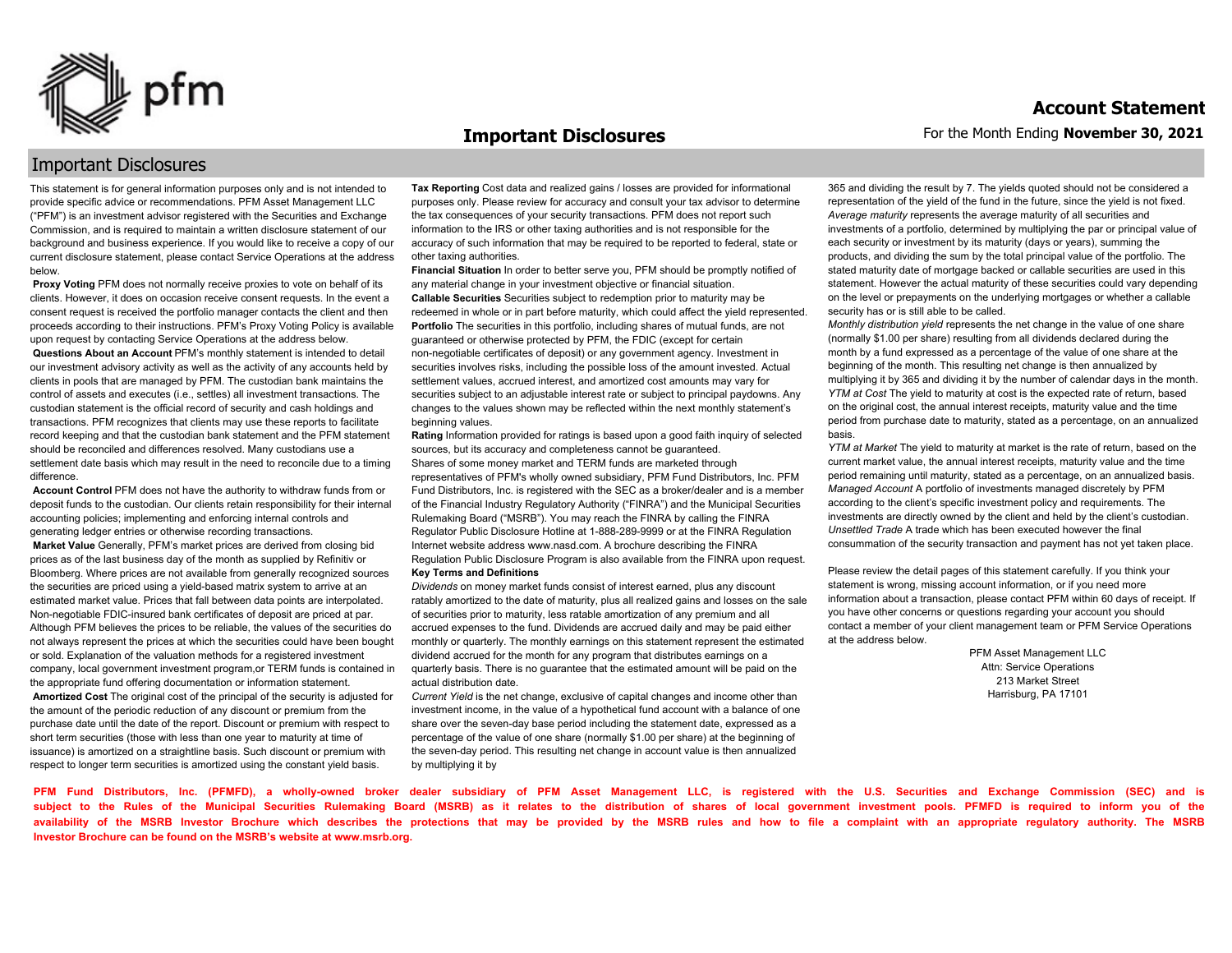

# **Managed Account Summary Statement** For the Month Ending November 30, 2021

| <b>Transaction Summary - Managed Account</b>                                                                               | <b>Cash Transactions Summary - Managed Account</b>                              |                                                                                                                       |                                                                                |  |
|----------------------------------------------------------------------------------------------------------------------------|---------------------------------------------------------------------------------|-----------------------------------------------------------------------------------------------------------------------|--------------------------------------------------------------------------------|--|
| <b>Opening Market Value</b>                                                                                                | \$129,172,532.70                                                                | Maturities/Calls                                                                                                      | 0.00                                                                           |  |
| Maturities/Calls<br><b>Principal Dispositions</b><br>Principal Acquisitions<br>Unsettled Trades<br>Change in Current Value | (628, 336.41)<br>(3,933,058.16)<br>59,073,080.93<br>3,055,734.00<br>(12,772.50) | Sale Proceeds<br>Coupon/Interest/Dividend Income<br>Principal Payments<br>Security Purchases<br>Net Cash Contribution | 3,936,924.33<br>110,050.35<br>628,336.41<br>(60, 307, 225.21)<br>55,631,914.12 |  |
| <b>Closing Market Value</b>                                                                                                | \$186,727,180.56                                                                | Reconciling Transactions                                                                                              | 0.00                                                                           |  |

| <b>Earnings Reconciliation (Cash Basis) - Managed Account</b>                                                                |                                         | <b>Cash Balance</b>         |        |  |  |
|------------------------------------------------------------------------------------------------------------------------------|-----------------------------------------|-----------------------------|--------|--|--|
| Interest/Dividends/Coupons Received<br>Less Purchased Interest Related to Interest/Coupons<br>Plus Net Realized Gains/Losses | 113,916.52<br>(74, 144.28)<br>56,384.13 | <b>Closing Cash Balance</b> | \$0.00 |  |  |
| <b>Total Cash Basis Earnings</b>                                                                                             | \$96,156.37                             |                             |        |  |  |
| <b>Earnings Reconciliation (Accrual Basis)</b>                                                                               | Total                                   |                             |        |  |  |
| Ending Amortized Value of Securities                                                                                         | 186,882,639.98                          |                             |        |  |  |
| <b>Ending Accrued Interest</b>                                                                                               | 300,687.00                              |                             |        |  |  |
| Plus Proceeds from Sales                                                                                                     | 4,387,337.07                            |                             |        |  |  |
| Plus Proceeds of Maturities/Calls/Principal Payments                                                                         | 628,336.41                              |                             |        |  |  |
| Plus Coupons/Dividends Received                                                                                              | 110,050.35                              |                             |        |  |  |
| Less Cost of New Purchases                                                                                                   | (62,665,068.16)                         |                             |        |  |  |
| Less Beginning Amortized Value of Securities                                                                                 | (129, 277, 829.38)                      |                             |        |  |  |
| Less Beginning Accrued Interest                                                                                              | (227, 486.97)                           |                             |        |  |  |
| <b>Total Accrual Basis Earnings</b>                                                                                          | \$138,666.30                            |                             |        |  |  |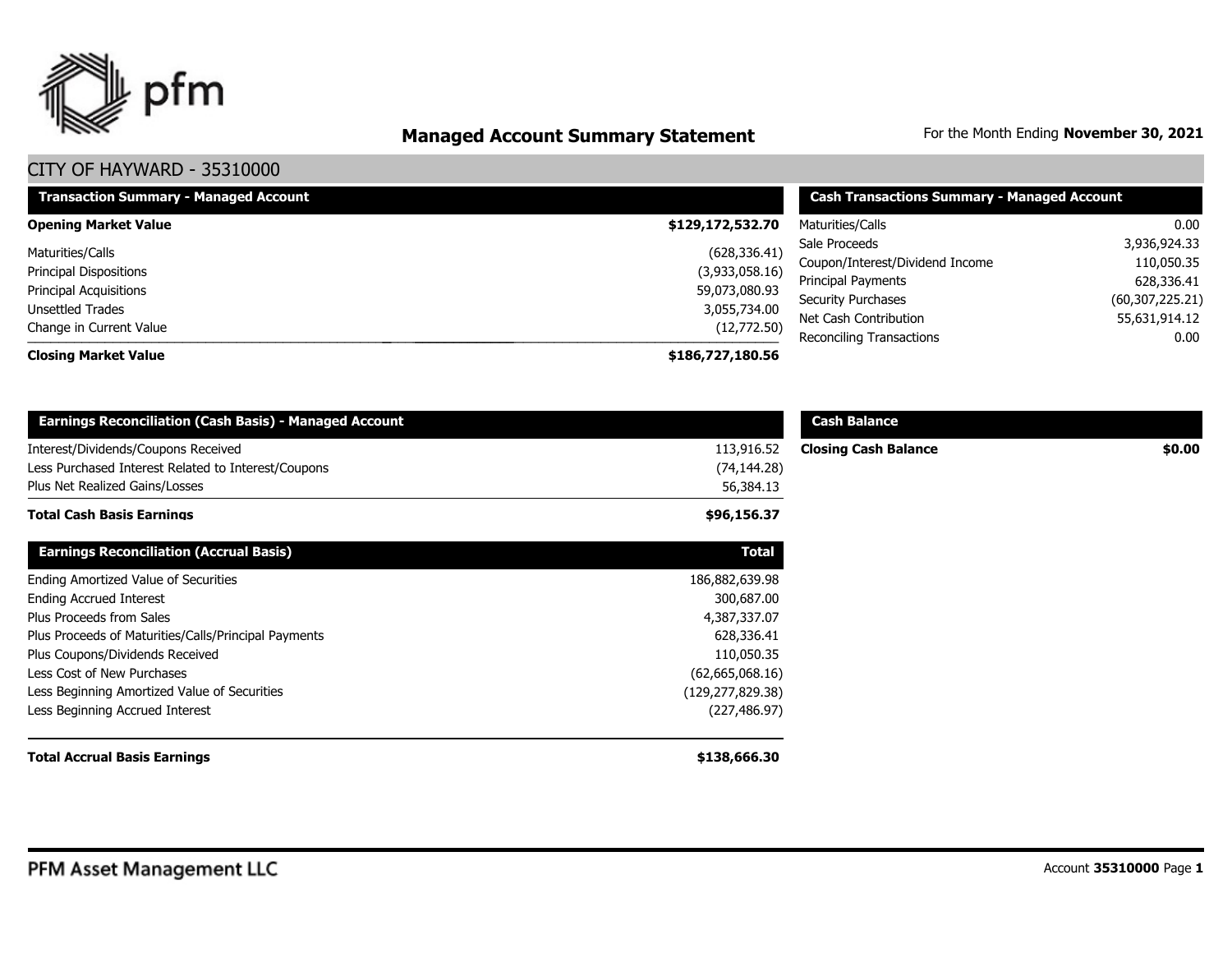

## **Portfolio Summary and Statistics** For the Month Ending **November 30, 2021**

2.57%

## CITY OF HAYWARD - 35310000

| <b>Account Summary</b>            |                  |                        |                |  |  |  |  |  |  |
|-----------------------------------|------------------|------------------------|----------------|--|--|--|--|--|--|
| <b>Description</b>                | <b>Par Value</b> | <b>Market Value</b>    | <b>Percent</b> |  |  |  |  |  |  |
| U.S. Treasury Bond / Note         | 103,630,000.00   | 102,576,427.30         | 54.94          |  |  |  |  |  |  |
| Supra-National Agency Bond / Note | 4,840,000.00     | 4,807,721.32           | 2.57           |  |  |  |  |  |  |
| Municipal Bond / Note             | 14,285,000.00    | 14,446,876.02          | 7.74           |  |  |  |  |  |  |
| <b>Federal Agency Commercial</b>  | 7,392,116.72     | 7,455,735.61           | 3.99           |  |  |  |  |  |  |
| Mortgage-Backed Security          |                  |                        |                |  |  |  |  |  |  |
| Federal Agency Bond / Note        | 29,625,000.00    | 29,578,860.53          | 15.84          |  |  |  |  |  |  |
| Corporate Note                    | 17,659,000.00    | 17,797,917.74          | 9.53           |  |  |  |  |  |  |
| Certificate of Deposit            | 2,850,000.00     | 2,875,482.59           | 1.54           |  |  |  |  |  |  |
| <b>Bank Note</b>                  | 300,000.00       | 312,099.60             | 0.17           |  |  |  |  |  |  |
| <b>Asset-Backed Security</b>      | 6,887,441.34     | 6,876,059.85           | 3.68           |  |  |  |  |  |  |
| <b>Managed Account Sub-Total</b>  | 187,468,558.06   | 186,727,180.56 100.00% |                |  |  |  |  |  |  |
| <b>Accrued Interest</b>           |                  | 300,687.00             |                |  |  |  |  |  |  |
| <b>Total Portfolio</b>            | 187,468,558.06   | 187,027,867.56         |                |  |  |  |  |  |  |







**Sector Allocation** 

 $\overline{54.94\%}$   $\overline{54.94\%}$   $\overline{49.94\%}$   $\overline{49.94\%}$   $\overline{49.94\%}$   $\overline{49.94\%}$   $\overline{49.94\%}$   $\overline{49.94\%}$   $\overline{49.94\%}$   $\overline{49.94\%}$   $\overline{49.94\%}$   $\overline{49.94\%}$   $\overline{49.94\%}$   $\overline{49.94\%}$   $\overline{49.94\$ 

| <b>Characteristics</b>            |          |
|-----------------------------------|----------|
| Yield to Maturity at Cost         | $0.83\%$ |
| Yield to Maturity at Market       | $0.79\%$ |
| Weighted Average Days to Maturity | 952      |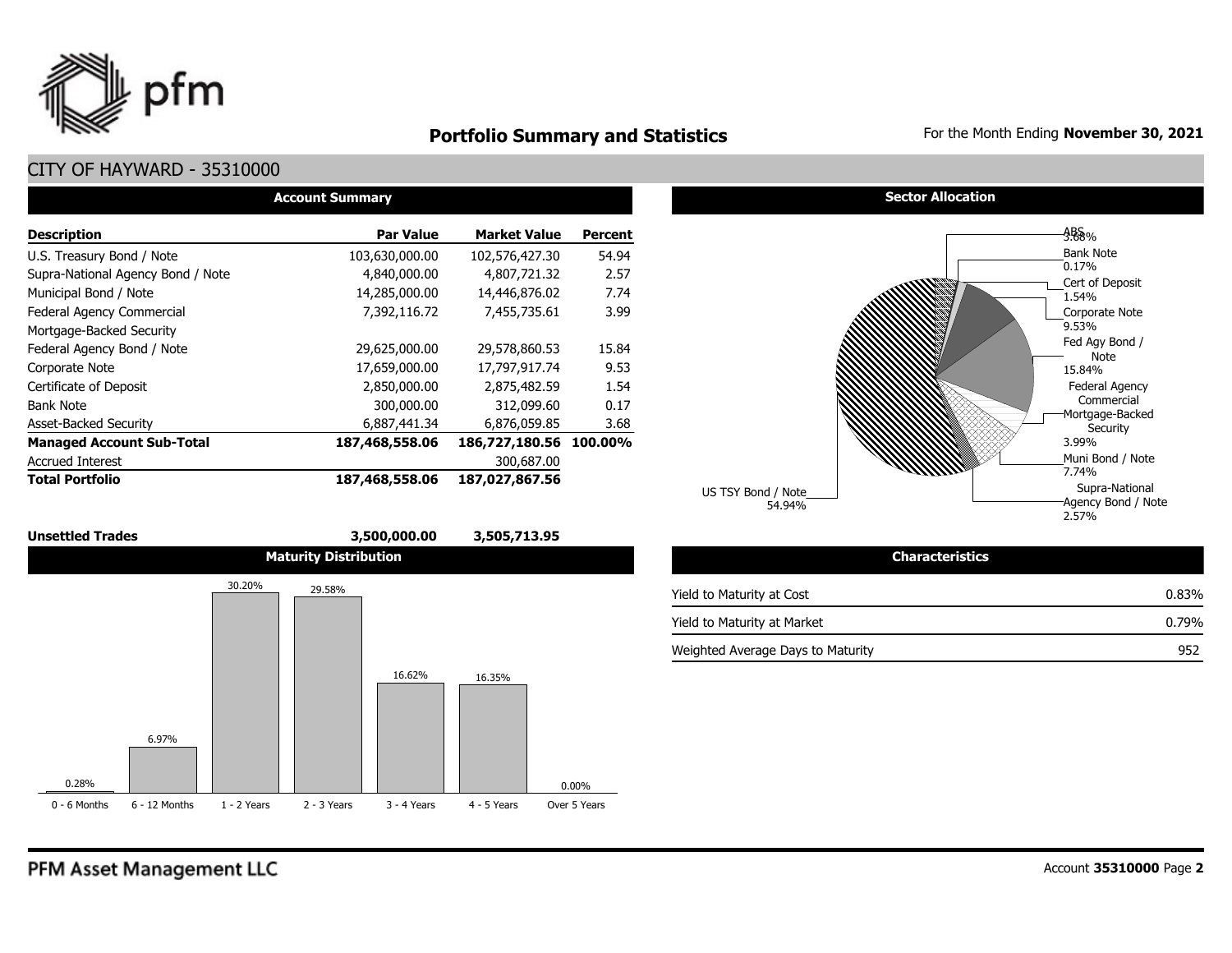

## **Managed Account Issuer Summary** For the Month Ending November 30, 2021

## CITY OF HAYWARD - 35310000

| <b>Issuer Summary</b>                    |                     |                |  |  |  |  |  |  |
|------------------------------------------|---------------------|----------------|--|--|--|--|--|--|
|                                          | <b>Market Value</b> |                |  |  |  |  |  |  |
| <b>Issuer</b>                            | of Holdings         | <b>Percent</b> |  |  |  |  |  |  |
| ADOBE INC.                               | 303,923.70          | 0.16           |  |  |  |  |  |  |
| AMAZON.COM INC                           | 350,857.86          | 0.19           |  |  |  |  |  |  |
| AMERICAN EXPRESS CO                      | 861,647.65          | 0.46           |  |  |  |  |  |  |
| AMERICAN HONDA FINANCE                   | 864,528.28          | 0.46           |  |  |  |  |  |  |
| ARIZONA TRANSPORTATION BOARD             | 1,261,231.40        | 0.68           |  |  |  |  |  |  |
| <b>ASTRAZENECA PLC</b>                   | 1,101,539.50        | 0.59           |  |  |  |  |  |  |
| <b>BANK OF AMERICA CO</b>                | 1,537,397.60        | 0.82           |  |  |  |  |  |  |
| BMW FINANCIAL SERVICES NA LLC            | 497,213.09          | 0.27           |  |  |  |  |  |  |
| BRISTOL-MYERS SQUIBB CO                  | 151,380.00          | 0.08           |  |  |  |  |  |  |
| <b>BURLINGTON NORTHERN SANTA FE</b>      | 317,074.80          | 0.17           |  |  |  |  |  |  |
| CALIFORNIA EARTHOUAKE AUTHORITY          | 303,819.00          | 0.16           |  |  |  |  |  |  |
| CALIFORNIA STATE UNIVERSITY              | 322,916.75          | 0.17           |  |  |  |  |  |  |
| CAPITAL ONE FINANCIAL CORP               | 1,149,859.21        | 0.62           |  |  |  |  |  |  |
| CARMAX AUTO OWNER TRUST                  | 1,342,806.17        | 0.72           |  |  |  |  |  |  |
| CATERPILLAR INC                          | 646,082.78          | 0.35           |  |  |  |  |  |  |
| CHAFFEY COMMUNITY COLLEGE DISTRICT       | 779,863.70          | 0.42           |  |  |  |  |  |  |
| CHAFFEY JOINT UNION HIGH SCHOOL DISTRICT | 606,246.00          | 0.32           |  |  |  |  |  |  |
| <b>CHARLES SCHWAB</b>                    | 402,898.46          | 0.22           |  |  |  |  |  |  |
| <b>CHEVRON CORPORATION</b>               | 150,936.00          | 0.08           |  |  |  |  |  |  |
| <b>CITIGROUP INC</b>                     | 1,048,589.05        | 0.56           |  |  |  |  |  |  |
| CITY OF SAN JOSE                         | 1,167,514.50        | 0.63           |  |  |  |  |  |  |
| <b>COMCAST CORP</b>                      | 158,935.35          | 0.09           |  |  |  |  |  |  |
| <b>CREDIT SUISSE GROUP RK</b>            | 976,561.95          | 0.52           |  |  |  |  |  |  |
| <b>DEERE &amp; COMPANY</b>               | 613,443.12          | 0.33           |  |  |  |  |  |  |
| <b>DNB ASA</b>                           | 634,990.63          | 0.34           |  |  |  |  |  |  |
| <b>EXXON MOBIL CORP</b>                  | 463,817.55          | 0.25           |  |  |  |  |  |  |
| <b>FANNIE MAE</b>                        | 10,710,714.49       | 5.74           |  |  |  |  |  |  |
| FEDERAL HOME LOAN BANKS                  | 2,167,986.92        | 1.16           |  |  |  |  |  |  |
| FIFTH THIRD AUTO TRUST                   | 72,461.52           | 0.04           |  |  |  |  |  |  |
| FLORIDA STATE BOARD OF ADMIN FIN CORP    | 295,020.65          | 0.16           |  |  |  |  |  |  |
| FORD CREDIT AUTO OWNER TRUST             | 20,117.83           | 0.01           |  |  |  |  |  |  |
| <b>FREDDIE MAC</b>                       | 24,155,894.73       | 12.93          |  |  |  |  |  |  |

#### **Credit Quality (S&P Ratings)**

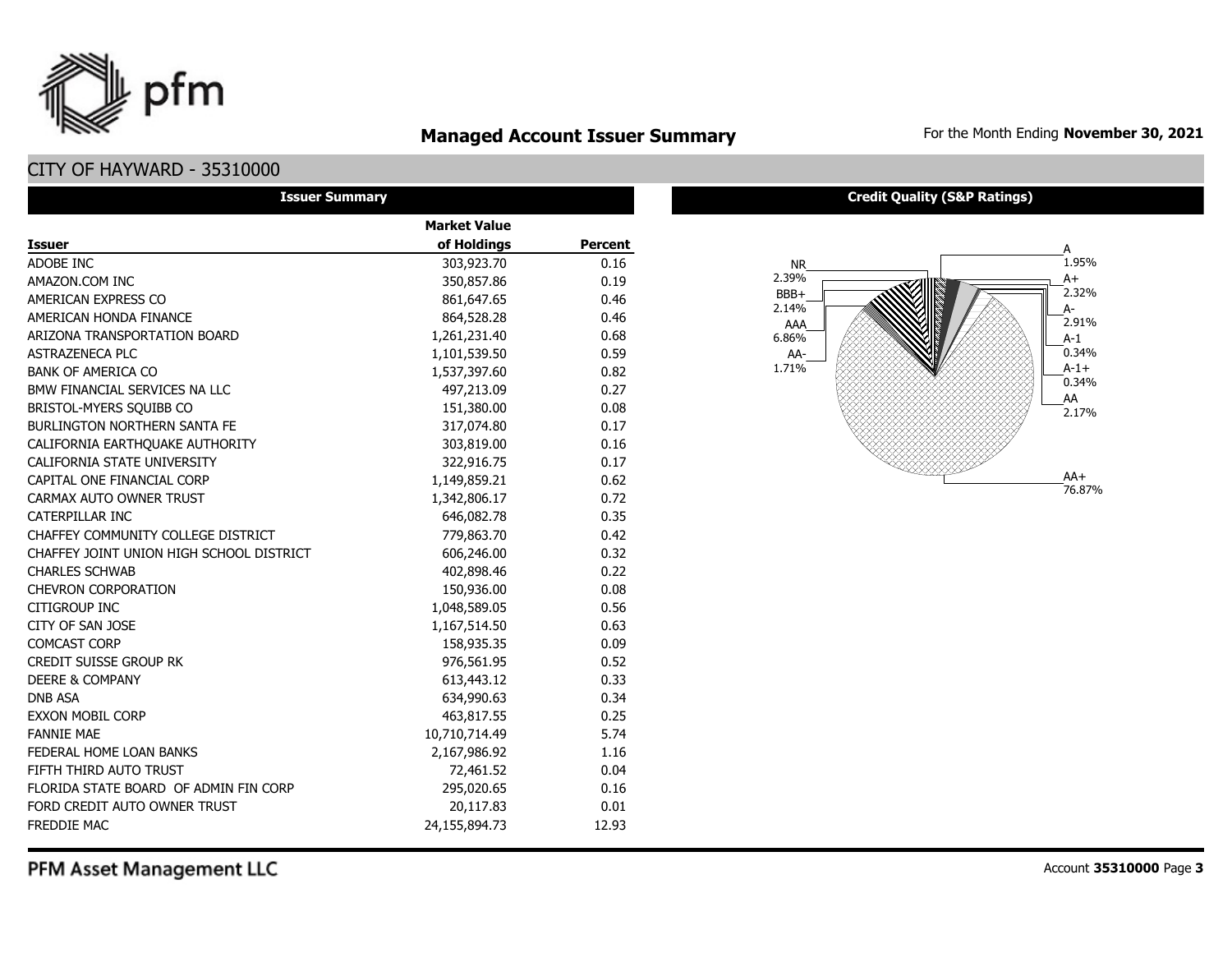

## **Managed Account Issuer Summary** For the Month Ending November 30, 2021

|                                        | <b>Market Value</b> |                |
|----------------------------------------|---------------------|----------------|
| <b>Issuer</b>                          | of Holdings         | <b>Percent</b> |
| GM FINANCIAL CONSUMER AUTOMOBILE TRUST | 549,447.11          | 0.29           |
| <b>GM FINANCIAL LEASINGTRUST</b>       | 802,619.73          | 0.43           |
| <b>GOLDMAN SACHS GROUP INC</b>         | 1,108,667.18        | 0.59           |
| HARLEY-DAVIDSON MOTORCYCLE TRUST       | 182,366.48          | 0.10           |
| HONDA AUTO RECEIVABLES                 | 47,199.80           | 0.03           |
| <b>HYUNDAI AUTO RECEIVABLES</b>        | 206,093.51          | 0.11           |
| <b>IBM CORP</b>                        | 290,319.70          | 0.16           |
| INTER-AMERICAN DEVELOPMENT BANK        | 2,539,218.51        | 1.36           |
| INTL BANK OF RECONSTRUCTION AND DEV    | 2,268,502.81        | 1.21           |
| JP MORGAN CHASE & CO                   | 1,477,420.36        | 0.79           |
| KUBOTA CREDIT OWNER TRUST              | 761,219.02          | 0.41           |
| LONG BEACH COMMUNITY COLLEGE DISTRICT  | 928,436.40          | 0.50           |
| LOS ANGELES COMMUNITY COLLEGE DISTRICT | 309,826.40          | 0.17           |
| LOS ANGELES UNIFIED SCHOOL DISTRICT    | 1,164,743.82        | 0.62           |
| MERCEDES-BENZ AUTO LEASE TRUST         | 170,068.09          | 0.09           |
| MERCK & CO INC                         | 307,681.46          | 0.16           |
| MORGAN STANLEY                         | 979,620.24          | 0.52           |
| <b>NESTLE SA</b>                       | 701,355.75          | 0.38           |
| NEW YORK ST URBAN DEVELOPMENT CORP     | 1,165,999.20        | 0.62           |
| NISSAN AUTO RECEIVABLES                | 46,460.17           | 0.02           |
| <b>NORDEA BANK ABP</b>                 | 631,941.88          | 0.34           |
| OREGON DEPARTMENT OF TRANSPORTATION    | 608,196.00          | 0.33           |
| PACCAR FINANCIAL CORP                  | 498,307.15          | 0.27           |
| PALOMAR COMMMUNITY COLLEGE DISTRICT    | 724,432.00          | 0.39           |
| PNC FINANCIAL SERVICES GROUP           | 312,099.60          | 0.17           |
| SAN DIEGO COMMUNITY COLLEGE DISTRICT   | 682,067.25          | 0.37           |
| SKANDINAVISKA ENSKILDA BANKEN AB       | 631,988.13          | 0.34           |
| STATE OF CONNECTICUT                   | 308,998.55          | 0.17           |
| <b>STATE OF MARYLAND</b>               | 1,211,700.00        | 0.65           |
| STATE OF MISSISSIPPI                   | 474,411.00          | 0.25           |
| STATE OF WISCONSIN                     | 624,343.75          | 0.33           |
| TAMALPAIS UNION HIGH SCHOOL DISTRICT   | 1,007,009.65        | 0.54           |
| <b>TARGET CORP</b>                     | 637,547.40          | 0.34           |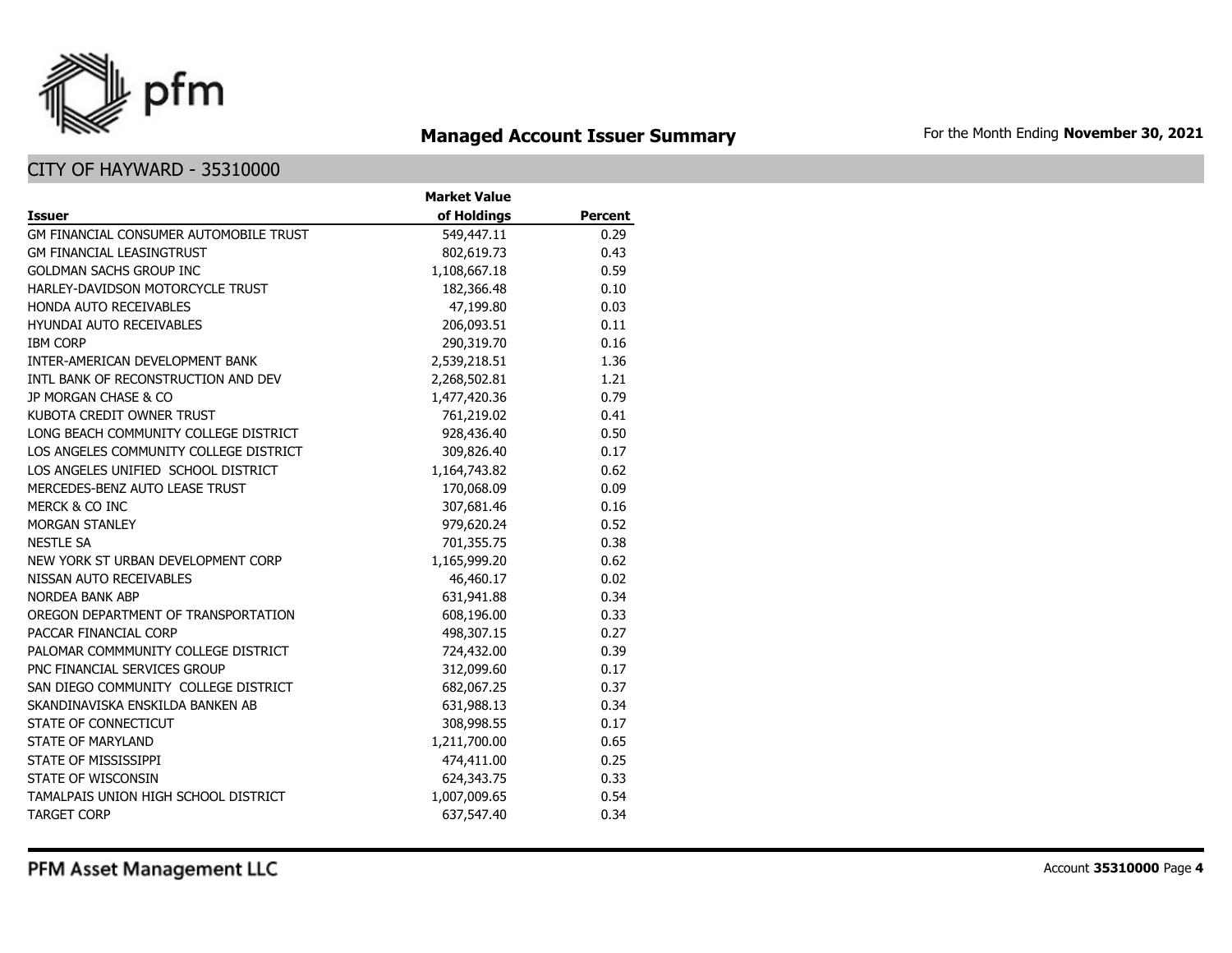

## **Managed Account Issuer Summary** For the Month Ending November 30, 2021

|                                         | <b>Market Value</b> |                |
|-----------------------------------------|---------------------|----------------|
| Issuer                                  | of Holdings         | <b>Percent</b> |
| THE BANK OF NEW YORK MELLON CORPORATION | 767,046.85          | 0.41           |
| Toyota Lease Owner Trust                | 339,248.86          | 0.18           |
| <b>TOYOTA MOTOR CORP</b>                | 1,140,718.69        | 0.61           |
| UNILEVER PLC                            | 223,104.83          | 0.12           |
| UNITED STATES TREASURY                  | 102,576,427.30      | 54.92          |
| UNITEDHEALTH GROUP INC                  | 430,597.37          | 0.23           |
| UNIVERSITY OF CALIFORNIA                | 500,100.00          | 0.27           |
| <b>VERIZON OWNER TRUST</b>              | 825,570.38          | 0.44           |
| <b>VOLKSWAGEN AUTO LEASE TURST</b>      | 125,787.94          | 0.07           |
| <b>Total</b>                            | \$186,727,180.56    | 100.00%        |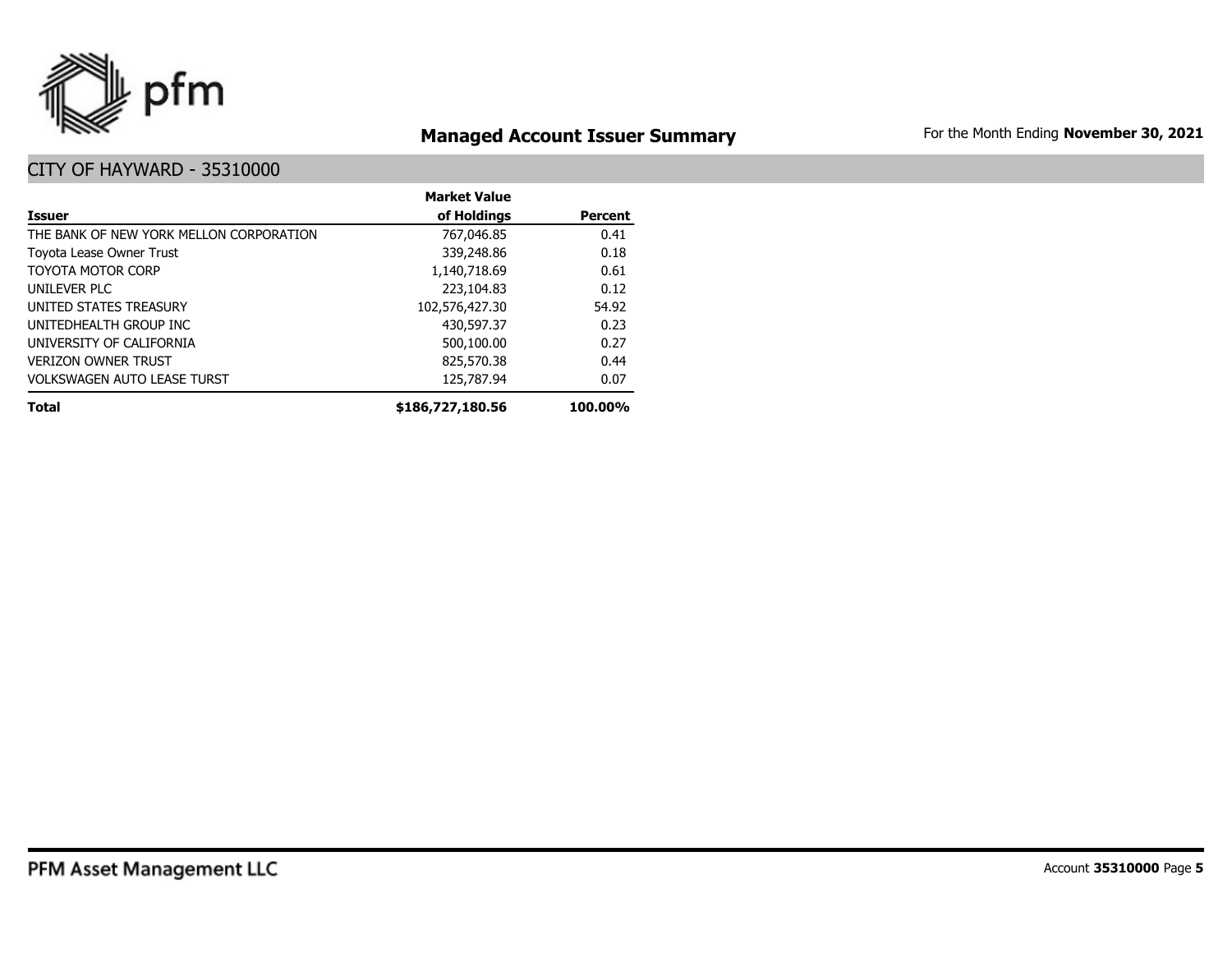

| <b>Security Type/Description</b><br><b>Dated Date/Coupon/Maturity</b> | <b>CUSIP</b> |                  | S&P<br>Par Rating | Moody's<br>Rating | <b>Trade</b><br><b>Date</b> | <b>Settle</b><br>Date | <b>Original</b><br>Cost | <b>YTM</b><br>at Cost | <b>Accrued</b><br><b>Interest</b> | <b>Amortized</b><br>Cost | Market<br><b>Value</b> |
|-----------------------------------------------------------------------|--------------|------------------|-------------------|-------------------|-----------------------------|-----------------------|-------------------------|-----------------------|-----------------------------------|--------------------------|------------------------|
| <b>U.S. Treasury Bond / Note</b>                                      |              |                  |                   |                   |                             |                       |                         |                       |                                   |                          |                        |
| <b>US TREASURY NOTES</b><br>DTD 01/15/2020 1.500% 01/15/2023          | 912828Z29    | 2,500,000.00 AA+ |                   | Aaa               | 02/03/20                    | 02/05/20              | 2,512,207.03            | 1.33                  | 14,164.40                         | 2,504,655.70             | 2,533,593.75           |
| US TREASURY NOTES<br>DTD 02/01/2016 1.750% 01/31/2023                 | 912828P38    | 150,000.00 AA+   |                   | Aaa               | 01/02/20                    | 01/06/20              | 150,609.38              | 1.61                  | 877.38                            | 150,231.58               | 152,507.82             |
| <b>US TREASURY N/B NOTES</b><br>DTD 05/31/2021 0.125% 05/31/2023      | 91282CCD1    | 1,900,000.00 AA+ |                   | Aaa               | 06/16/21                    | 06/16/21              | 1,898,738.28            | 0.16                  | 6.52                              | 1,899,035.16             | 1,891,687.50           |
| <b>US TREASURY NOTES</b><br>DTD 08/01/2016 1.250% 07/31/2023          | 912828S92    | 660,000,00 AA+   |                   | Aaa               | 05/26/21                    | 05/28/21              | 675,649.22              | 0.16                  | 2,757.47                          | 671,963.57               | 668,765.59             |
| <b>US TREASURY NOTES</b><br>DTD 09/30/2021 0.250% 09/30/2023          | 91282CDA6    | 2,500,000.00 AA+ |                   | Aaa               | 10/01/21                    | 10/06/21              | 2,498,632.81            | 0.28                  | 1,064.56                          | 2,498,738.56             | 2,488,672.00           |
| US TREASURY N/B NOTES<br>DTD 10/31/2021 0.375% 10/31/2023             | 91282CDD0    | 3,000,000.00 AA+ |                   | Aaa               | 11/01/21                    | 11/03/21              | 2,991,328.13            | 0.52                  | 963.40                            | 2,991,662.12             | 2,991,562.50           |
| <b>US TREASURY NOTES</b><br>DTD 11/15/2020 0.250% 11/15/2023          | 91282CAW1    | 3,450,000.00 AA+ |                   | Aaa               | 12/01/20                    | 12/03/20              | 3,453,234.38            | 0.22                  | 381.22                            | 3,452,144.24             | 3,430,054.86           |
| US TREASURY NOTES<br>DTD 12/15/2020 0.125% 12/15/2023                 | 91282CBA8    | 2,260,000.00 AA+ |                   | Aaa               | 04/29/21                    | 04/30/21              | 2,251,171.88            | 0.27                  | 1,304.44                          | 2,253,151.07             | 2,238,812.50           |
| US TREASURY NOTES<br>DTD 12/15/2020 0.125% 12/15/2023                 | 91282CBA8    | 3,250,000.00 AA+ |                   | Aaa               | 01/06/21                    | 01/07/21              | 3,242,255.86            | 0.21                  | 1,875.85                          | 3,244,625.34             | 3,219,531.25           |
| <b>US TREASURY NOTES</b><br>DTD 01/15/2021 0.125% 01/15/2024          | 91282CBE0    | 2,450,000.00 AA+ |                   | Aaa               | 02/02/21                    | 02/03/21              | 2,446,076.17            | 0.18                  | 1,156.76                          | 2,447,173.82             | 2,424,734.38           |
| US TREASURY NOTES<br>DTD 02/15/2021 0.125% 02/15/2024                 | 91282CBM2    | 4,500,000.00 AA+ |                   | Aaa               | 03/01/21                    | 03/03/21              | 4,480,488.28            | 0.27                  | 1,650.82                          | 4,485,424.98             | 4,450,781.25           |
| <b>US TREASURY NOTES</b><br>DTD 05/01/2017 2.000% 04/30/2024          | 912828X70    | 400,000.00 AA+   |                   | Aaa               | 05/21/21                    | 05/25/21              | 419,656.25              | 0.31                  | 685.08                            | 416,169.15               | 412,500.00             |
| <b>US TREASURY NOTES</b><br>DTD 05/01/2017 2.000% 04/30/2024          | 912828X70    | 2.300.000.00 AA+ |                   | Aaa               | 04/01/21                    | 04/05/21              | 2,414,191.41            | 0.37                  | 3,939.23                          | 2,389,743.65             | 2,371,875,00           |
| US TREASURY N/B NOTES<br>DTD 06/15/2021 0.250% 06/15/2024             | 91282CCG4    | 3,400,000.00 AA+ |                   | Aaa               | 07/01/21                    | 07/07/21              | 3,377,953.13            | 0.47                  | 3,924.86                          | 3,380,970.72             | 3,358,562.50           |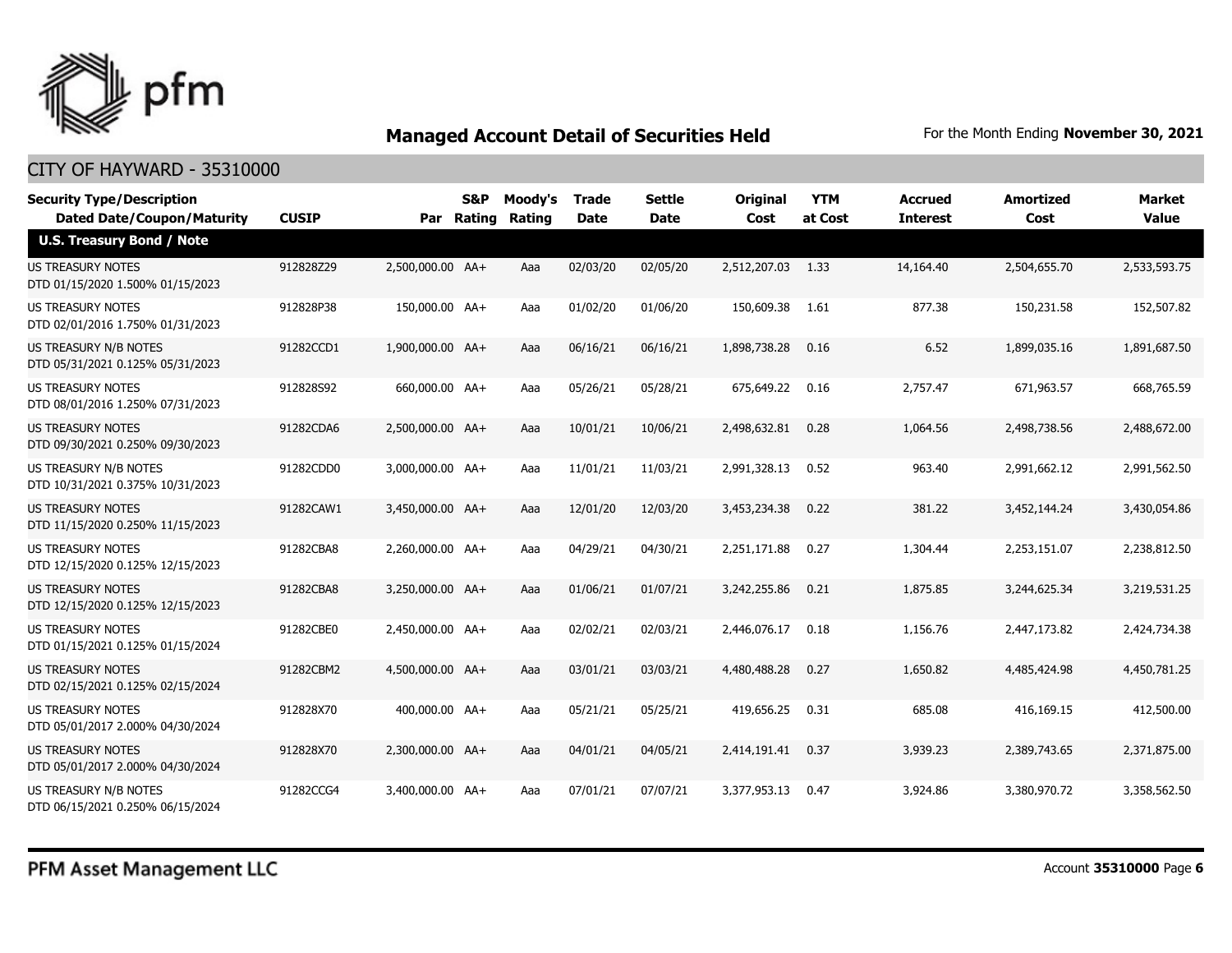

| <b>Security Type/Description</b><br><b>Dated Date/Coupon/Maturity</b> | <b>CUSIP</b> | Par               | S&P<br><b>Rating</b> | Moody's<br>Rating | <b>Trade</b><br><b>Date</b> | <b>Settle</b><br><b>Date</b> | <b>Original</b><br>Cost | <b>YTM</b><br>at Cost | <b>Accrued</b><br><b>Interest</b> | <b>Amortized</b><br>Cost | <b>Market</b><br><b>Value</b> |
|-----------------------------------------------------------------------|--------------|-------------------|----------------------|-------------------|-----------------------------|------------------------------|-------------------------|-----------------------|-----------------------------------|--------------------------|-------------------------------|
| <b>U.S. Treasury Bond / Note</b>                                      |              |                   |                      |                   |                             |                              |                         |                       |                                   |                          |                               |
| US TREASURY N/B NOTES<br>DTD 07/15/2021 0.375% 07/15/2024             | 91282CCL3    | 750,000.00 AA+    |                      | Aaa               | 08/04/21                    | 08/06/21                     | 750,878.91              | 0.33                  | 1,062.33                          | 750,783.16               | 742,734.38                    |
| US TREASURY N/B NOTES<br>DTD 07/15/2021 0.375% 07/15/2024             | 91282CCL3    | 760,000.00 AA+    |                      | Aaa               | 08/05/21                    | 08/09/21                     | 759,910.94              | 0.38                  | 1,076.49                          | 759,920.42               | 752,637.50                    |
| US TREASURY N/B NOTES<br>DTD 07/15/2021 0.375% 07/15/2024             | 91282CCL3    | 1,700,000.00 AA+  |                      | Aaa               | 08/09/21                    | 08/10/21                     | 1,698,207.03            | 0.41                  | 2,407.95                          | 1,698,396.38             | 1,683,531.25                  |
| US TREASURY N/B NOTES<br>DTD 08/15/2021 0.375% 08/15/2024             | 91282CCT6    | 3,275,000.00 AA+  |                      | Aaa               | 09/01/21                    | 09/03/21                     | 3,271,417.97            | 0.41                  | 3,604.28                          | 3,271,713.98             | 3,240,714.68                  |
| US TREASURY N/B NOTES<br>DTD 09/15/2021 0.375% 09/15/2024             | 91282CCX7    | 3,000,000.00 AA+  |                      | Aaa               | 10/01/21                    | 10/06/21                     | 2,987,812.50            | 0.51                  | 2,392.96                          | 2,988,447.38             | 2,965,781.40                  |
| <b>US TREASURY NOTES</b><br>DTD 10/31/2019 1.500% 10/31/2024          | 912828YM6    | 2,000,000.00 AA+  |                      | Aaa               | 05/04/21                    | 05/06/21                     | 2,073,046.88            | 0.44                  | 2,569.06                          | 2,061,063.52             | 2,038,750.00                  |
| US TREASURY N/B NOTES<br>DTD 11/15/2021 0.750% 11/15/2024             | 91282CDH1    | 10,000,000,00 AA+ |                      | Aaa               | 11/12/21                    | 11/15/21                     | 9,973,437.50            | 0.84                  | 3,314.92                          | 9,973,825.27             | 9,975,000.00                  |
| <b>US TREASURY NOTES</b><br>DTD 11/30/2019 1.500% 11/30/2024          | 912828YV6    | 425,000.00 AA+    |                      | Aaa               | 06/15/21                    | 06/17/21                     | 440,456.05              | 0.44                  | 17.51                             | 438,410.76               | 433,167.99                    |
| <b>US TREASURY NOTES</b><br>DTD 11/30/2019 1.500% 11/30/2024          | 912828YV6    | 4,000,000.00 AA+  |                      | Aaa               | 06/02/21                    | 06/07/21                     | 4,148,437.50            | 0.42                  | 164.84                            | 4,127,782.28             | 4,076,875.20                  |
| US TREASURY NOTES<br>DTD 05/31/2020 0.250% 05/31/2025                 | 912828ZT0    | 10,000,000.00 AA+ |                      | Aaa               | 11/12/21                    | 11/15/21                     | 9,744,140.63            | 0.99                  | 68.68                             | 9,747,306.72             | 9,750,000.00                  |
| <b>US TREASURY NOTES</b><br>DTD 10/31/2020 0.250% 10/31/2025          | 91282CAT8    | 10,000,000,00 AA+ |                      | Aaa               | 11/12/21                    | 11/15/21                     | 9,680,468.75            | 1.08                  | 2,140.88                          | 9,684,004.37             | 9,693,750.00                  |
| <b>US TREASURY NOTES</b><br>DTD 01/31/2021 0.375% 01/31/2026          | 91282CBH3    | 10,000,000.00 AA+ |                      | Aaa               | 11/12/21                    | 11/15/21                     | 9,690,234.38            | 1.13                  | 12,533.97                         | 9,693,456.91             | 9,709,375.00                  |
| US TREASURY N/B NOTES<br>DTD 06/30/2021 0.875% 06/30/2026             | 91282CCJ8    | 10,000,000.00 AA+ |                      | Aaa               | 11/24/21                    | 11/29/21                     | 9,799,609.38            | 1.33                  | 36,616.85                         | 9,799,848.80             | 9,887,500.00                  |
| US TREASURY N/B NOTES<br>DTD 10/31/2021 1.125% 10/31/2026             | 91282CDG3    | 5,000,000.00 AA+  |                      | Aaa               | 11/12/21                    | 11/15/21                     | 4,977,929.69            | 1.22                  | 4,816.99                          | 4,978,124.68             | 4,992,969.00                  |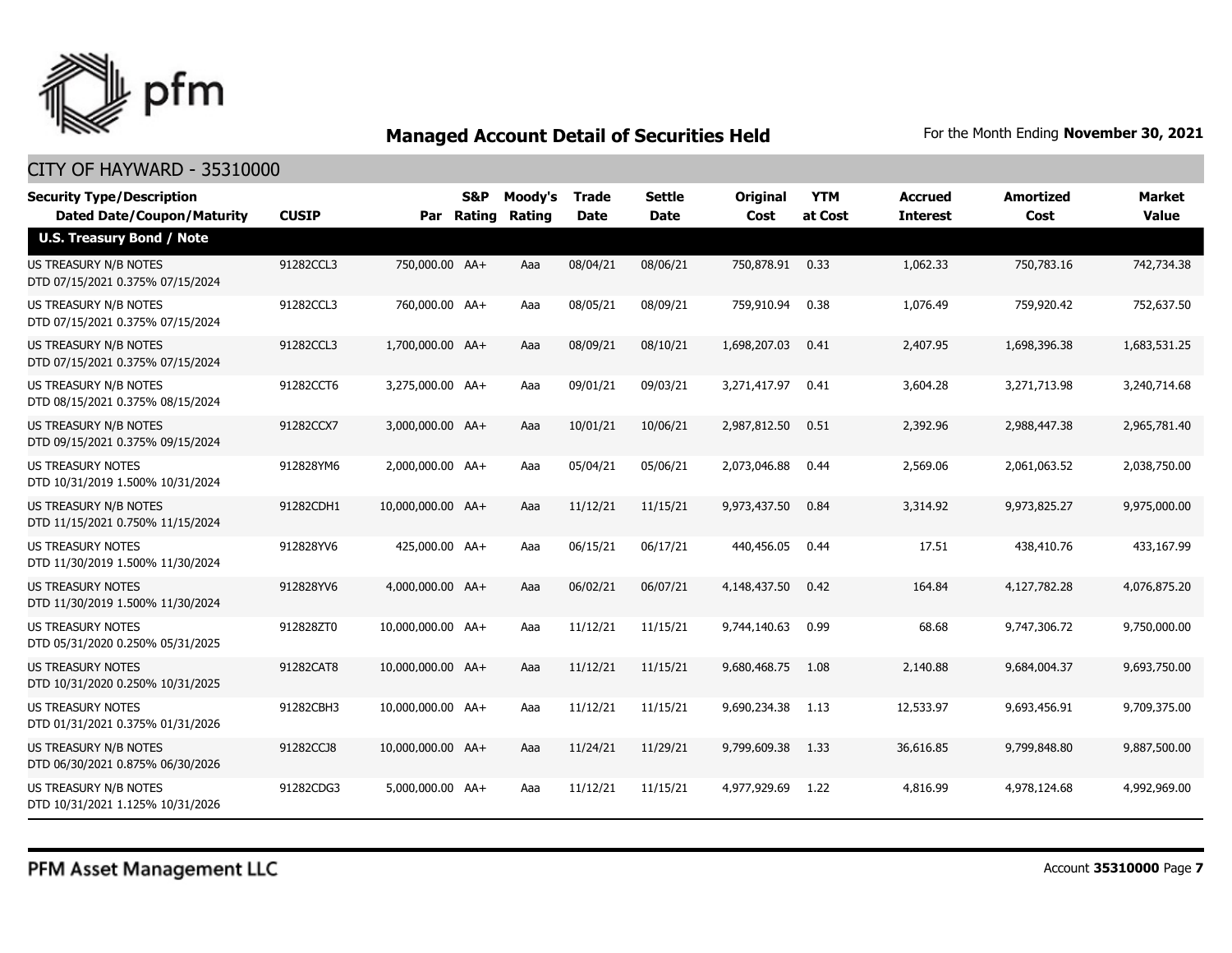

#### CITY OF HAYWARD - 35310000

| <b>Security Type/Description</b><br><b>Dated Date/Coupon/Maturity</b>                  | <b>CUSIP</b> |                  | S&P<br>Par Rating | Moody's<br>Rating | <b>Trade</b><br><b>Date</b> | Settle<br><b>Date</b> | <b>Original</b><br>Cost | <b>YTM</b><br>at Cost | <b>Accrued</b><br><b>Interest</b> | <b>Amortized</b><br>Cost | <b>Market</b><br><b>Value</b> |
|----------------------------------------------------------------------------------------|--------------|------------------|-------------------|-------------------|-----------------------------|-----------------------|-------------------------|-----------------------|-----------------------------------|--------------------------|-------------------------------|
| <b>Security Type Sub-Total</b>                                                         |              | 103,630,000.00   |                   |                   |                             |                       | 102,808,180.32          | 0.76                  | 107,539.70                        | 102,758,774.29           | 102,576,427.30                |
| <b>Supra-National Agency Bond / Note</b>                                               |              |                  |                   |                   |                             |                       |                         |                       |                                   |                          |                               |
| INTL BK OF RECON AND DEV NOTE<br>DTD 04/20/2021 0.126% 04/20/2023                      | 459058JV6    | 910,000.00 AAA   |                   | Aaa               | 04/13/21                    | 04/20/21              | 908,116.30              | 0.23                  | 130.59                            | 908,696.89               | 905,237.06                    |
| INTER-AMERICAN DEVEL BK NOTES<br>DTD 04/24/2020 0.500% 05/24/2023                      | 4581X0DM7    | 1,285,000.00 AAA |                   | Aaa               | 04/17/20                    | 04/24/20              | 1,284,563.10            | 0.51                  | 124.93                            | 1,284,790.68             | 1,284,524.55                  |
| INTL BK RECON & DEVELOP NOTES<br>DTD 11/24/2020 0.250% 11/24/2023                      | 459058JM6    | 1,375,000.00 AAA |                   | Aaa               | 11/17/20                    | 11/24/20              | 1,372,043.75            | 0.32                  | 66.84                             | 1,373,048.07             | 1,363,265.75                  |
| INTER-AMERICAN DEVEL BK NOTES<br>DTD 09/23/2021 0.500% 09/23/2024                      | 4581X0DZ8    | 1,270,000.00 AAA |                   | Aaa               | 09/15/21                    | 09/23/21              | 1,269,060.20            | 0.52                  | 1,199.44                          | 1,269,119.37             | 1,254,693.96                  |
| <b>Security Type Sub-Total</b>                                                         |              | 4,840,000.00     |                   |                   |                             |                       | 4,833,783.35            | 0.41                  | 1,521.80                          | 4,835,655.01             | 4,807,721.32                  |
| <b>Municipal Bond / Note</b>                                                           |              |                  |                   |                   |                             |                       |                         |                       |                                   |                          |                               |
| CT ST TXBL GO BONDS<br>DTD 06/11/2020 2.500% 07/01/2022                                | 20772KJU4    | 305,000.00 A+    |                   | Aa3               | 05/29/20                    | 06/11/20              | 310,130.10              | 1.66                  | 3,177,08                          | 306,450.11               | 308,998.55                    |
| PALOMAR COMM COLL DIST, CA TXBL GO<br><b>BONDS</b><br>DTD 11/03/2020 0.441% 08/01/2022 | 697511EZ2    | 375,000.00 AA    |                   | Aa2               | 10/16/20                    | 11/03/20              | 375,000.00              | 0.44                  | 551.25                            | 375,000.00               | 375,142.50                    |
| CHAFFEY UHSD, CA TXBL GO BONDS<br>DTD 12/05/2019 1.913% 08/01/2022                     | 157411TH2    | 600,000.00 AA-   |                   | Aa1               | 11/06/19                    | 12/05/19              | 600,000.00              | 1.91                  | 3,826.00                          | 600,000.00               | 606,246.00                    |
| SAN DIEGO CCD, CA TXBL GO BONDS<br>DTD 10/16/2019 1.936% 08/01/2022                    | 7972720M6    | 675,000.00 AAA   |                   | Aaa               | 09/18/19                    | 10/16/19              | 675,000.00              | 1.94                  | 4,356.00                          | 675,000.00               | 682,067.25                    |
| LONG BEACH CCD, CA TXBL GO BONDS<br>DTD 10/23/2019 1.702% 08/01/2022                   | 542411NG4    | 920,000.00 AA    |                   | Aa2               | 10/09/19                    | 10/23/19              | 920,000.00              | 1.70                  | 5,219.47                          | 920,000.00               | 928,436.40                    |
| TAMALPAIS UHSD, CA TXBL GO BONDS<br>DTD 10/09/2019 1.925% 08/01/2022                   | 874857KH7    | 995,000.00       | <b>NR</b>         | Aaa               | 09/20/19                    | 10/09/19              | 995,000.00              | 1.93                  | 6,384.58                          | 995,000.00               | 1,007,009.65                  |
| SAN JOSE, CA TXBL GO BONDS<br>DTD 07/25/2019 2.300% 09/01/2022                         | 798135H44    | 1,150,000.00 AA+ |                   | Aa1               | 07/09/19                    | 07/25/19              | 1,157,544.00            | 2.08                  | 6,612.50                          | 1,151,822.80             | 1,167,514.50                  |
| OR ST DEPT OF TRANS TXBL REV BONDS<br>DTD 11/20/2019 1.855% 11/15/2022                 | 68607DTT2    | 600,000.00 AAA   |                   | Aa1               | 11/07/19                    | 11/20/19              | 600,000,00              | 1.86                  | 494.67                            | 600,000.00               | 608,196.00                    |

PFM Asset Management LLC

Account **35310000** Page **8**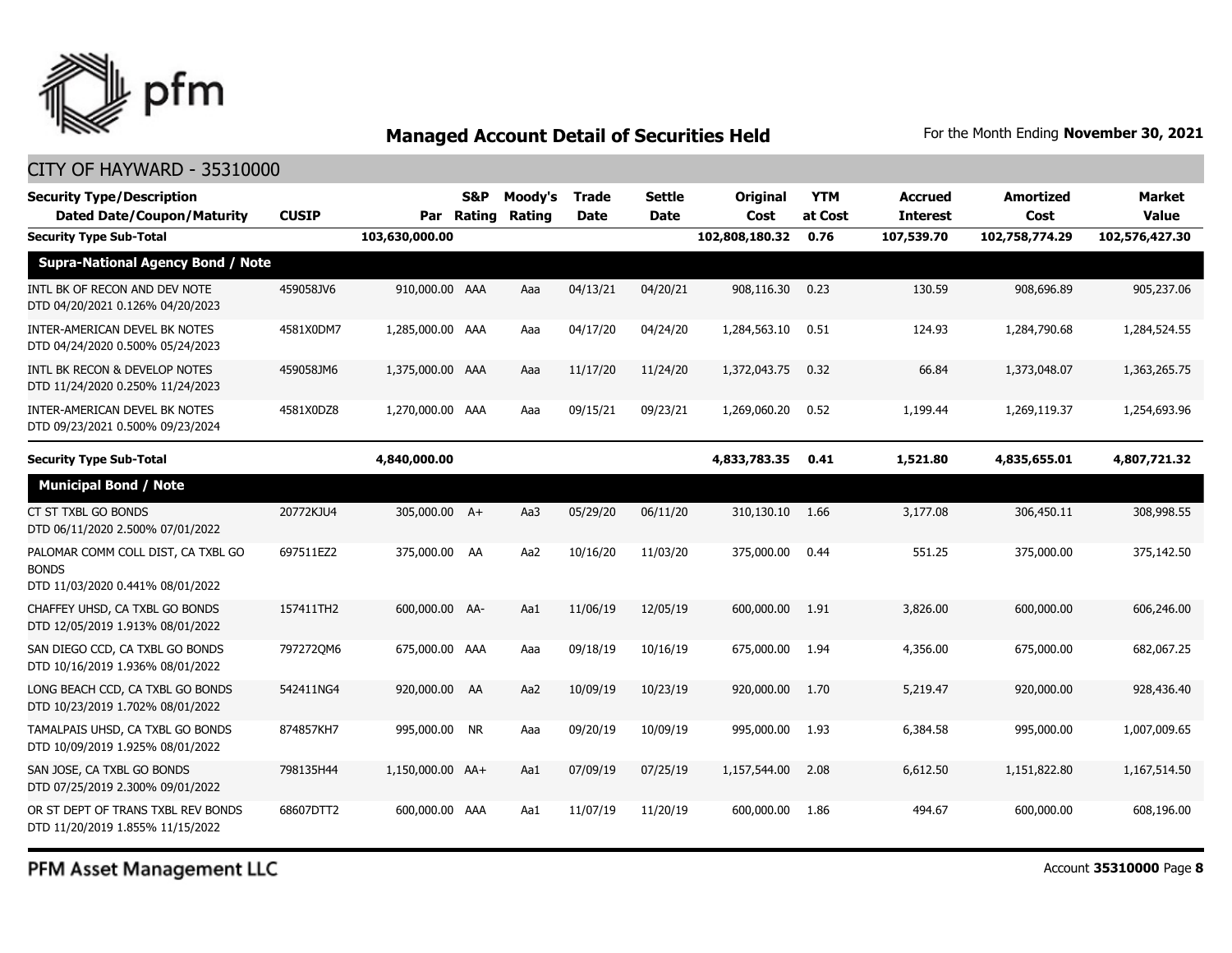

#### CITY OF HAYWARD - 35310000

| <b>Security Type/Description</b><br><b>Dated Date/Coupon/Maturity</b>                  | <b>CUSIP</b> |                  | S&P<br>Par Rating | Moody's<br>Rating | Trade<br><b>Date</b> | <b>Settle</b><br><b>Date</b> | <b>Original</b><br>Cost | <b>YTM</b><br>at Cost | <b>Accrued</b><br><b>Interest</b> | <b>Amortized</b><br>Cost | <b>Market</b><br><b>Value</b> |
|----------------------------------------------------------------------------------------|--------------|------------------|-------------------|-------------------|----------------------|------------------------------|-------------------------|-----------------------|-----------------------------------|--------------------------|-------------------------------|
| <b>Municipal Bond / Note</b>                                                           |              |                  |                   |                   |                      |                              |                         |                       |                                   |                          |                               |
| NY ST URBAN DEV CORP TXBL REV BONDS<br>DTD 12/23/2020 0.480% 03/15/2023                | 650036DR4    | 290,000.00 AA+   |                   | <b>NR</b>         | 12/16/20             | 12/23/20                     | 290,000.00              | 0.48                  | 293.87                            | 290,000.00               | 289,976.80                    |
| UNIV OF CAL TXBL REV BONDS<br>DTD 07/16/2020 0.628% 05/15/2023                         | 91412HFK4    | 500,000.00 AA    |                   | Aa2               | 07/10/20             | 07/16/20                     | 500,000.00              | 0.63                  | 139.56                            | 500,000.00               | 500,100.00                    |
| CHAFFEY CMTY CLG DIST, CA TXBL GO<br><b>BONDS</b><br>DTD 09/24/2019 1.617% 06/01/2023  | 157432KD6    | 770,000.00 AA    |                   | Aa2               | 10/13/20             | 10/15/20                     | 792,314.60              | 0.51                  | 6,225.45                          | 782,727.93               | 779,863.70                    |
| CA ST EARTHQUAKE AUTH TXBL REV<br><b>BONDS</b><br>DTD 11/24/2020 1.477% 07/01/2023     | 13017HAK2    | 300,000.00 NR    |                   | <b>NR</b>         | 11/19/20             | 11/24/20                     | 301,599.00              | 1.27                  | 1,846.25                          | 300,972.21               | 303,819.00                    |
| WI DEPT OF TRANS TXBL REV BONDS<br>DTD 07/30/2020 0.420% 07/01/2023                    | 977123X52    | 625,000.00 AAA   |                   | <b>NR</b>         | 07/10/20             | 07/30/20                     | 625,000.00              | 0.42                  | 1,093.75                          | 625,000.00               | 624,343.75                    |
| AZ TRAN BOARD TXBL REV BONDS<br>DTD 02/12/2020 1.795% 07/01/2023                       | 040654XT7    | 1,235,000.00 AA+ |                   | Aa1               | 01/10/20             | 02/12/20                     | 1,235,000.00            | 1.80                  | 9,236.77                          | 1,235,000.00             | 1,261,231.40                  |
| LOS ANGELES CCD, CA TXBL GO BONDS<br>DTD 11/10/2020 0.444% 08/01/2023                  | 54438CYH9    | 310,000.00 AA+   |                   | Aaa               | 10/30/20             | 11/10/20                     | 310,000.00              | 0.44                  | 458.80                            | 310,000.00               | 309,826.40                    |
| PALOMAR COMM COLL DIST, CA TXBL GO<br><b>BONDS</b><br>DTD 11/03/2020 0.580% 08/01/2023 | 697511FA6    | 350,000.00 AA    |                   | Aa2               | 10/16/20             | 11/03/20                     | 350,000.00              | 0.58                  | 676.67                            | 350,000.00               | 349,289.50                    |
| MD ST TXBL GO BONDS<br>DTD 08/05/2020 0.410% 08/01/2023                                | 574193TP3    | 650,000.00 AAA   |                   | Aaa               | 07/23/20             | 08/05/20                     | 650,000.00              | 0.41                  | 888.33                            | 650,000.00               | 649,480.00                    |
| CA ST UNIV TXBL REV BONDS<br>DTD 09/17/2020 0.475% 11/01/2023                          | 13077DMJ8    | 325,000.00 AA-   |                   | Aa2               | 08/27/20             | 09/17/20                     | 325,000.00              | 0.48                  | 128.65                            | 325,000.00               | 322,916.75                    |
| MS ST TXBL GO BONDS<br>DTD 08/06/2020 0.422% 11/01/2023                                | 605581MY0    | 475,000.00 AA    |                   | Aa2               | 07/24/20             | 08/06/20                     | 475,000.00              | 0.42                  | 167.04                            | 475,000.00               | 474,411.00                    |
| NY ST URBAN DEV CORP TXBL REV BONDS<br>DTD 12/23/2020 0.620% 03/15/2024                | 650036DS2    | 880,000.00 AA+   |                   | <b>NR</b>         | 12/16/20             | 12/23/20                     | 880,000.00              | 0.62                  | 1,151.82                          | 880,000.00               | 876,022.40                    |
| MD ST T/E GO BONDS<br>DTD 08/30/2017 5.000% 08/01/2024                                 | 574193PK8    | 500,000.00 AAA   |                   | Aaa               | 05/01/20             | 05/05/20                     | 583,925.00              | 0.95                  | 8,333.33                          | 552,771.43               | 562,220.00                    |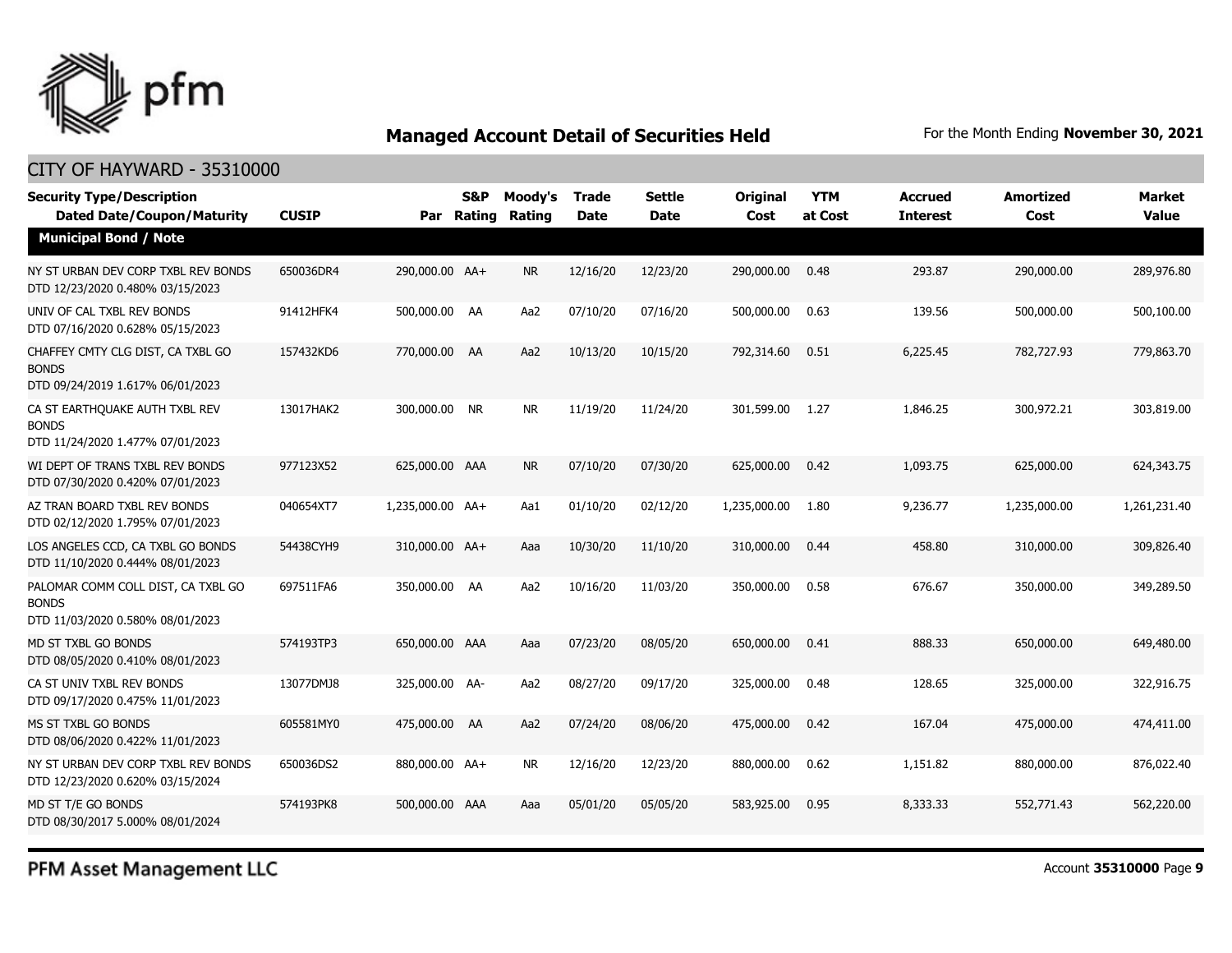

#### CITY OF HAYWARD - 35310000

| <b>Security Type/Description</b><br><b>Dated Date/Coupon/Maturity</b>   | <b>CUSIP</b> | Par              | S&P<br>Rating | Moody's<br>Rating | <b>Trade</b><br><b>Date</b> | <b>Settle</b><br>Date | <b>Original</b><br>Cost | <b>YTM</b><br>at Cost | <b>Accrued</b><br><b>Interest</b> | <b>Amortized</b><br>Cost | <b>Market</b><br><b>Value</b> |
|-------------------------------------------------------------------------|--------------|------------------|---------------|-------------------|-----------------------------|-----------------------|-------------------------|-----------------------|-----------------------------------|--------------------------|-------------------------------|
| <b>Municipal Bond / Note</b>                                            |              |                  |               |                   |                             |                       |                         |                       |                                   |                          |                               |
| FL ST BOARD OF ADMIN TXBL REV BONDS<br>DTD 09/16/2020 1.258% 07/01/2025 | 341271AD6    | 295,000.00 AA    |               | Aa3               | 09/03/20                    | 09/16/20              | 295,000.00              | 1.26                  | 1,546.29                          | 295,000.00               | 295,020.65                    |
| LOS ANGELES USD, CA TXBL GO BONDS<br>DTD 11/10/2021 1.245% 07/01/2025   | 544647FB1    | 1,160,000.00 NR  |               | Aa3               | 10/28/21                    | 11/10/21              | 1,160,000.00            | 1.25                  | 842.45                            | 1,160,000.00             | 1,164,743.82                  |
| <b>Security Type Sub-Total</b>                                          |              | 14,285,000.00    |               |                   |                             |                       | 14,405,512.70           | 1.24                  | 63,650.58                         | 14,354,744.48            | 14,446,876.02                 |
| <b>Federal Agency Commercial Mortgage-Backed Security</b>               |              |                  |               |                   |                             |                       |                         |                       |                                   |                          |                               |
| FHLMC MULTIFAMILY STRUCTURED P<br>DTD 05/01/2015 2.791% 01/01/2022      | 3137BHXY8    | 324,671.54 AA+   |               | Aaa               | 08/16/19                    | 08/21/19              | 330,556.21              | 2.00                  | 755.13                            | 324,882.68               | 325,261.25                    |
| FHMS K023 A1<br>DTD 12/01/2012 1.583% 04/01/2022                        | 3137AWQG3    | 13,484.48 AA+    |               | Aaa               | 03/06/18                    | 03/09/18              | 13,191.61               | 2.14                  | 17.79                             | 13,460.60                | 13,495.39                     |
| FHMS K023 A1<br>DTD 12/01/2012 1.583% 04/01/2022                        | 3137AWOG3    | 59,200.16 AA+    |               | Aaa               | 07/12/18                    | 07/17/18              | 57,703.97               | 2.30                  | 78.09                             | 59,066.45                | 59,248.07                     |
| FHMS K023 A1<br>DTD 12/01/2012 1.583% 04/01/2022                        | 3137AWQG3    | 121,689.21 AA+   |               | Aaa               | 03/07/18                    | 03/09/18              | 119,027.25              | 2.15                  | 160.53                            | 121,472.16               | 121,787.70                    |
| FHLMC MULTIFAMILY STRUCTURED P<br>DTD 11/01/2015 2.716% 06/01/2022      | 3137BLUR7    | 560,662.37 AA+   |               | Aaa               | 03/13/19                    | 03/18/19              | 559,964.83              | 2.76                  | 1,268.97                          | 560,553.96               | 563,981.38                    |
| FHLMC MULTIFAMILY STRUCTURED P<br>DTD 12/01/2012 2.355% 07/01/2022      | 3137AVXN2    | 550,926.99 AA+   |               | Aaa               | 06/12/19                    | 06/17/19              | 552,949.93              | 2.23                  | 1,081.19                          | 551,313.35               | 555,938.67                    |
| FHLMC MULTIFAMILY STRUCTURED P<br>DTD 12/01/2012 2.355% 07/01/2022      | 3137AVXN2    | 1,186,315.91 AA+ |               | Aaa               | 03/28/19                    | 04/02/19              | 1,181,681.86            | 2.48                  | 2,328.15                          | 1,185,487.56             | 1,197,107.60                  |
| FHLMC MULTIFAMILY STRUCTURED P<br>DTD 12/01/2012 2.307% 08/01/2022      | 3137AWOH1    | 1,250,000.00 AA+ |               | Aaa               | 09/04/19                    | 09/09/19              | 1,268,457.03            | 1.78                  | 2,403.13                          | 1,254,243.20             | 1,262,884.28                  |
| FHLMC MULTIFAMILY STRUCTURED P<br>DTD 05/01/2013 2.510% 11/01/2022      | 3137B1BS0    | 500,000.00 AA+   |               | Aaa               | 02/18/20                    | 02/21/20              | 509,648.44              | 1.78                  | 1,045.83                          | 503,284.78               | 507,858.52                    |
| <b>FANNIEMAE-ACES</b><br>DTD 02/01/2013 2.509% 11/01/2022               | 3136ACGJ4    | 767,717.03 AA+   |               | Aaa               | 06/24/19                    | 06/27/19              | 777,193.55              | 2.13                  | 1,604.87                          | 770,312.81               | 772,821.13                    |
| FHLMC MULTIFAMILY STRUCTURED P<br>DTD 05/01/2013 2.510% 11/01/2022      | 3137B1BS0    | 1.065.000.00 AA+ |               | Aaa               | 06/12/19                    | 06/17/19              | 1,074,318,75            | 2.24                  | 2,227.63                          | 1,067,531.86             | 1.081.738.66                  |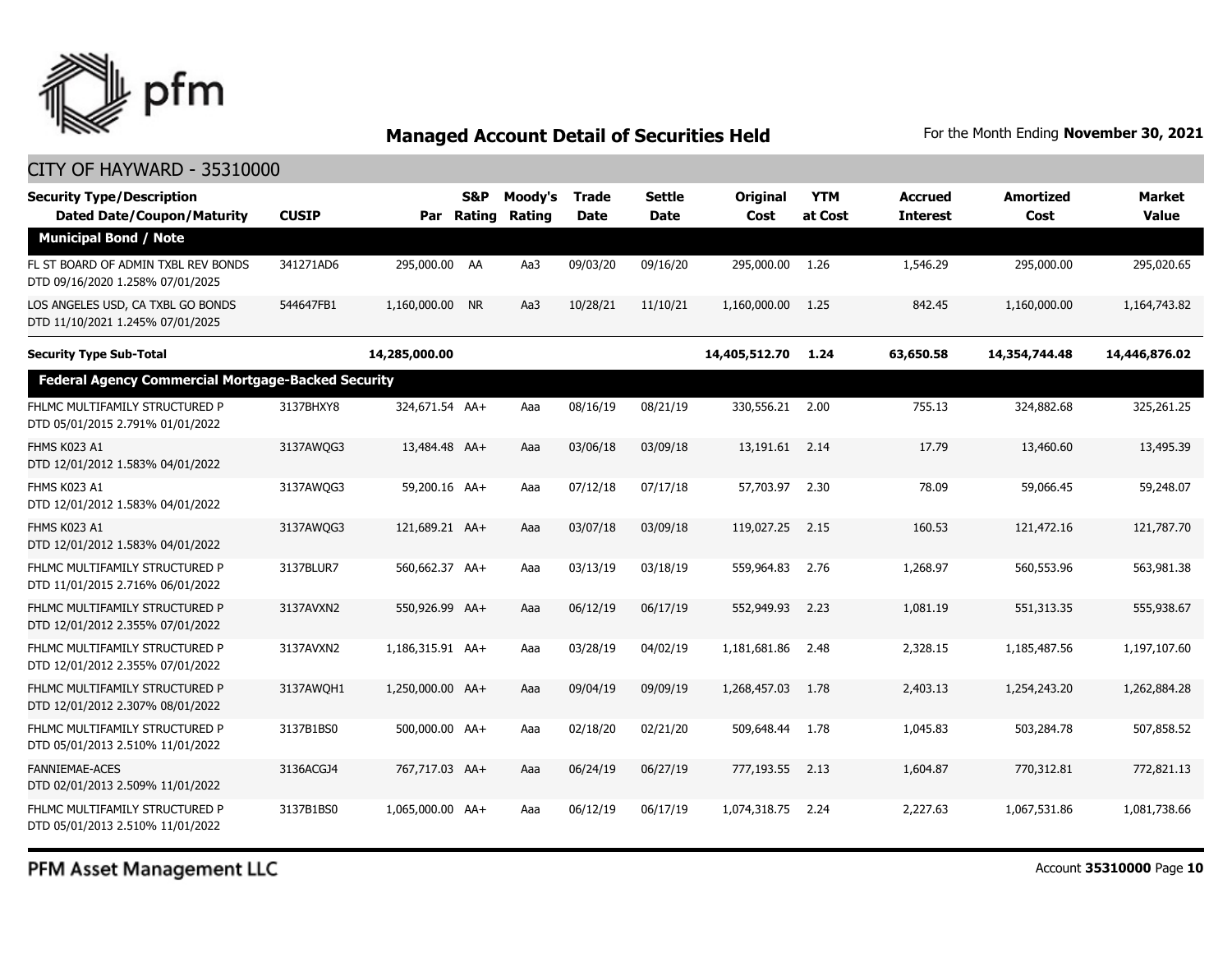

| <b>Security Type/Description</b><br><b>Dated Date/Coupon/Maturity</b> | <b>CUSIP</b> | Par              | <b>S&amp;P</b><br>Rating | Moody's<br>Rating | Trade<br><b>Date</b> | <b>Settle</b><br><b>Date</b> | Original<br>Cost | <b>YTM</b><br>at Cost | <b>Accrued</b><br><b>Interest</b> | <b>Amortized</b><br>Cost | <b>Market</b><br><b>Value</b> |
|-----------------------------------------------------------------------|--------------|------------------|--------------------------|-------------------|----------------------|------------------------------|------------------|-----------------------|-----------------------------------|--------------------------|-------------------------------|
| <b>Federal Agency Commercial Mortgage-Backed Security</b>             |              |                  |                          |                   |                      |                              |                  |                       |                                   |                          |                               |
| FNA 2013-M7 A2<br>DTD 05/01/2013 2.280% 12/01/2022                    | 3136AEGO4    | 196,534.46 AA+   |                          | Aaa               | 09/11/19             | 09/16/19                     | 197,759.07       | 2.08                  | 373.41                            | 196,915.84               | 198,104.18                    |
| FNA 2013-M7 A2<br>DTD 05/01/2013 2.280% 12/01/2022                    | 3136AEGO4    | 260,366.16 AA+   |                          | Aaa               | 09/04/19             | 09/09/19                     | 263,777.22       | 1.86                  | 494.70                            | 261,422.17               | 262,445.70                    |
| FHMS KP05 A<br>DTD 12/01/2018 3.203% 07/01/2023                       | 3137FKK39    | 16,930.01 AA+    |                          | Aaa               | 12/07/18             | 12/17/18                     | 16,929.96        | 3.20                  | 45.19                             | 16,929.99                | 17,506.69                     |
| FHMS KJ27 A1<br>DTD 11/01/2019 2.092% 07/01/2024                      | 3137FQ3V3    | 159,269.85 AA+   |                          | Aaa               | 11/20/19             | 11/26/19                     | 159,266.03       | 2.09                  | 277.66                            | 159,267.70               | 161,668.49                    |
| FHMS KJ30 A1<br>DTD 07/01/2020 0.526% 01/01/2025                      | 3137FUZN7    | 359,348.55 AA+   |                          | Aaa               | 07/23/20             | 07/30/20                     | 359,341.73       | 0.53                  | 157.51                            | 359,343.79               | 353,887.90                    |
| <b>Security Type Sub-Total</b>                                        |              | 7,392,116.72     |                          |                   |                      |                              | 7,441,767.44     | 2.08                  | 14,319.78                         | 7,405,488.90             | 7,455,735.61                  |
| <b>Federal Agency Bond / Note</b>                                     |              |                  |                          |                   |                      |                              |                  |                       |                                   |                          |                               |
| FEDERAL HOME LOAN BANKS NOTES<br>DTD 02/21/2020 1.375% 02/17/2023     | 3130AJ7E3    | 2,140,000.00 AA+ |                          | Aaa               | 02/20/20             | 02/21/20                     | 2,136,062.40     | 1.44                  | 8,500.56                          | 2,138,402.60             | 2,167,986.92                  |
| <b>FREDDIE MAC NOTES</b><br>DTD 04/20/2020 0.375% 04/20/2023          | 3137EAEO8    | 3,825,000.00 AA+ |                          | Aaa               | 04/17/20             | 04/20/20                     | 3,815,437.50     | 0.46                  | 1,633.59                          | 3,820,589.90             | 3,825,520,20                  |
| <b>FREDDIE MAC NOTES</b><br>DTD 05/07/2020 0.375% 05/05/2023          | 3137EAER6    | 1,750,000.00 AA+ |                          | Aaa               | 06/02/20             | 06/03/20                     | 1,753,605.00     | 0.30                  | 473.96                            | 1,751,758.54             | 1,749,497.75                  |
| <b>FREDDIE MAC NOTES</b><br>DTD 05/07/2020 0.375% 05/05/2023          | 3137EAER6    | 2,410,000.00 AA+ |                          | Aaa               | 05/05/20             | 05/07/20                     | 2,408,987.80     | 0.39                  | 652.71                            | 2,409,518.44             | 2,409,308.33                  |
| <b>FANNIE MAE NOTES</b><br>DTD 05/22/2020 0.250% 05/22/2023           | 3135G04Q3    | 1,550,000.00 AA+ |                          | Aaa               | 06/02/20             | 06/03/20                     | 1,547,287.50     | 0.31                  | 96.87                             | 1,548,655.02             | 1,546,693.85                  |
| <b>FANNIE MAE NOTES</b><br>DTD 05/22/2020 0.250% 05/22/2023           | 3135G04Q3    | 2,550,000.00 AA+ |                          | Aaa               | 05/20/20             | 05/22/20                     | 2,542,324.50     | 0.35                  | 159.38                            | 2,546,235.85             | 2,544,560.85                  |
| <b>FREDDIE MAC NOTES</b><br>DTD 06/26/2020 0.250% 06/26/2023          | 3137EAES4    | 2,340,000.00 AA+ |                          | Aaa               | 06/24/20             | 06/26/20                     | 2,333,167.20     | 0.35                  | 2,518.75                          | 2,336,430.72             | 2,333,595.42                  |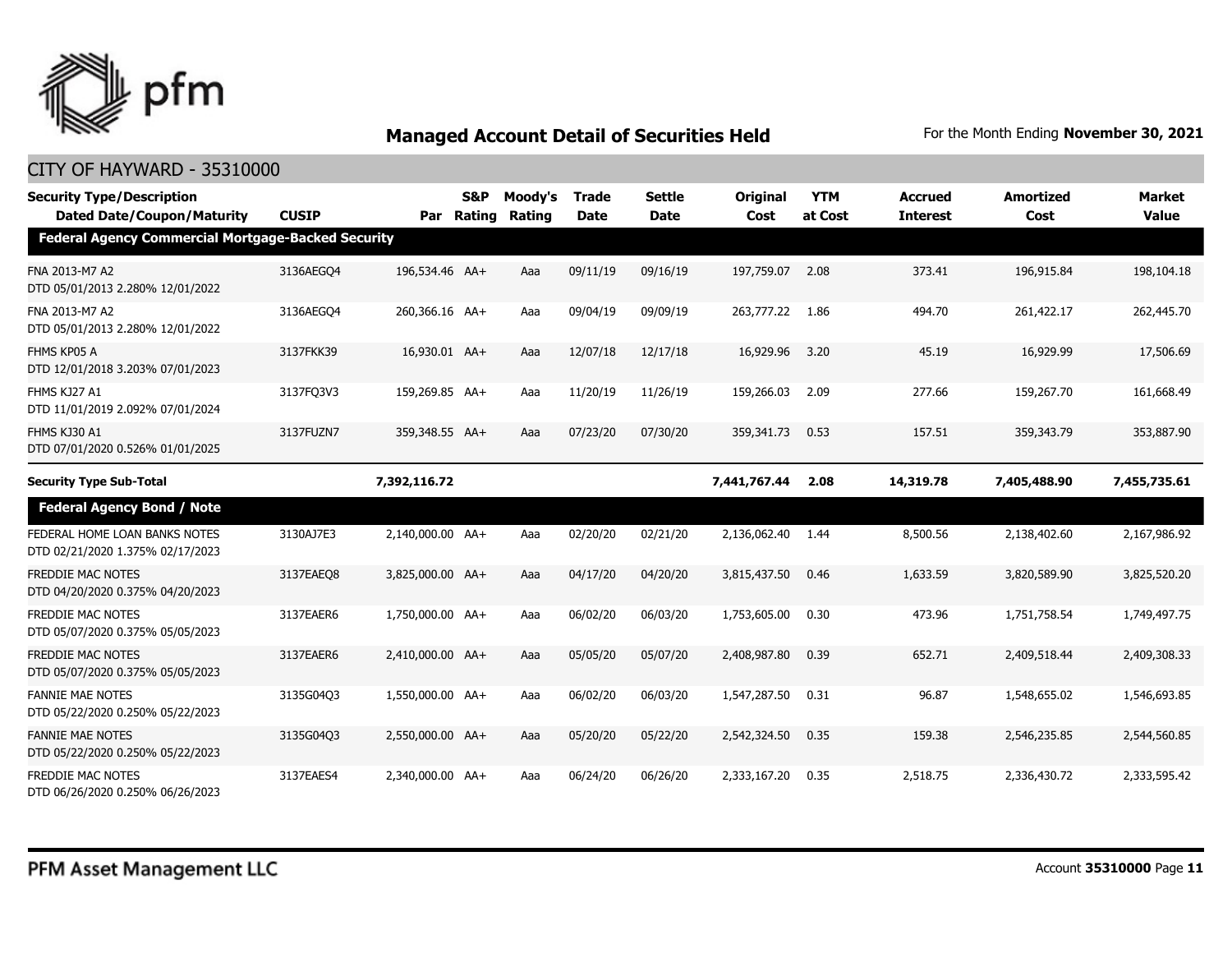

| <b>Security Type/Description</b><br><b>Dated Date/Coupon/Maturity</b>                  | <b>CUSIP</b> | Par              | <b>S&amp;P</b><br><b>Rating</b> | Moody's<br>Rating | <b>Trade</b><br><b>Date</b> | <b>Settle</b><br><b>Date</b> | Original<br>Cost | <b>YTM</b><br>at Cost | <b>Accrued</b><br><b>Interest</b> | <b>Amortized</b><br>Cost | Market<br><b>Value</b> |
|----------------------------------------------------------------------------------------|--------------|------------------|---------------------------------|-------------------|-----------------------------|------------------------------|------------------|-----------------------|-----------------------------------|--------------------------|------------------------|
| <b>Federal Agency Bond / Note</b>                                                      |              |                  |                                 |                   |                             |                              |                  |                       |                                   |                          |                        |
| <b>FANNIE MAE NOTES</b><br>DTD 07/10/2020 0.250% 07/10/2023                            | 3135G05G4    | 1,000,000.00 AA+ |                                 | Aaa               | 10/07/20                    | 10/08/20                     | 999,640.00       | 0.26                  | 979.17                            | 999,790.09               | 996,556.00             |
| <b>FANNIE MAE NOTES</b><br>DTD 07/10/2020 0.250% 07/10/2023                            | 3135G05G4    | 2,455,000.00 AA+ |                                 | Aaa               | 07/08/20                    | 07/10/20                     | 2,449,721.75     | 0.32                  | 2,403.85                          | 2,452,175.29             | 2,446,544.98           |
| <b>FANNIE MAE NOTES (CALLABLE)</b><br>DTD 08/10/2020 0.300% 08/10/2023                 | 3135G05R0    | 1,950,000.00 AA+ |                                 | Aaa               | 08/11/20                    | 08/12/20                     | 1,946,334.00     | 0.36                  | 1,803.75                          | 1,947,930.54             | 1,942,987.80           |
| <b>FREDDIE MAC NOTES</b><br>DTD 08/21/2020 0.250% 08/24/2023                           | 3137EAEV7    | 2,325,000.00 AA+ |                                 | Aaa               | 08/19/20                    | 08/21/20                     | 2,322,628.50     | 0.28                  | 1,566.15                          | 2,323,637.14             | 2,315,190.83           |
| <b>FREDDIE MAC NOTES</b><br>DTD 09/04/2020 0.250% 09/08/2023                           | 3137EAEW5    | 710,000.00 AA+   |                                 | Aaa               | 09/02/20                    | 09/04/20                     | 710,129.66       | 0.24                  | 409.24                            | 710,076.22               | 706,687.85             |
| <b>FREDDIE MAC NOTES</b><br>DTD 09/04/2020 0.250% 09/08/2023                           | 3137EAEW5    | 900,000.00 AA+   |                                 | Aaa               | 10/07/20                    | 10/08/20                     | 899,712.00       | 0.26                  | 518.75                            | 899,825.31               | 895,801.50             |
| <b>FREDDIE MAC NOTES</b><br>DTD 09/04/2020 0.250% 09/08/2023                           | 3137EAEW5    | 1,590,000.00 AA+ |                                 | Aaa               | 09/02/20                    | 09/04/20                     | 1,589,475.30     | 0.26                  | 916.46                            | 1,589,691.58             | 1,582,582.65           |
| <b>FREDDIE MAC NOTES</b><br>DTD 12/04/2020 0.250% 12/04/2023                           | 3137EAFA2    | 2.130.000.00 AA+ |                                 | Aaa               | 12/02/20                    | 12/04/20                     | 2,127,891.30     | 0.28                  | 2.618.13                          | 2,128,588.42             | 2,115,345,60           |
| <b>Security Type Sub-Total</b>                                                         |              | 29,625,000.00    |                                 |                   |                             |                              | 29,582,404.41    | 0.42                  | 25,251.32                         | 29,603,305.66            | 29,578,860.53          |
| <b>Corporate Note</b>                                                                  |              |                  |                                 |                   |                             |                              |                  |                       |                                   |                          |                        |
| ADOBE INC CORP NOTE<br>DTD 02/03/2020 1.700% 02/01/2023                                | 00724PAA7    | 300,000.00 A+    |                                 | A <sub>2</sub>    | 01/23/20                    | 02/03/20                     | 299,931.00       | 1.71                  | 1,700.00                          | 299,973.07               | 303,923.70             |
| TOYOTA MOTOR CREDIT CORP CORPORATE<br><b>NOTES</b><br>DTD 04/01/2020 2.900% 03/30/2023 | 89236TGW9    | 150,000.00 A+    |                                 | A1                | 04/27/20                    | 04/29/20                     | 156,936.00       | 1.28                  | 737.08                            | 153,152.14               | 154,600.95             |
| EXXON MOBIL CORPORATION CORPORATE<br><b>NOTES</b><br>DTD 04/15/2020 1.571% 04/15/2023  | 30231GBL5    | 150,000.00 AA-   |                                 | Aa2               | 05/12/20                    | 05/14/20                     | 151,872.00       | 1.14                  | 301.11                            | 150,878.05               | 151,869.45             |
| <b>CHEVRON CORP CORPORATE NOTES</b><br>DTD 05/11/2020 1.141% 05/11/2023                | 166764BV1    | 150,000.00 AA-   |                                 | Aa2               | 05/07/20                    | 05/11/20                     | 150,000.00       | 1.14                  | 95.08                             | 150,000.00               | 150,936.00             |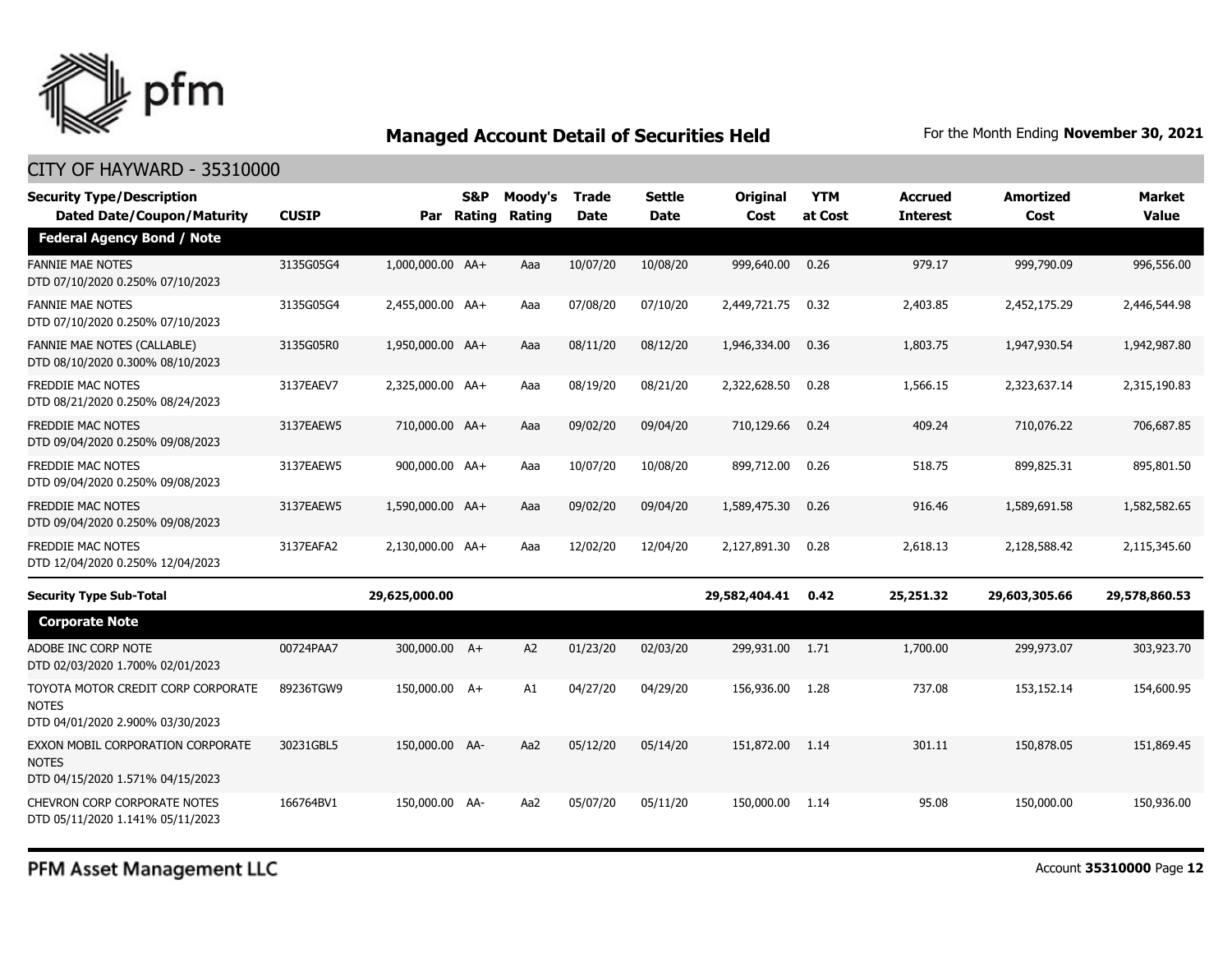

| <b>Security Type/Description</b><br><b>Dated Date/Coupon/Maturity</b>                  | <b>CUSIP</b> | Par             | S&P<br>Rating  | Moody's<br>Rating | <b>Trade</b><br><b>Date</b> | <b>Settle</b><br><b>Date</b> | <b>Original</b><br>Cost | <b>YTM</b><br>at Cost | <b>Accrued</b><br><b>Interest</b> | <b>Amortized</b><br>Cost | <b>Market</b><br><b>Value</b> |
|----------------------------------------------------------------------------------------|--------------|-----------------|----------------|-------------------|-----------------------------|------------------------------|-------------------------|-----------------------|-----------------------------------|--------------------------|-------------------------------|
| <b>Corporate Note</b>                                                                  |              |                 |                |                   |                             |                              |                         |                       |                                   |                          |                               |
| PACCAR FINANCIAL CORP CORPORATE<br><b>NOTES</b><br>DTD 06/08/2020 0.800% 06/08/2023    | 69371RQ82    | 175,000.00 A+   |                | A1                | 06/01/20                    | 06/08/20                     | 174,756.75              | 0.85                  | 672.78                            | 174,876.93               | 175,351.40                    |
| CATERPILLAR FINL SERVICE CORPORATE<br><b>NOTES</b><br>DTD 07/08/2020 0.650% 07/07/2023 | 14913R2D8    | 325,000.00      | A              | A <sub>2</sub>    | 07/06/20                    | 07/08/20                     | 324,818.00              | 0.67                  | 845.00                            | 324,903.01               | 325,382.85                    |
| PACCAR FINANCIAL CORP CORPORATE<br><b>NOTES</b><br>DTD 08/11/2020 0.350% 08/11/2023    | 69371RQ90    | 325,000.00 A+   |                | A1                | 08/04/20                    | 08/11/20                     | 324,574.25              | 0.39                  | 347.57                            | 324,759.71               | 322,955.75                    |
| TOYOTA MOTOR CREDIT CORP CORPORATE<br><b>NOTES</b><br>DTD 08/14/2020 0.500% 08/14/2023 | 89236THF5    | 530,000.00 A+   |                | A1                | 08/11/20                    | 08/14/20                     | 529,591.90              | 0.53                  | 787.64                            | 529,768.56               | 528,297.64                    |
| <b>IBM CORP NOTES</b><br>DTD 02/12/2014 3.625% 02/12/2024                              | 459200HU8    | 275,000.00 A-   |                | A <sub>3</sub>    | 10/02/20                    | 10/06/20                     | 302,315.75              | 0.62                  | 3,018.32                          | 292,920.38               | 290,319.70                    |
| <b>GOLDMAN SACHS CORP NOTES</b><br>DTD 03/03/2014 4.000% 03/03/2024                    | 38141GVM3    | 325,000.00 BBB+ |                | A <sub>2</sub>    | 01/21/21                    | 01/25/21                     | 358,228.00              | 0.67                  | 3,177.78                          | 349,136.49               | 344,707.03                    |
| <b>CHARLES SCHWAB CORP NOTES</b><br>(CALLABLE)<br>DTD 03/18/2021 0.750% 03/18/2024     | 808513BN4    | 405,000.00      | $\overline{A}$ | A2                | 03/16/21                    | 03/18/21                     | 404,797.50              | 0.77                  | 615.94                            | 404,845.17               | 402,898.46                    |
| MORGAN STANLEY CORP NOTES<br>(CALLABLE)<br>DTD 04/22/2021 0.731% 04/05/2024            | 61772BAA1    | 245,000.00 BBB+ |                | A1                | 04/19/21                    | 04/22/21                     | 245,000.00              | 0.73                  | 278.59                            | 245,000.00               | 244,251.04                    |
| COMCAST CORP (CALLABLE) CORPORATE<br><b>NOTES</b><br>DTD 10/05/2018 3.700% 04/15/2024  | 20030NCR0    | 150,000.00 A-   |                | A <sub>3</sub>    | 05/07/20                    | 05/11/20                     | 164,338.50              | 1.20                  | 709.17                            | 158,527.53               | 158,935.35                    |
| MORGAN STANLEY CORP NOTES<br>DTD 04/24/2018 3.737% 04/24/2024                          | 61744YAQ1    | 300,000.00 BBB+ |                | A1                | 10/02/20                    | 10/06/20                     | 322,851.00              | 1.52                  | 1,152.24                          | 315,427.95               | 311,496.00                    |
| AMAZON.COM INC CORPORATE NOTES<br>DTD 05/12/2021 0.450% 05/12/2024                     | 023135BW5    | 355,000.00 AA   |                | A1                | 05/10/21                    | 05/12/21                     | 354,481.70              | 0.50                  | 84.31                             | 354,577.70               | 350,857,86                    |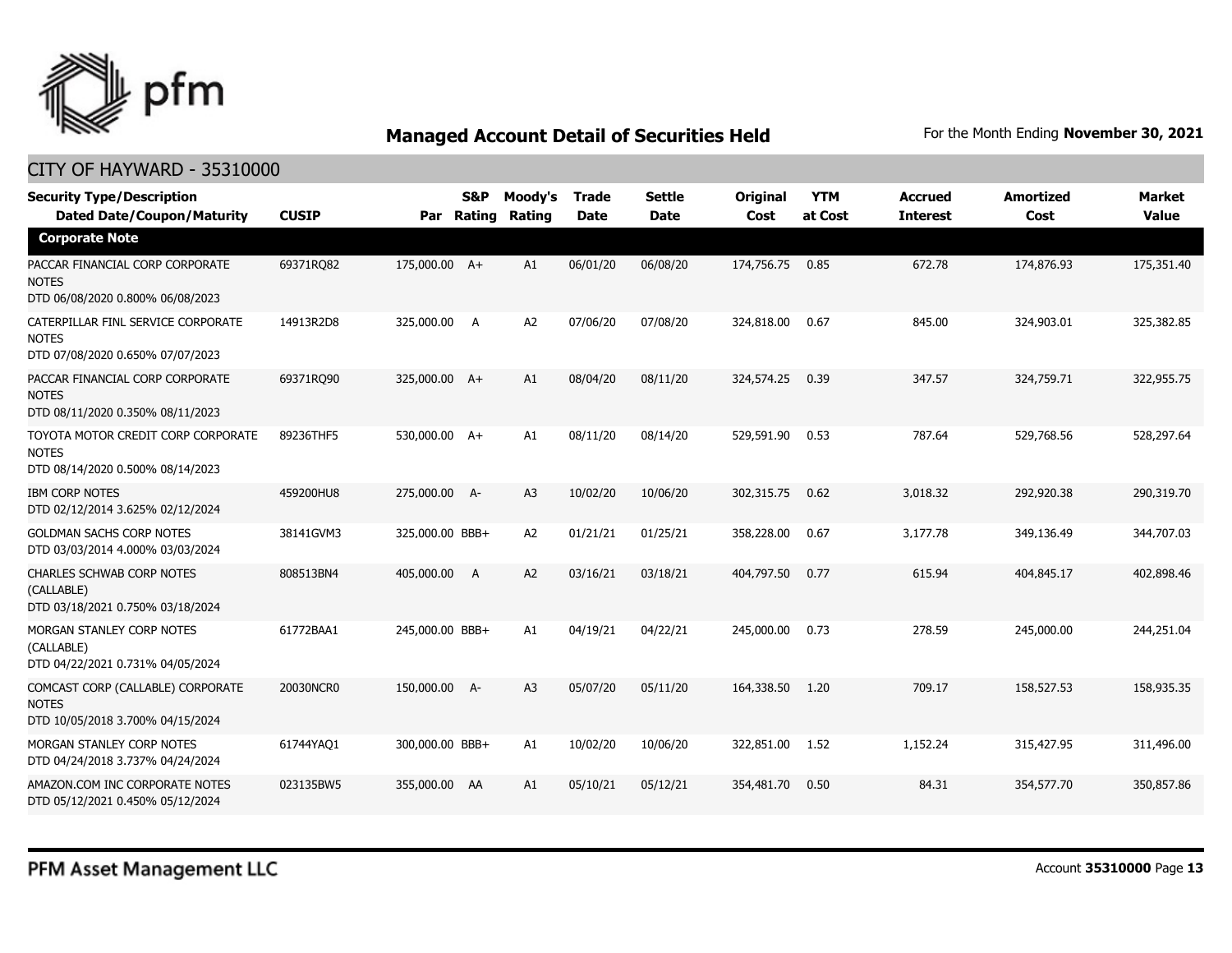

| <b>Security Type/Description</b><br><b>Dated Date/Coupon/Maturity</b>                  | <b>CUSIP</b> | Par             | S&P<br>Rating  | Moody's<br>Rating | <b>Trade</b><br><b>Date</b> | <b>Settle</b><br>Date | <b>Original</b><br>Cost | <b>YTM</b><br>at Cost | <b>Accrued</b><br><b>Interest</b> | <b>Amortized</b><br>Cost | <b>Market</b><br><b>Value</b> |
|----------------------------------------------------------------------------------------|--------------|-----------------|----------------|-------------------|-----------------------------|-----------------------|-------------------------|-----------------------|-----------------------------------|--------------------------|-------------------------------|
| <b>Corporate Note</b>                                                                  |              |                 |                |                   |                             |                       |                         |                       |                                   |                          |                               |
| CITIGROUP INC CORPORATE NOTES<br>DTD 05/14/2020 1.678% 05/15/2024                      | 172967MR9    | 300,000.00 BBB+ |                | A3                | 05/07/20                    | 05/14/20              | 300,000.00              | 1.68                  | 223.73                            | 300,000.00               | 302,573.70                    |
| UNITEDHEALTH GROUP INC (CALLABLE)<br><b>CORP N</b><br>DTD 05/19/2021 0.550% 05/15/2024 | 91324PEB4    | 435,000.00 A+   |                | A <sub>3</sub>    | 05/17/21                    | 05/19/21              | 434,547.60              | 0.59                  | 106.33                            | 434,628.80               | 430,597.37                    |
| CATERPILLAR FINL SERVICE CORPORATE<br><b>NOTES</b><br>DTD 05/17/2021 0.450% 05/17/2024 | 14913R2L0    | 325,000.00 A    |                | A2                | 05/10/21                    | 05/17/21              | 324,564.50              | 0.50                  | 56.88                             | 324,643.18               | 320,699.93                    |
| ASTRAZENECA FINANCE LLC (CALLABLE)<br><b>CORP</b><br>DTD 05/28/2021 0.700% 05/28/2024  | 04636NAC7    | 665,000.00 A-   |                | A <sub>3</sub>    | 05/25/21                    | 05/28/21              | 664,940.15              | 0.70                  | 38.79                             | 664,950.36               | 657,660.40                    |
| JOHN DEERE CAPITAL CORP CORPORATE<br><b>NOTES</b><br>DTD 06/10/2021 0.450% 06/07/2024  | 24422EVQ9    | 170,000.00 A    |                | A2                | 06/07/21                    | 06/10/21              | 169,787.50              | 0.49                  | 363.38                            | 169,821.33               | 167,576.82                    |
| TARGET CORP CORPORATE NOTES<br>DTD 06/26/2014 3.500% 07/01/2024                        | 87612EBD7    | 600,000.00      | $\overline{A}$ | A2                | 11/23/21                    | 11/29/21              | 637,584.00              | 1.04                  | 8,750.00                          | 637,504.46               | 637,547.40                    |
| <b>BANK OF AMERICA CORP NOTES</b><br>DTD 07/23/2018 3.864% 07/23/2024                  | 06051GHL6    | 150,000.00 A-   |                | A <sub>2</sub>    | 09/28/20                    | 10/01/20              | 162,622.50              | 1.58                  | 2,060.80                          | 158,838.07               | 156,731.85                    |
| <b>BANK OF AMERICA CORP NOTES</b><br>DTD 07/23/2018 3.864% 07/23/2024                  | 06051GHL6    | 300,000.00 A-   |                | A2                | 08/21/20                    | 08/25/20              | 327,150.00              | 1.47                  | 4,121.60                          | 318,525.00               | 313,463.70                    |
| BRISTOL MYERS SQUIBB CO CORP NOTES<br>(CALL<br>DTD 01/26/2020 2.900% 07/26/2024        | 110122CM8    | 144,000.00 A+   |                | A <sub>2</sub>    | 10/05/20                    | 10/07/20              | 155,907.36              | 0.69                  | 1,450.00                          | 152,224.67               | 151,380.00                    |
| AMERICAN EXPRESS CO CORP NOTES<br>(CALLABLE<br>DTD 07/30/2019 2.500% 07/30/2024        | 025816CG2    | 400,000.00 BBB+ |                | A <sub>3</sub>    | 11/19/21                    | 11/23/21              | 414,320,00              | 1.14                  | 3,361.11                          | 414,199.41               | 413,101.60                    |
| AMERICAN HONDA FINANCE CORPORATE<br><b>NOTES</b><br>DTD 09/09/2021 0.750% 08/09/2024   | 02665WDY4    | 425,000.00 A-   |                | A <sub>3</sub>    | 09/07/21                    | 09/09/21              | 424,719.50              | 0.77                  | 726.04                            | 424,741.36               | 421,331.83                    |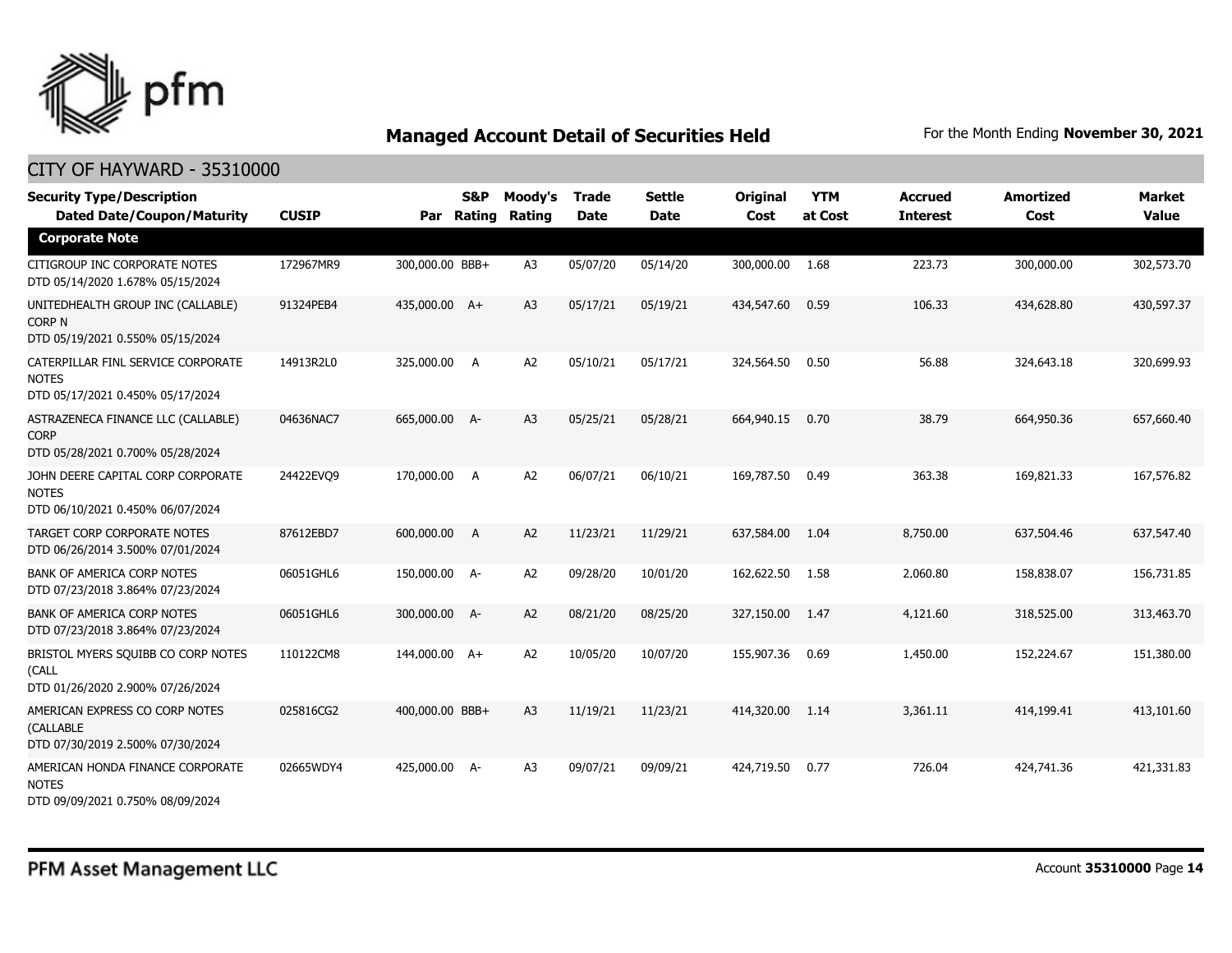

| <b>Security Type/Description</b><br><b>Dated Date/Coupon/Maturity</b>                  | <b>CUSIP</b> | Par             | <b>S&amp;P</b><br>Rating | Moody's<br>Rating | <b>Trade</b><br><b>Date</b> | <b>Settle</b><br><b>Date</b> | Original<br>Cost | <b>YTM</b><br>at Cost | <b>Accrued</b><br><b>Interest</b> | <b>Amortized</b><br>Cost | <b>Market</b><br><b>Value</b> |
|----------------------------------------------------------------------------------------|--------------|-----------------|--------------------------|-------------------|-----------------------------|------------------------------|------------------|-----------------------|-----------------------------------|--------------------------|-------------------------------|
| <b>Corporate Note</b>                                                                  |              |                 |                          |                   |                             |                              |                  |                       |                                   |                          |                               |
| UNILEVER CAPITAL CORP (CALLABLE)<br><b>CORPORA</b><br>DTD 08/12/2021 0.626% 08/12/2024 | 904764BN6    | 225,000.00 A+   |                          | A1                | 08/09/21                    | 08/12/21                     | 225,000.00       | 0.63                  | 426.46                            | 225,000.00               | 223,104.83                    |
| BMW US CAPITAL LLC CORPORATE NOTES<br>DTD 08/12/2021 0.750% 08/12/2024                 | 05565EBU8    | 265,000.00      | A                        | A <sub>2</sub>    | 08/09/21                    | 08/12/21                     | 264,976.15       | 0.75                  | 601.77                            | 264,978.57               | 262,479.06                    |
| NESTLE HOLDINGS INC CORP NOTES<br>(CALLABLE<br>DTD 09/14/2021 0.606% 09/14/2024        | 641062AU8    | 710,000.00 AA-  |                          | Aa3               | 09/07/21                    | 09/14/21                     | 710,000.00       | 0.61                  | 920.28                            | 710,000.00               | 701,355,75                    |
| JPMORGAN CHASE & CO CORPORATE<br><b>NOTES (CAL</b><br>DTD 09/16/2020 0.653% 09/16/2024 | 46647PBS4    | 125,000.00 A-   |                          | A2                | 09/28/20                    | 09/30/20                     | 124,967.50       | 0.66                  | 170.05                            | 124,977.09               | 124,369.00                    |
| JPMORGAN CHASE & CO CORPORATE<br><b>NOTES (CAL</b><br>DTD 09/16/2020 0.653% 09/16/2024 | 46647PBS4    | 485,000.00      | <b>A-</b>                | A2                | 09/09/20                    | 09/16/20                     | 485,000.00       | 0.65                  | 659.80                            | 485,000.00               | 482,551.72                    |
| GOLDMAN SACHS GROUP INC CORPORATE<br><b>NOTES</b><br>DTD 10/21/2021 0.925% 10/21/2024  | 38141GYL2    | 325,000.00 BBB+ |                          | A <sub>2</sub>    | 10/18/21                    | 10/21/21                     | 325,000.00       | 0.93                  | 334.03                            | 325,000.00               | 323,672.05                    |
| BANK OF AMERICA CORP (CALLABLE)<br><b>CORPORAT</b><br>DTD 10/21/2020 0.810% 10/24/2024 | 06051GJH3    | 625,000.00      | - A-                     | A2                | 10/16/20                    | 10/21/20                     | 625,000.00       | 0.81                  | 520.31                            | 625,000.00               | 620,588.75                    |
| MERCK & CO INC CORP NOTES<br>DTD 02/10/2015 2.750% 02/10/2025                          | 58933YAR6    | 295,000.00 A+   |                          | A1                | 03/08/21                    | 03/10/21                     | 314,234.00       | 1.05                  | 2,501.35                          | 310,418.75               | 307,681.46                    |
| TOYOTA MOTOR CREDIT CORP CORP<br><b>NOTES</b><br>DTD 02/13/2020 1.800% 02/13/2025      | 89236TGT6    | 450,000.00 A+   |                          | A1                | 09/23/21                    | 09/27/21                     | 462,469.50       | 0.96                  | 2,430.00                          | 461,813.21               | 457,820.10                    |
| JPMORGAN CHASE & CO CORP NOTES<br>(CALLABLE<br>DTD 02/16/2021 0.563% 02/16/2025        | 46647PBY1    | 265,000.00 A-   |                          | A <sub>2</sub>    | 02/09/21                    | 02/16/21                     | 265,000.00       | 0.56                  | 435.15                            | 265,000.00               | 262,487.27                    |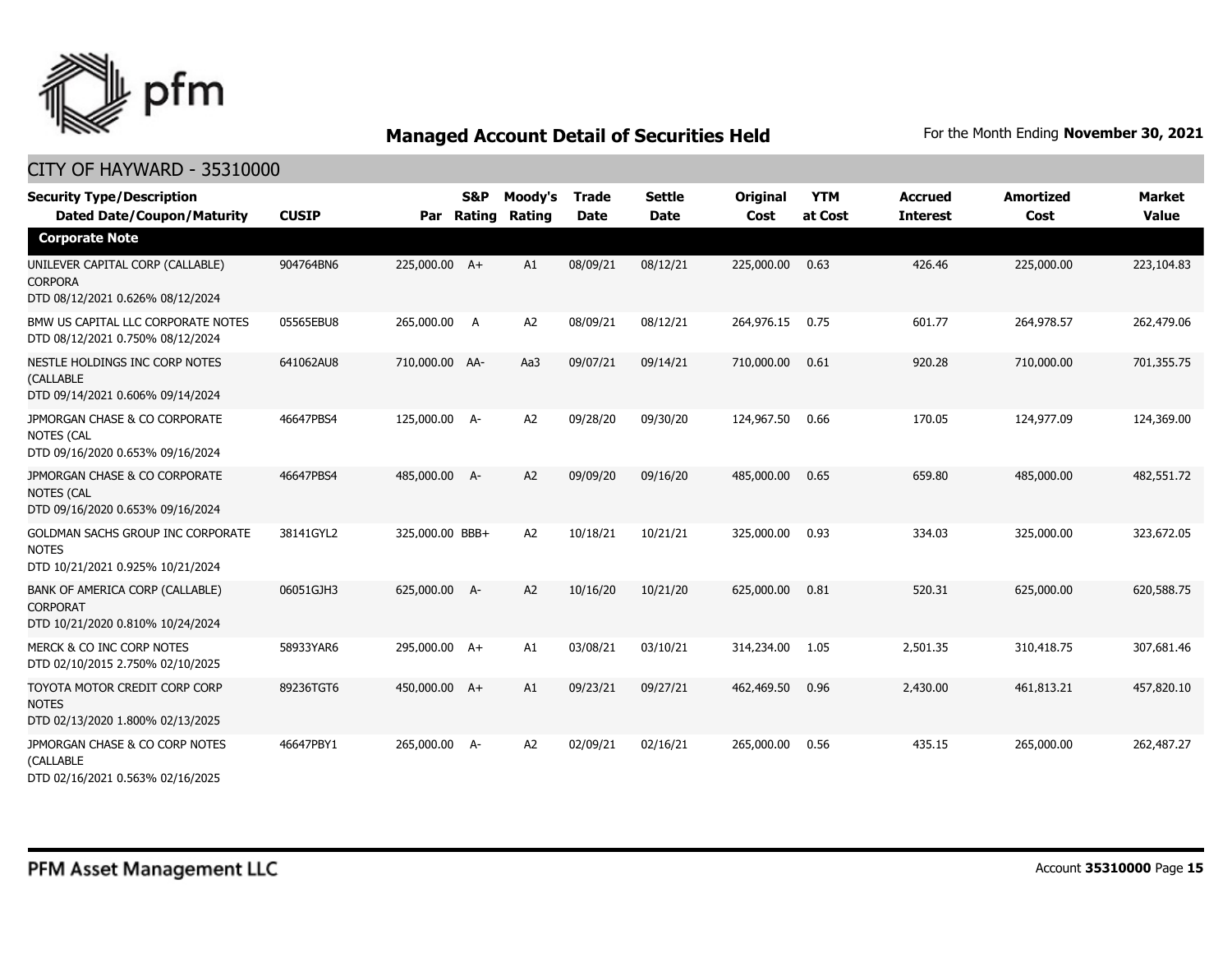

| <b>Security Type/Description</b><br><b>Dated Date/Coupon/Maturity</b>                        | <b>CUSIP</b> | Par             | <b>S&amp;P</b><br>Rating | Moody's<br>Rating | <b>Trade</b><br><b>Date</b> | <b>Settle</b><br><b>Date</b> | <b>Original</b><br>Cost | <b>YTM</b><br>at Cost | <b>Accrued</b><br><b>Interest</b> | <b>Amortized</b><br>Cost | <b>Market</b><br><b>Value</b> |
|----------------------------------------------------------------------------------------------|--------------|-----------------|--------------------------|-------------------|-----------------------------|------------------------------|-------------------------|-----------------------|-----------------------------------|--------------------------|-------------------------------|
| <b>Corporate Note</b>                                                                        |              |                 |                          |                   |                             |                              |                         |                       |                                   |                          |                               |
| EXXON MOBIL CORP CORPORATE NT<br>(CALLABLE)<br>DTD 03/06/2015 2.709% 03/06/2025              | 30231GAF9    | 300,000.00 AA-  |                          | Aa2               | 03/26/21                    | 03/30/21                     | 318,576.00              | 1.10                  | 1,918.88                          | 315,183.50               | 311,948.10                    |
| BURLINGTN NORTH SANTA FE CORP NOTES<br>(CAL<br>DTD 03/09/2015 3.000% 04/01/2025              | 12189LAV3    | 300,000.00 AA-  |                          | A <sub>3</sub>    | 03/05/21                    | 03/09/21                     | 323,202.00              | 1.05                  | 1,500.00                          | 318,758.00               | 317,074.80                    |
| BANK OF NY MELLON (CALLABLE) CORP<br><b>NOTES</b><br>DTD 04/24/2020 1.600% 04/24/2025        | 06406RAN7    | 325,000.00      | $\overline{A}$           | A1                | 03/04/21                    | 03/08/21                     | 334,317.75              | 0.89                  | 534.44                            | 332,627.05               | 328,067.35                    |
| CITIGROUP INC CORPORATE NOTES<br>DTD 05/04/2021 0.981% 05/01/2025                            | 172967MX6    | 325,000.00 BBB+ |                          | A <sub>3</sub>    | 04/28/21                    | 05/04/21                     | 325,851.50              | 0.91                  | 265.69                            | 325,728.27               | 322,997.35                    |
| JPMORGAN CHASE & CO CORPORATE<br><b>NOTES</b><br>DTD 06/01/2021 0.824% 06/01/2025            | 46647PCH7    | 615,000.00 A-   |                          | A <sub>2</sub>    | 05/24/21                    | 06/01/21                     | 615,000.00              | 0.82                  | 2,533.80                          | 615,000.00               | 608,012.37                    |
| <b>GOLDMAN SACHS GROUP INC</b><br><b>CORPORATE NOTES</b><br>DTD 02/12/2021 0.855% 02/12/2026 | 38141GXS8    | 450,000.00 BBB+ |                          | A2                | 11/29/21                    | 12/01/21                     | 440,653.50              | 1.37                  | 1,164.94                          | 440,653.50               | 440,288.10                    |
| <b>ASTRAZENECA FINANCE LLC</b><br>(CALLABLE) CORP<br>DTD 05/28/2021 1.200% 05/28/2026        | 04636NAA1    | 450,000.00 A-   |                          | A3                |                             | 11/29/21 12/01/21            | 443.538.00              | 1.53                  | 45.00                             | 443,538.00               | 443.879.10                    |
| <b>BANK OF AMERICA CORP NOTES</b><br>(CALLABLE)<br>DTD 06/16/2020 1.319% 06/19/2026          | 06051GJD2    | 450,000.00 A-   |                          | A2                |                             | 11/29/21 12/01/21            | 445,837.50 1.53         |                       | 2,670.98                          | 445,837.50               | 446,613.30                    |
| <b>MORGAN STANLEY CORP NOTES</b><br>DTD 07/25/2016 3.125% 07/27/2026                         | 61761J3R8    | 400,000.00 BBB+ |                          | A1                |                             | 11/29/21 12/01/21            | 423,432.00              | 1.81                  | 4,305.56                          | 423,432.00               | 423,873.20                    |
| <b>AMERICAN HONDA FINANCE</b><br><b>CORPORATE NOTES</b><br>DTD 09/09/2021 1.300% 09/09/2026  | 02665WDZ1    | 450,000.00 A-   |                          | A3                | 11/29/21                    | 12/01/21                     | 443,268.00              | 1.63                  | 1,332.50                          | 443,268.00               | 443,196.45                    |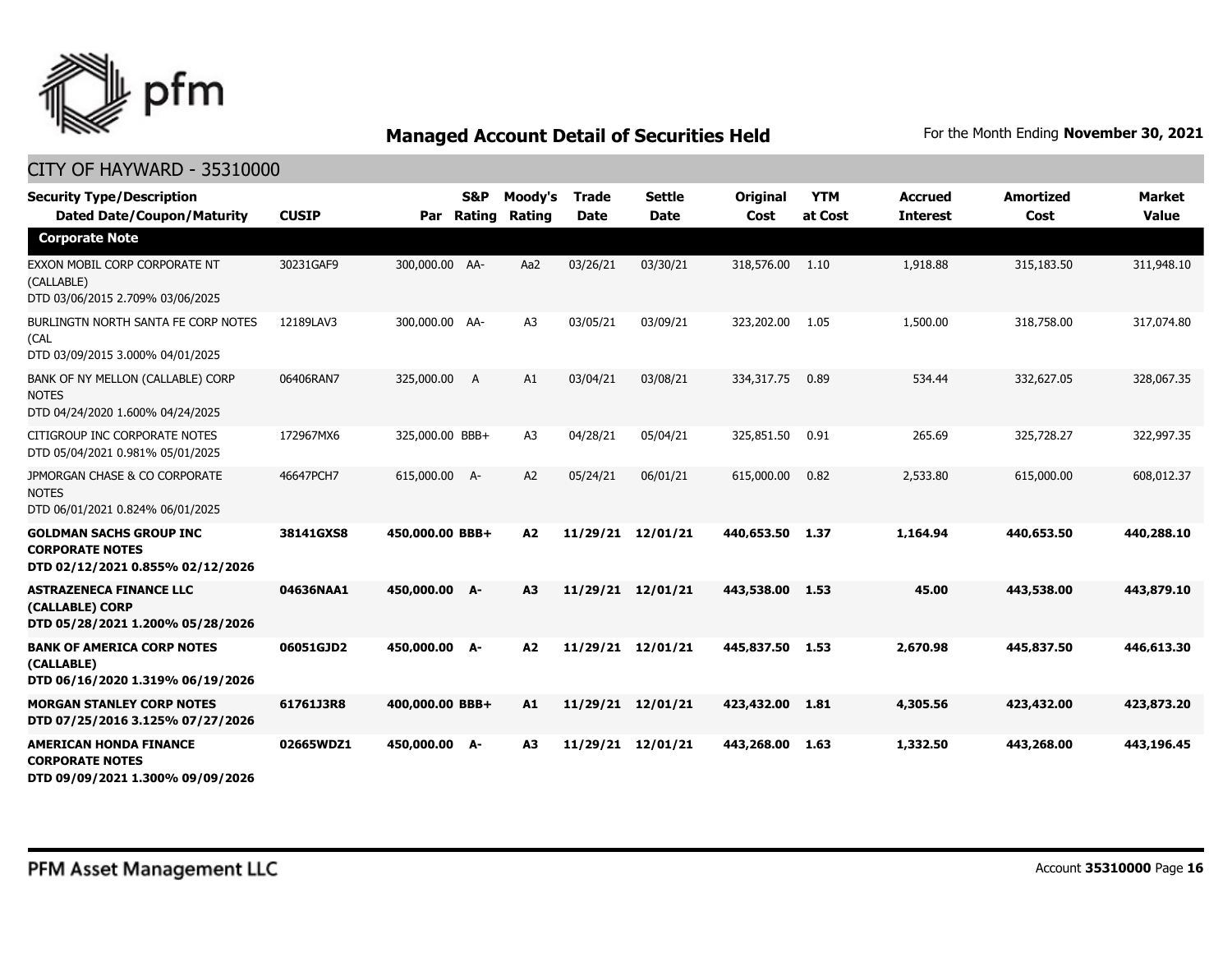

#### CITY OF HAYWARD - 35310000

| <b>Security Type/Description</b><br><b>Dated Date/Coupon/Maturity</b>                        | <b>CUSIP</b> | Par             | S&P<br>Rating | Moody's<br>Rating | Trade<br>Date | Settle<br><b>Date</b> | Original<br>Cost | <b>YTM</b><br>at Cost | <b>Accrued</b><br><b>Interest</b> | Amortized<br>Cost | Market<br>Value |
|----------------------------------------------------------------------------------------------|--------------|-----------------|---------------|-------------------|---------------|-----------------------|------------------|-----------------------|-----------------------------------|-------------------|-----------------|
| <b>Corporate Note</b>                                                                        |              |                 |               |                   |               |                       |                  |                       |                                   |                   |                 |
| <b>JOHN DEERE CAPITAL CORP</b><br><b>CORPORATE NOTES</b><br>DTD 10/13/2021 1.300% 10/13/2026 | 24422EVW6    | 450,000.00      | A             | A2                | 11/29/21      | 12/01/21              | 445,203.00       | 1.53                  | 780.00                            | 445,203.00        | 445,866.30      |
| <b>BANK OF NY MELLON CORP</b><br><b>CORPORATE NOTES</b><br>DTD 07/27/2021 1.050% 10/15/2026  | 06406RAV9    | 450,000.00      | A             | A1                | 11/29/21      | 12/01/21              | 439,830.00       | 1.53                  | 603.75                            | 439,830,00        | 438,979.50      |
| <b>CITIGROUP INC (CALLABLE) CORP</b><br><b>NOTES</b><br>DTD 10/21/2016 3.200% 10/21/2026     | 172967KY6    | 400,000,00 BBB+ |               | A3                | 11/29/21      | 12/01/21              | 423,756.00       | 1.92                  | 1,422.22                          | 423,756.00        | 423,018,00      |
| AMERICAN EXPRESS CO (CALLABLE)<br><b>CORPORATE</b><br>DTD 11/04/2021 1.650% 11/04/2026       | 025816CM9    | 450,000.00 BBB+ |               | A <sub>3</sub>    | 11/19/21      | 11/23/21              | 449,127.00       | 1.69                  | 556.88                            | 449,130.86        | 448,546.05      |

| <b>Security Type Sub-Total</b>                                          |           | 17,659,000.00   |   |       |          |          | 17,953,874.86 | 1.03 | 64,415.11 | 17,887,956.63 | 17,797,917.74 |
|-------------------------------------------------------------------------|-----------|-----------------|---|-------|----------|----------|---------------|------|-----------|---------------|---------------|
| <b>Certificate of Deposit</b>                                           |           |                 |   |       |          |          |               |      |           |               |               |
| NORDEA BANK ABP NEW YORK CERT DEPOS<br>DTD 08/29/2019 1.850% 08/26/2022 | 65558TLL7 | 625,000.00 A-1+ |   | $P-1$ | 08/27/19 | 08/29/19 | 625,000.00    | 1.84 | 3,115.45  | 625,000.00    | 631,941.88    |
| SKANDINAV ENSKILDA BANK LT CD<br>DTD 09/03/2019 1.860% 08/26/2022       | 83050PDR7 | 625,000.00 A-1  |   | $P-1$ | 08/29/19 | 09/03/19 | 625,000.00    | 1.85 | 3,132.29  | 625,000.00    | 631,988.13    |
| DNB BANK ASA/NY LT CD<br>DTD 12/06/2019 2.040% 12/02/2022               | 23341VZT1 | 625,000.00 AA-  |   | Aa2   | 12/04/19 | 12/06/19 | 625,000.00    | 2.03 | 6,445.83  | 625,000.00    | 634,990.63    |
| CREDIT SUISSE NEW YORK CERT DEPOS<br>DTD 03/23/2021 0.590% 03/17/2023   | 22552G3C2 | 975,000.00 A+   |   | A1    | 03/19/21 | 03/23/21 | 975,000.00    | 0.59 | 4,042.73  | 975,000.00    | 976,561.95    |
| <b>Security Type Sub-Total</b>                                          |           | 2,850,000.00    |   |       |          |          | 2,850,000.00  | 1.46 | 16,736.30 | 2,850,000.00  | 2,875,482.59  |
| <b>Bank Note</b>                                                        |           |                 |   |       |          |          |               |      |           |               |               |
| PNC BANK NA CORP NOTES<br>DTD 06/08/2018 3.500% 06/08/2023              | 69353RFL7 | 300,000,00      | A | A2    | 03/05/20 | 03/09/20 | 321,240.00    | 1.27 | 5,045.83  | 300,000.00    | 312,099.60    |
| <b>Security Type Sub-Total</b>                                          |           | 300,000.00      |   |       |          |          | 321,240.00    | 1.27 | 5,045.83  | 300,000.00    | 312,099.60    |

PFM Asset Management LLC

Account **35310000** Page **17**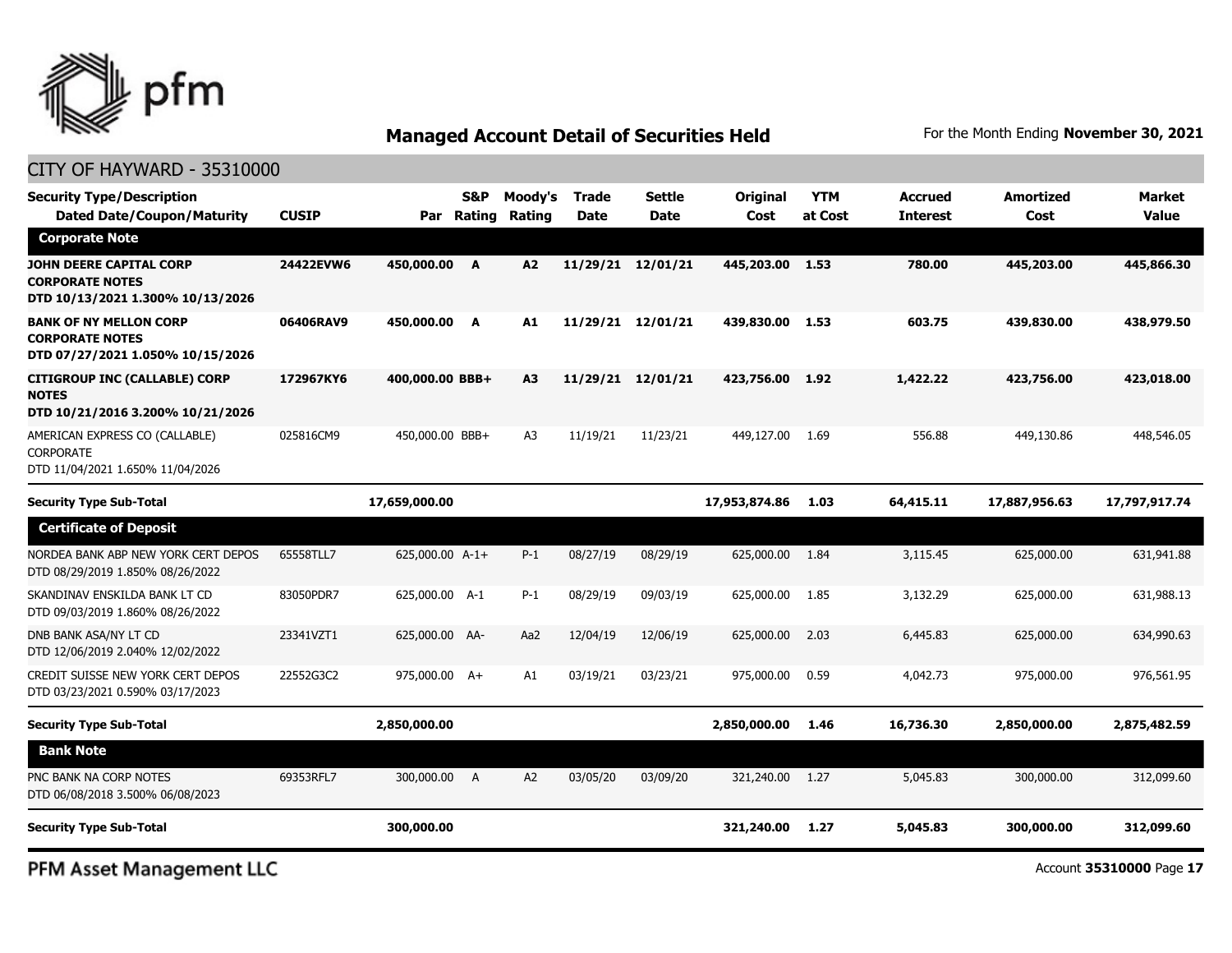

| <b>Security Type/Description</b><br><b>Dated Date/Coupon/Maturity</b> | <b>CUSIP</b> |                | S&P<br>Par Rating | Moody's<br><b>Rating</b> | <b>Trade</b><br><b>Date</b> | <b>Settle</b><br><b>Date</b> | <b>Original</b><br>Cost | <b>YTM</b><br>at Cost | <b>Accrued</b><br><b>Interest</b> | <b>Amortized</b><br>Cost | <b>Market</b><br><b>Value</b> |
|-----------------------------------------------------------------------|--------------|----------------|-------------------|--------------------------|-----------------------------|------------------------------|-------------------------|-----------------------|-----------------------------------|--------------------------|-------------------------------|
| <b>Asset-Backed Security</b>                                          |              |                |                   |                          |                             |                              |                         |                       |                                   |                          |                               |
| <b>VWALT 2019-A A3</b><br>DTD 10/04/2019 1.990% 11/21/2022            | 92867XAD8    | 125,476.28 AAA |                   | NR.                      | 10/01/19                    | 10/04/19                     | 125,474.29              | 1.99                  | 76.30                             | 125,475.66               | 125,787.94                    |
| <b>HART 2018-B A3</b><br>DTD 12/12/2018 3.200% 12/15/2022             | 44933AAC1    | 4,056.38 AAA   |                   | Aaa                      | 12/04/18                    | 12/12/18                     | 4,056.33                | 3.20                  | 5.77                              | 4,056.37                 | 4,060.27                      |
| HAROT 2019-1 A3<br>DTD 02/27/2019 2.830% 03/20/2023                   | 43814WAC9    | 46,874.34 AAA  |                   | <b>NR</b>                | 02/19/19                    | 02/27/19                     | 46,873.09               | 2.83                  | 47.90                             | 46,873.94                | 47,199.80                     |
| FORD CREDIT AUTO OWNER TRUST<br>DTD 10/23/2018 3.240% 04/15/2023      | 34532TAD4    | 20,055.51 NR   |                   | Aaa                      | 10/16/18                    | 10/23/18                     | 20,052.07               | 3.24                  | 28.88                             | 20,054.46                | 20.117.83                     |
| CARMAX AUTO OWNER TRUST<br>DTD 07/25/2018 3.130% 06/15/2023           | 14313FAD1    | 38,014.08 AAA  |                   | <b>NR</b>                | 07/18/18                    | 07/25/18                     | 38,008.90               | 3.13                  | 52.88                             | 38,012.45                | 38,166.86                     |
| NAROT 2018-C A3<br>DTD 12/12/2018 3.220% 06/15/2023                   | 65478NAD7    | 46,175.10 AAA  |                   | Aaa                      | 12/04/18                    | 12/12/18                     | 46,166,26               | 3.22                  | 66.08                             | 46,172.09                | 46,460.17                     |
| HYUNDAI AUTO RECEIVABLES TRUST<br>DTD 04/10/2019 2.660% 06/15/2023    | 44932NAD2    | 67,416.39 AAA  |                   | <b>NR</b>                | 04/03/19                    | 04/10/19                     | 67,407.52               | 2.66                  | 79.70                             | 67,413.13                | 67,796.69                     |
| GMALT 2020-3 A3<br>DTD 09/29/2020 0.450% 08/21/2023                   | 362569AC9    | 320,000.00 AAA |                   | Aaa                      | 09/22/20                    | 09/29/20                     | 319,969.34              | 0.45                  | 44.00                             | 319,981.77               | 320,278.69                    |
| CARMAX AUTO OWNER TRUST<br>DTD 10/24/2018 3.360% 09/15/2023           | 14315EAC4    | 63,726.34 AAA  |                   | <b>NR</b>                | 10/17/18                    | 10/24/18                     | 63,725.77               | 3.36                  | 95.16                             | 63,726.13                | 64,268.10                     |
| COPAR 2019-1 A3<br>DTD 05/30/2019 2.510% 11/15/2023                   | 14042WAC4    | 65,275.56 AAA  |                   | Aaa                      | 05/21/19                    | 05/30/19                     | 65,262.33               | 2.51                  | 72.82                             | 65,269.76                | 65,759.90                     |
| <b>MBALT 2020-B A3</b><br>DTD 09/23/2020 0.400% 11/15/2023            | 58769EAC2    | 170,000.00 AAA |                   | <b>NR</b>                | 09/15/20                    | 09/23/20                     | 169,991.38              | 0.40                  | 30.22                             | 169,994.64               | 170,068.09                    |
| FIFTH THIRD AUTO TRUST<br>DTD 05/08/2019 2.640% 12/15/2023            | 31680YAD9    | 71,954.83 AAA  |                   | Aaa                      | 04/30/19                    | 05/08/19                     | 71,939.01               | 2.65                  | 84.43                             | 71,947.83                | 72,461.52                     |
| BMWLT 2021-1 A3<br>DTD 03/10/2021 0.290% 01/25/2024                   | 05591RAC8    | 235,000.00 AAA |                   | Aaa                      | 03/02/21                    | 03/10/21                     | 234,992.55              | 0.29                  | 11.36                             | 234,994.44               | 234,734.03                    |
| <b>HDMOT 2019-A A3</b><br>DTD 06/26/2019 2.340% 02/15/2024            | 41284WAC4    | 90,756.87      | <b>NR</b>         | Aaa                      | 06/19/19                    | 06/26/19                     | 90,749.85               | 2.34                  | 94.39                             | 90,753.53                | 91,197.18                     |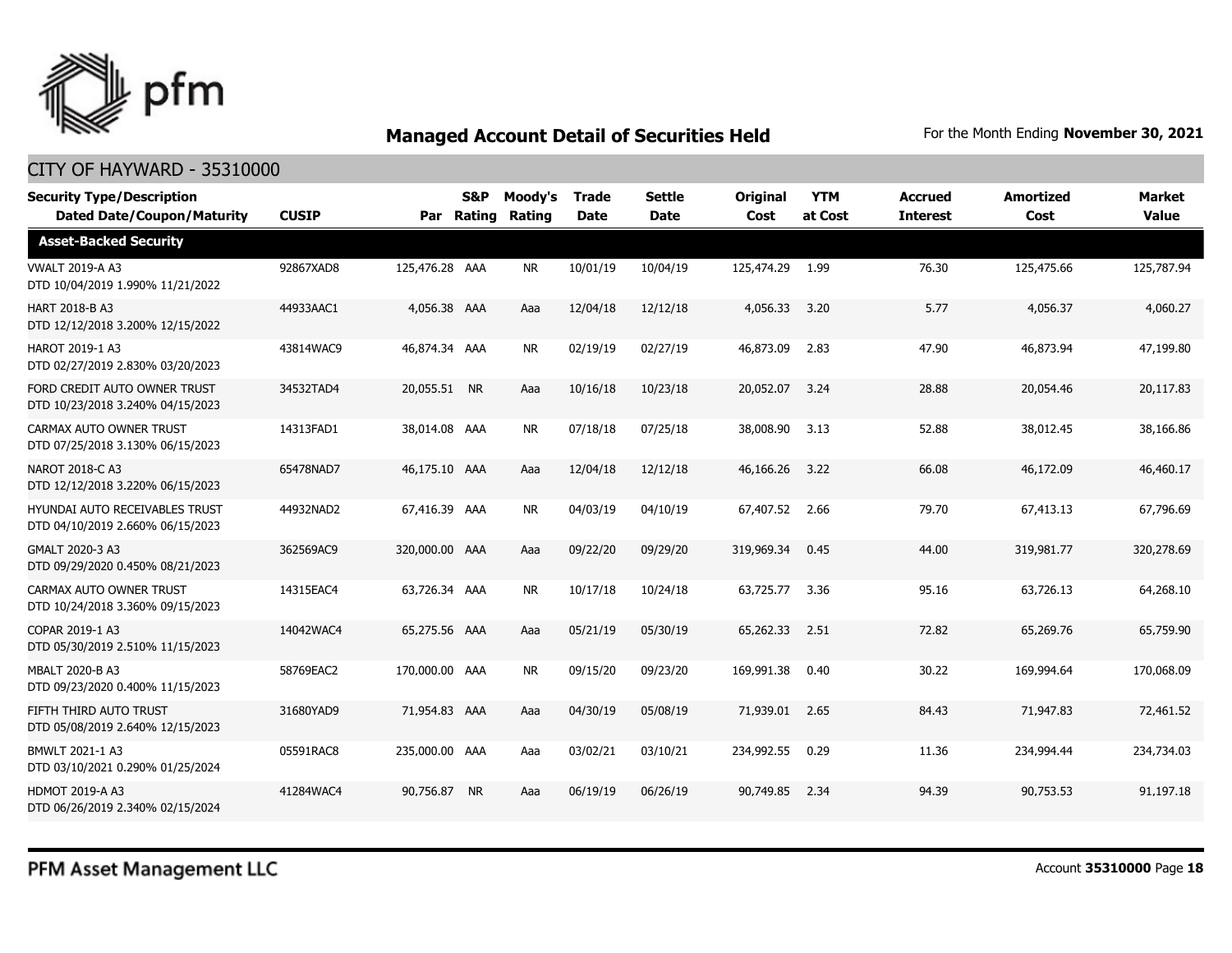

| <b>Security Type/Description</b><br><b>Dated Date/Coupon/Maturity</b> | <b>CUSIP</b> | Par            | <b>S&amp;P</b><br>Rating | Moody's<br>Rating | <b>Trade</b><br><b>Date</b> | <b>Settle</b><br>Date | <b>Original</b><br>Cost | <b>YTM</b><br>at Cost | <b>Accrued</b><br><b>Interest</b> | <b>Amortized</b><br>Cost | Market<br><b>Value</b> |
|-----------------------------------------------------------------------|--------------|----------------|--------------------------|-------------------|-----------------------------|-----------------------|-------------------------|-----------------------|-----------------------------------|--------------------------|------------------------|
| <b>Asset-Backed Security</b>                                          |              |                |                          |                   |                             |                       |                         |                       |                                   |                          |                        |
| GMCAR 2019-2 A3<br>DTD 04/17/2019 2.650% 02/16/2024                   | 36257FAD2    | 103,840.16 AAA |                          | Aaa               | 04/09/19                    | 04/17/19              | 103,831.71 2.65         |                       | 114.66                            | 103,836.30               | 104,646.69             |
| <b>TLOT 2021-A A3</b><br>DTD 04/21/2021 0.390% 04/22/2024             | 89238EAC0    | 340,000.00 AAA |                          | Aaa               | 04/13/21                    | 04/21/21              | 339,960.32              | 0.39                  | 40.52                             | 339,968.42               | 339,248.86             |
| GMALT 2021-2 A3<br>DTD 05/26/2021 0.340% 05/20/2024                   | 380144AC9    | 485,000.00 AAA |                          | NR                | 05/18/21                    | 05/26/21              | 484,923.86              | 0.35                  | 50.39                             | 484,937.06               | 482,341.04             |
| <b>VZOT 2020-A A1A</b><br>DTD 01/29/2020 1.850% 07/22/2024            | 92348TAA2    | 150,000.00 AAA |                          | Aaa               | 01/21/20                    | 01/29/20              | 149,982.44              | 1.85                  | 84.79                             | 149,989.65               | 151,526.72             |
| <b>HDMOT 2020-A A3</b><br>DTD 01/29/2020 1.870% 10/15/2024            | 41284UAD6    | 90,488.46 AAA  |                          | Aaa               | 01/21/20                    | 01/29/20              | 90,468.73               | 1.87                  | 75.21                             | 90,476.43                | 91,169.30              |
| CARMX 2020-1 A3<br>DTD 01/22/2020 1.890% 12/16/2024                   | 14315XAC2    | 338,331.04 AAA |                          | <b>NR</b>         | 01/14/20                    | 01/22/20              | 338,264.66              | 1.89                  | 284.20                            | 338,289.84               | 341,659.37             |
| VZOT 2020-B A<br>DTD 08/12/2020 0.470% 02/20/2025                     | 92290BAA9    | 675,000.00 NR  |                          | Aaa               | 08/04/20                    | 08/12/20              | 674,858.25              | 0.47                  | 96.94                             | 674,899.07               | 674,043.66             |
| GMCAR 2020-3 A3<br>DTD 08/19/2020 0.450% 04/16/2025                   | 362590AC5    | 445,000.00     | <b>NR</b>                | Aaa               | 08/11/20                    | 08/19/20              | 444,898.18              | 0.46                  | 83.44                             | 444,926.25               | 444,800.42             |
| KCOT 2021-1A A3<br>DTD 04/14/2021 0.620% 08/15/2025                   | 50117TAC5    | 290,000.00 NR  |                          | Aaa               | 04/06/21                    | 04/14/21              | 289,940.67              | 0.62                  | 79.91                             | 289,949.32               | 287,712.12             |
| <b>HART 2021-A A3</b><br>DTD 04/28/2021 0.380% 09/15/2025             | 44933LAC7    | 135,000.00 AAA |                          | <b>NR</b>         | 04/20/21                    | 04/28/21              | 134,985.80              | 0.38                  | 22.80                             | 134,987.72               | 134,236.55             |
| KCOT 2021-2A A3<br>DTD 07/28/2021 0.560% 11/17/2025                   | 50117XAE2    | 480,000.00 NR  |                          | Aaa               | 07/20/21                    | 07/28/21              | 479,981.90              | 0.56                  | 119.47                            | 479,983.35               | 473,506.90             |
| CARMX 2021-2 A3<br>DTD 04/21/2021 0.520% 02/17/2026                   | 14314QAC8    | 310,000.00 AAA |                          | <b>NR</b>         | 04/13/21                    | 04/21/21              | 309,933.20              | 0.52                  | 71.64                             | 309,941.69               | 308,393.24             |
| CARMX 2021-3 A3<br>DTD 07/28/2021 0.550% 06/15/2026                   | 14317DAC4    | 595,000.00 AAA |                          | Aaa               | 07/21/21                    | 07/28/21              | 594,902.12              | 0.55                  | 145.44                            | 594,909.04               | 590,318.60             |
| COPAR 2021-1 A3<br>DTD 10/27/2021 0.770% 09/15/2026                   | 14044CAC6    | 370,000.00 AAA |                          | Aaa               | 10/19/21                    | 10/27/21              | 369,993.01              | 0.77                  | 126.62                            | 369,993.15               | 368,958.08             |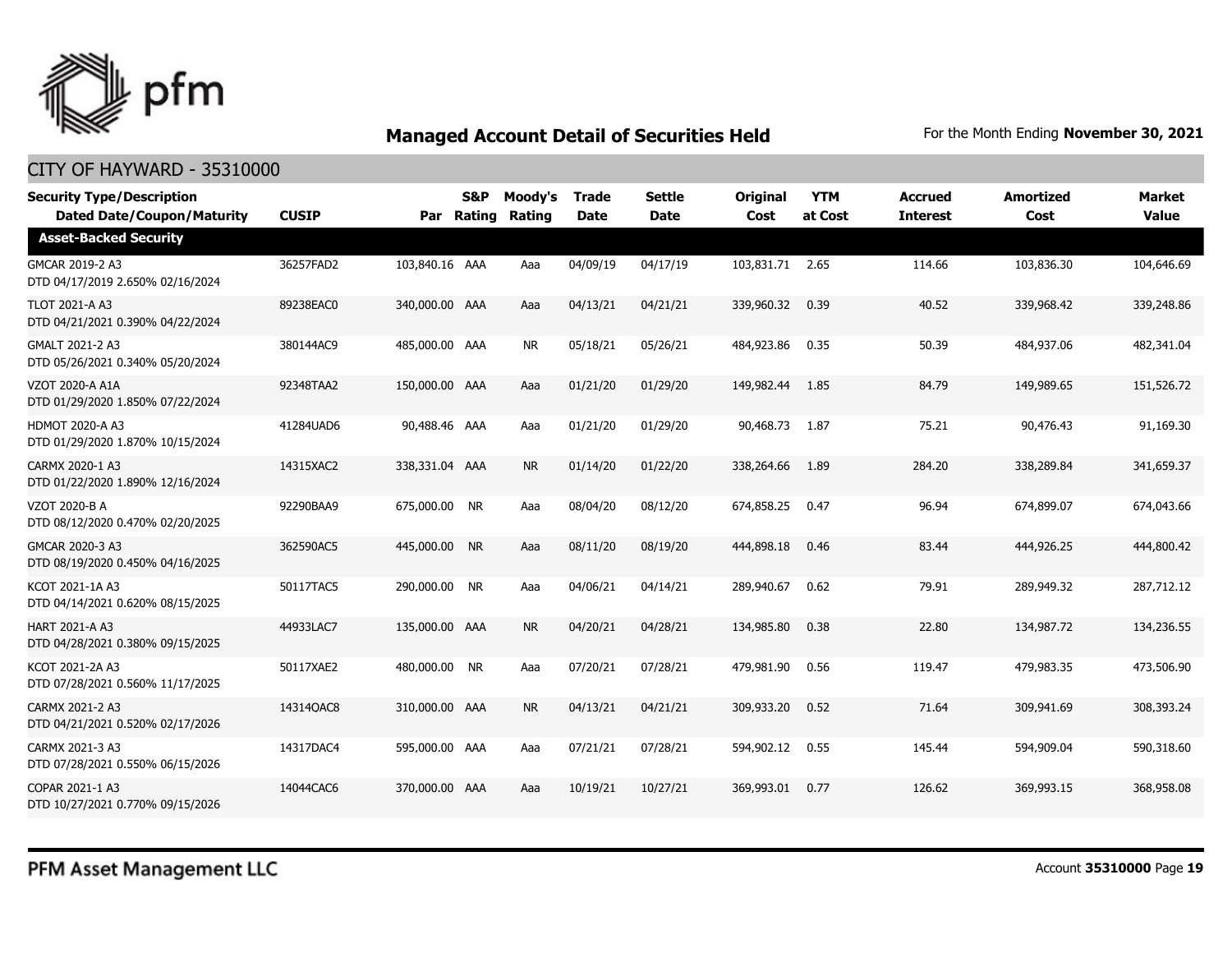

#### CITY OF HAYWARD - 35310000

| <b>Security Type/Description</b><br><b>Dated Date/Coupon/Maturity</b> | <b>CUSIP</b> | Par              | <b>S&amp;P</b><br>Rating | Moody's<br>Rating | Trade<br>Date | Settle<br>Date | <b>Original</b><br>Cost | <b>YTM</b><br>at Cost | <b>Accrued</b><br><b>Interest</b> | <b>Amortized</b><br>Cost | <b>Market</b><br><b>Value</b> |
|-----------------------------------------------------------------------|--------------|------------------|--------------------------|-------------------|---------------|----------------|-------------------------|-----------------------|-----------------------------------|--------------------------|-------------------------------|
| <b>Asset-Backed Security</b>                                          |              |                  |                          |                   |               |                |                         |                       |                                   |                          |                               |
| COMET 2021-A3 A3<br>DTD 11/30/2021 1.040% 11/16/2026                  | 14041NFY2    | 715,000.00 AAA   |                          | <b>NR</b>         | 11/18/21      | 11/30/21       | 714,901.47              | 1.04                  | 20.66                             | 714,901.52               | 715,141.23                    |
| <b>Security Type Sub-Total</b>                                        |              | 6,887,441.34     |                          |                   |               |                | 6,886,495.01            | 0.90                  | 2,206.58                          | 6,886,715.01             | 6,876,059.85                  |
| <b>Managed Account Sub-Total</b>                                      |              | 187,468,558.06   |                          |                   |               |                | 187,083,258.09          | 0.83                  | 300,687.00                        | 186,882,639.98           | 186,727,180.56                |
| <b>Securities Sub-Total</b>                                           |              | \$187,468,558.06 |                          |                   |               |                | \$187,083,258.09        | 0.83%                 | \$300,687.00                      | \$186,882,639.98         | \$186,727,180.56              |
| <b>Accrued Interest</b>                                               |              |                  |                          |                   |               |                |                         |                       |                                   |                          | \$300,687.00                  |
| <b>Total Investments</b>                                              |              |                  |                          |                   |               |                |                         |                       |                                   |                          | \$187,027,867.56              |

Bolded items are forward settling trades.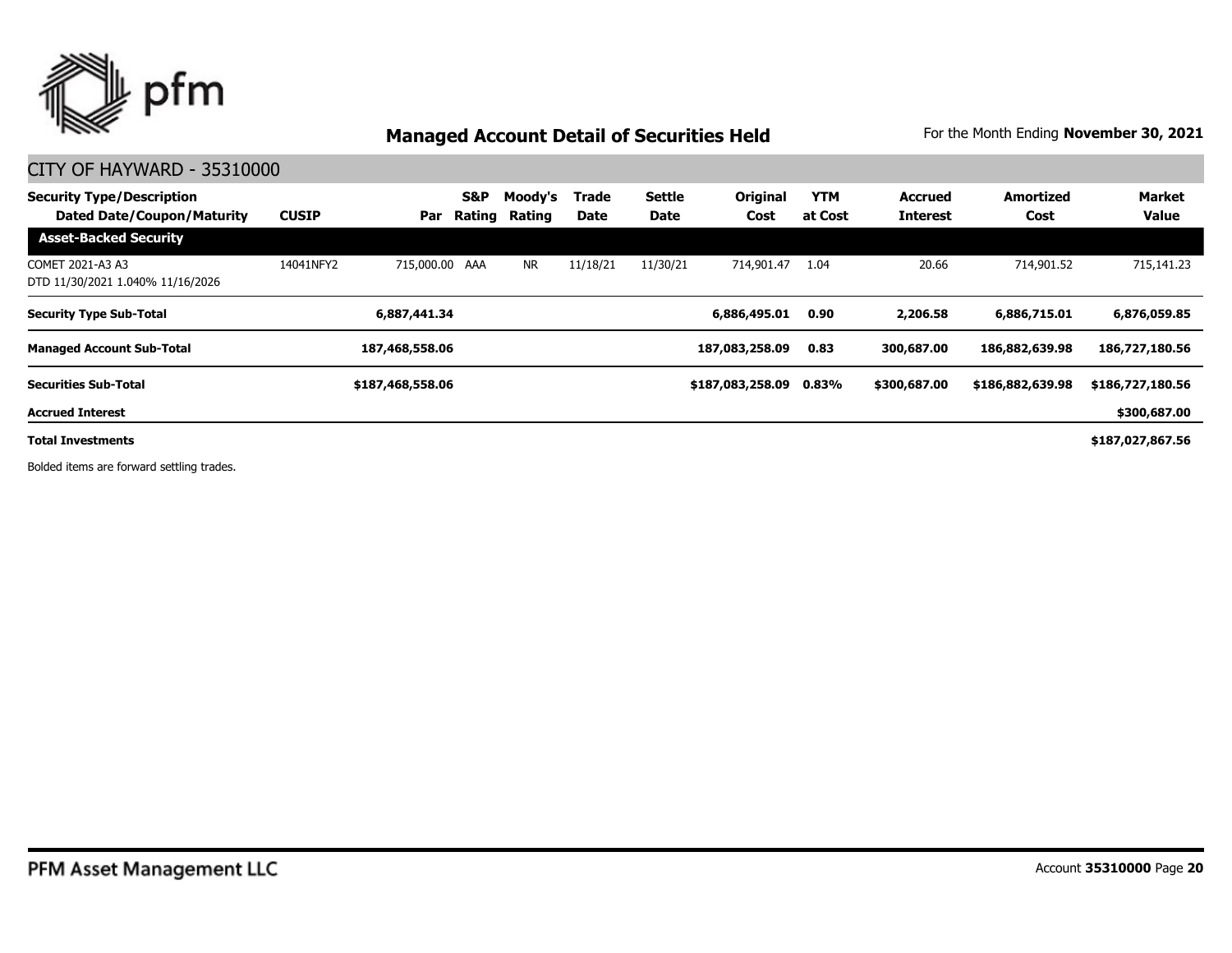

### CITY OF HAYWARD - 35310000

| <b>Security Type/Description</b>                             | <b>CUSIP</b> |                      | <b>Broker</b>       | <b>Next Call</b><br><b>Date</b> | <b>Market</b><br><b>Price</b> | <b>Market</b><br><b>Value</b> | Unreal G/L<br><b>On Cost</b> | Unreal G/L<br><b>Amort Cost</b> | <b>Effective</b><br><b>Duration</b> | <b>YTM</b><br>at Mkt |
|--------------------------------------------------------------|--------------|----------------------|---------------------|---------------------------------|-------------------------------|-------------------------------|------------------------------|---------------------------------|-------------------------------------|----------------------|
| <b>Dated Date/Coupon/Maturity</b>                            |              | Par                  |                     |                                 |                               |                               |                              |                                 |                                     |                      |
| <b>U.S. Treasury Bond / Note</b>                             |              |                      |                     |                                 |                               |                               |                              |                                 |                                     |                      |
| <b>US TREASURY NOTES</b><br>DTD 01/15/2020 1.500% 01/15/2023 | 912828Z29    | 2,500,000.00 MERRILL |                     |                                 | 101.34                        | 2,533,593.75                  | 21,386.72                    | 28,938.05                       | 1.11                                | 0.30                 |
| <b>US TREASURY NOTES</b><br>DTD 02/01/2016 1.750% 01/31/2023 | 912828P38    |                      | 150,000.00 MORGAN_S |                                 | 101.67                        | 152,507.82                    | 1,898.44                     | 2,276.24                        | 1.16                                | 0.32                 |
| US TREASURY N/B NOTES<br>DTD 05/31/2021 0.125% 05/31/2023    | 91282CCD1    | 1,900,000.00 GOLDMAN |                     |                                 | 99.56                         | 1,891,687.50                  | (7,050.78)                   | (7,347.66)                      | 1.50                                | 0.42                 |
| <b>US TREASURY NOTES</b><br>DTD 08/01/2016 1.250% 07/31/2023 | 912828S92    | 660,000.00 JPM_CHA   |                     |                                 | 101.33                        | 668,765.59                    | (6,883.63)                   | (3, 197.98)                     | 1.65                                | 0.45                 |
| <b>US TREASURY NOTES</b><br>DTD 09/30/2021 0.250% 09/30/2023 | 91282CDA6    | 2,500,000.00 NOMURA  |                     |                                 | 99.55                         | 2,488,672.00                  | (9,960.81)                   | (10,066.56)                     | 1.83                                | 0.50                 |
| US TREASURY N/B NOTES<br>DTD 10/31/2021 0.375% 10/31/2023    | 91282CDD0    | 3,000,000.00 JPM CHA |                     |                                 | 99.72                         | 2,991,562.50                  | 234.37                       | (99.62)                         | 1.91                                | 0.52                 |
| <b>US TREASURY NOTES</b><br>DTD 11/15/2020 0.250% 11/15/2023 | 91282CAW1    | 3,450,000.00 NOMURA  |                     |                                 | 99.42                         | 3,430,054.86                  | (23, 179.52)                 | (22,089.38)                     | 1.95                                | 0.55                 |
| <b>US TREASURY NOTES</b><br>DTD 12/15/2020 0.125% 12/15/2023 | 91282CBA8    | 2,260,000.00 CITIGRP |                     |                                 | 99.06                         | 2,238,812.50                  | (12, 359.38)                 | (14, 338.57)                    | 2.04                                | 0.59                 |
| <b>US TREASURY NOTES</b><br>DTD 12/15/2020 0.125% 12/15/2023 | 91282CBA8    | 3,250,000.00 BARCLAY |                     |                                 | 99.06                         | 3,219,531.25                  | (22, 724.61)                 | (25,094.09)                     | 2.04                                | 0.59                 |
| <b>US TREASURY NOTES</b><br>DTD 01/15/2021 0.125% 01/15/2024 | 91282CBE0    | 2,450,000.00 JPM CHA |                     |                                 | 98.97                         | 2,424,734.38                  | (21, 341.79)                 | (22, 439.44)                    | 2.12                                | 0.61                 |
| <b>US TREASURY NOTES</b><br>DTD 02/15/2021 0.125% 02/15/2024 | 91282CBM2    | 4,500,000.00 CITIGRP |                     |                                 | 98.91                         | 4,450,781.25                  | (29,707.03)                  | (34, 643.73)                    | 2.21                                | 0.62                 |
| <b>US TREASURY NOTES</b><br>DTD 05/01/2017 2.000% 04/30/2024 | 912828X70    | 400,000.00 JPM CHA   |                     |                                 | 103.13                        | 412,500.00                    | (7, 156.25)                  | (3,669.15)                      | 2.37                                | 0.69                 |
| <b>US TREASURY NOTES</b><br>DTD 05/01/2017 2.000% 04/30/2024 | 912828X70    | 2,300,000.00 CITIGRP |                     |                                 | 103.13                        | 2,371,875.00                  | (42,316.41)                  | (17,868.65)                     | 2.37                                | 0.69                 |
| US TREASURY N/B NOTES<br>DTD 06/15/2021 0.250% 06/15/2024    | 91282CCG4    | 3,400,000.00 JPM CHA |                     |                                 | 98.78                         | 3,358,562.50                  | (19,390.63)                  | (22, 408.22)                    | 2.53                                | 0.73                 |
| US TREASURY N/B NOTES<br>DTD 07/15/2021 0.375% 07/15/2024    | 91282CCL3    | 750,000.00 CITIGRP   |                     |                                 | 99.03                         | 742,734.38                    | (8, 144.53)                  | (8,048.78)                      | 2.61                                | 0.75                 |
| US TREASURY N/B NOTES<br>DTD 07/15/2021 0.375% 07/15/2024    | 91282CCL3    | 760,000.00 NOMURA    |                     |                                 | 99.03                         | 752,637.50                    | (7, 273.44)                  | (7,282.92)                      | 2.61                                | 0.75                 |
| US TREASURY N/B NOTES<br>DTD 07/15/2021 0.375% 07/15/2024    | 91282CCL3    | 1,700,000.00 CITIGRP |                     |                                 | 99.03                         | 1,683,531.25                  | (14, 675.78)                 | (14,865.13)                     | 2.61                                | 0.75                 |

PFM Asset Management LLC

Account **35310000** Page **21**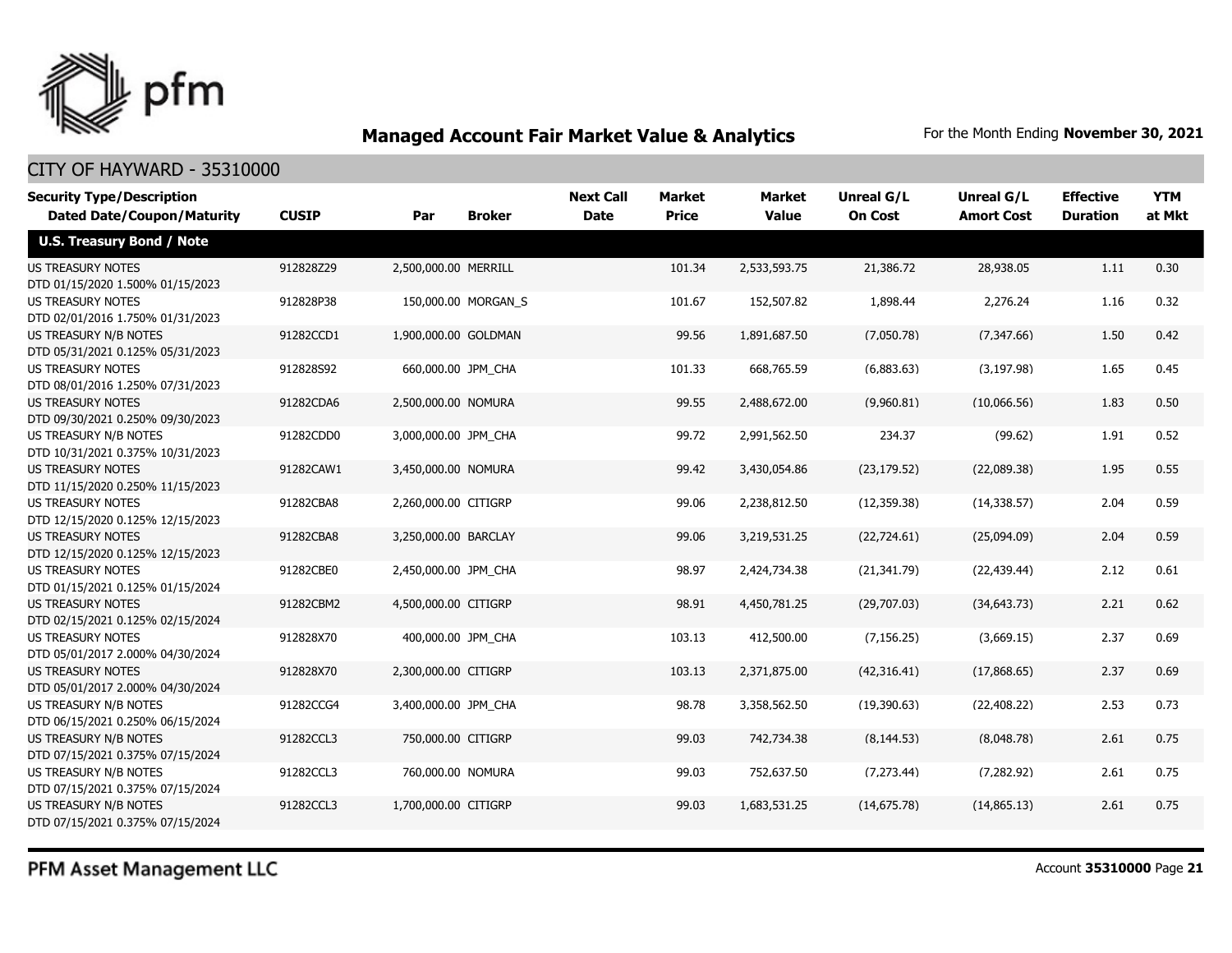

#### CITY OF HAYWARD - 35310000

| <b>Security Type/Description</b><br><b>Dated Date/Coupon/Maturity</b> | <b>CUSIP</b> | Par                   | <b>Broker</b> | <b>Next Call</b><br><b>Date</b> | <b>Market</b><br><b>Price</b> | Market<br><b>Value</b> | Unreal G/L<br><b>On Cost</b> | Unreal G/L<br><b>Amort Cost</b> | <b>Effective</b><br><b>Duration</b> | <b>YTM</b><br>at Mkt |
|-----------------------------------------------------------------------|--------------|-----------------------|---------------|---------------------------------|-------------------------------|------------------------|------------------------------|---------------------------------|-------------------------------------|----------------------|
| <b>U.S. Treasury Bond / Note</b>                                      |              |                       |               |                                 |                               |                        |                              |                                 |                                     |                      |
| US TREASURY N/B NOTES<br>DTD 08/15/2021 0.375% 08/15/2024             | 91282CCT6    | 3,275,000.00 JPM_CHA  |               |                                 | 98.95                         | 3,240,714.68           | (30,703.29)                  | (30,999.30)                     | 2.70                                | 0.77                 |
| US TREASURY N/B NOTES<br>DTD 09/15/2021 0.375% 09/15/2024             | 91282CCX7    | 3,000,000.00 MERRILL  |               |                                 | 98.86                         | 2,965,781.40           | (22,031.10)                  | (22,665.98)                     | 2.78                                | 0.79                 |
| <b>US TREASURY NOTES</b><br>DTD 10/31/2019 1.500% 10/31/2024          | 912828YM6    | 2,000,000.00 MERRILL  |               |                                 | 101.94                        | 2,038,750.00           | (34, 296.88)                 | (22, 313.52)                    | 2.86                                | 0.83                 |
| US TREASURY N/B NOTES<br>DTD 11/15/2021 0.750% 11/15/2024             | 91282CDH1    | 10,000,000.00 NOMURA  |               |                                 | 99.75                         | 9,975,000.00           | 1,562.50                     | 1,174.73                        | 2.93                                | 0.84                 |
| <b>US TREASURY NOTES</b><br>DTD 11/30/2019 1.500% 11/30/2024          | 912828YV6    | 425,000.00 NOMURA     |               |                                 | 101.92                        | 433,167.99             | (7,288.06)                   | (5,242.77)                      | 2.95                                | 0.85                 |
| <b>US TREASURY NOTES</b><br>DTD 11/30/2019 1.500% 11/30/2024          | 912828YV6    | 4,000,000.00 JPM_CHA  |               |                                 | 101.92                        | 4,076,875.20           | (71, 562.30)                 | (50,907.08)                     | 2.95                                | 0.85                 |
| US TREASURY NOTES<br>DTD 05/31/2020 0.250% 05/31/2025                 | 912828ZT0    | 10,000,000.00 CITIGRP |               |                                 | 97.50                         | 9,750,000.00           | 5,859.37                     | 2,693.28                        | 3.49                                | 0.98                 |
| <b>US TREASURY NOTES</b><br>DTD 10/31/2020 0.250% 10/31/2025          | 91282CAT8    | 10,000,000.00 NOMURA  |               |                                 | 96.94                         | 9,693,750.00           | 13,281.25                    | 9,745.63                        | 3.90                                | 1.05                 |
| <b>US TREASURY NOTES</b><br>DTD 01/31/2021 0.375% 01/31/2026          | 91282CBH3    | 10,000,000.00 MERRILL |               |                                 | 97.09                         | 9,709,375.00           | 19,140.62                    | 15,918.09                       | 4.13                                | 1.09                 |
| <b>US TREASURY N/B NOTES</b><br>DTD 06/30/2021 0.875% 06/30/2026      | 91282CCJ8    | 10,000,000.00 MERRILL |               |                                 | 98.88                         | 9,887,500.00           | 87,890.62                    | 87,651.20                       | 4.49                                | 1.13                 |
| US TREASURY N/B NOTES<br>DTD 10/31/2021 1.125% 10/31/2026             | 91282CDG3    | 5,000,000.00 CITIGRP  |               |                                 | 99.86                         | 4,992,969.00           | 15,039.31                    | 14,844.32                       | 4.79                                | 1.15                 |
| <b>Security Type Sub-Total</b>                                        |              | 103,630,000.00        |               |                                 |                               | 102,576,427.30         | (231,753.02)                 | (182, 346.99)                   | 3.11                                | 0.85                 |
| <b>Supra-National Agency Bond / Note</b>                              |              |                       |               |                                 |                               |                        |                              |                                 |                                     |                      |
| INTL BK OF RECON AND DEV NOTE<br>DTD 04/20/2021 0.126% 04/20/2023     | 459058JV6    | 910,000.00 TD         |               |                                 | 99.48                         | 905,237.06             | (2,879.24)                   | (3,459.83)                      | 1.39                                | 0.50                 |
| INTER-AMERICAN DEVEL BK NOTES<br>DTD 04/24/2020 0.500% 05/24/2023     | 4581X0DM7    | 1,285,000.00 RBC      |               |                                 | 99.96                         | 1,284,524.55           | (38.55)                      | (266.13)                        | 1.48                                | 0.53                 |
| INTL BK RECON & DEVELOP NOTES<br>DTD 11/24/2020 0.250% 11/24/2023     | 459058JM6    | 1,375,000.00 TD       |               |                                 | 99.15                         | 1,363,265.75           | (8,778.00)                   | (9,782.32)                      | 1.98                                | 0.68                 |
| INTER-AMERICAN DEVEL BK NOTES<br>DTD 09/23/2021 0.500% 09/23/2024     | 4581X0DZ8    | 1,270,000.00 JPM_CHA  |               |                                 | 98.79                         | 1,254,693.96           | (14, 366.24)                 | (14, 425.41)                    | 2.80                                | 0.93                 |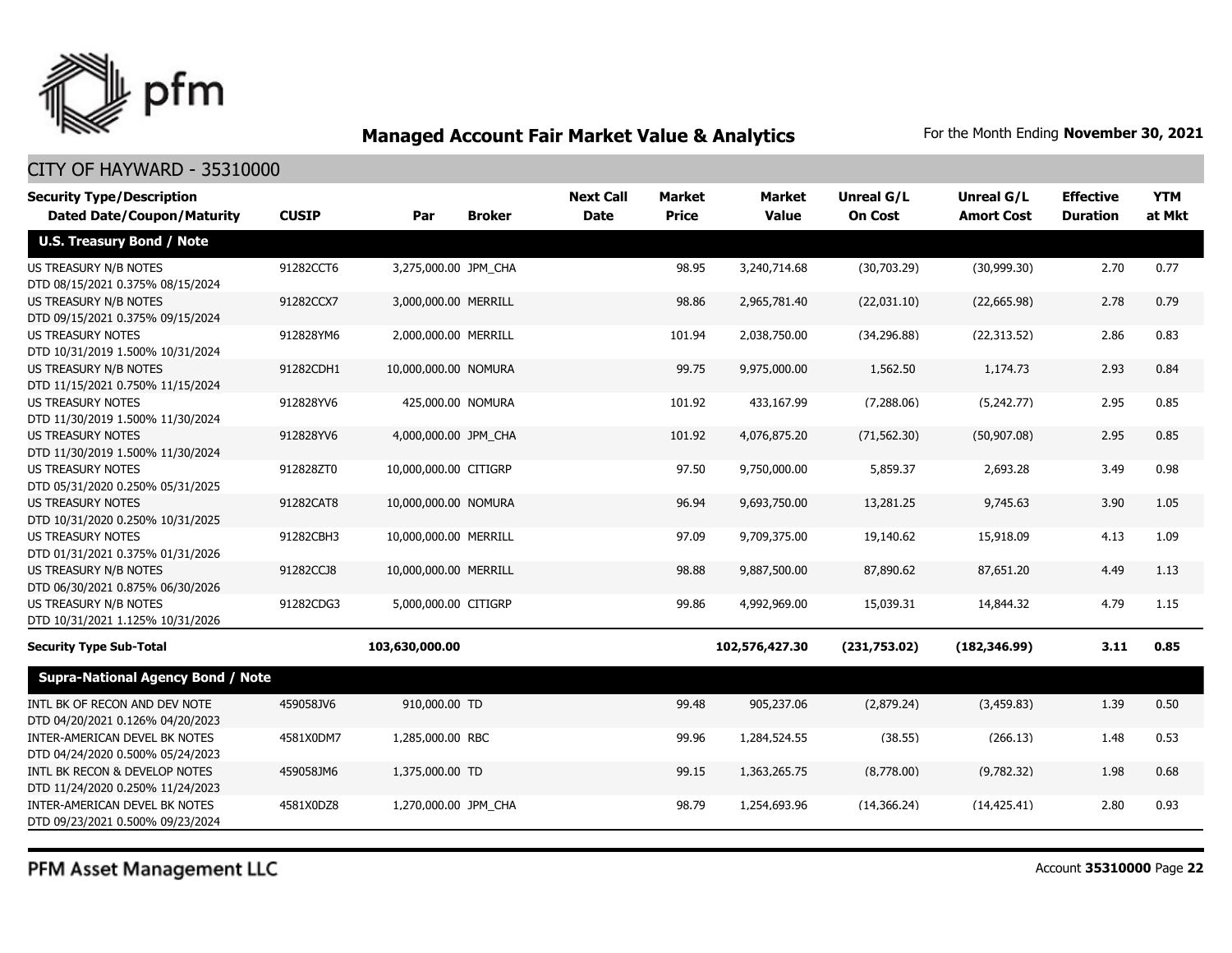

| <b>Security Type/Description</b><br><b>Dated Date/Coupon/Maturity</b>                  | <b>CUSIP</b> | Par                   | <b>Broker</b> | <b>Next Call</b><br>Date | <b>Market</b><br><b>Price</b> | <b>Market</b><br><b>Value</b> | <b>Unreal G/L</b><br><b>On Cost</b> | <b>Unreal G/L</b><br><b>Amort Cost</b> | <b>Effective</b><br><b>Duration</b> | <b>YTM</b><br>at Mkt |
|----------------------------------------------------------------------------------------|--------------|-----------------------|---------------|--------------------------|-------------------------------|-------------------------------|-------------------------------------|----------------------------------------|-------------------------------------|----------------------|
| <b>Security Type Sub-Total</b>                                                         |              | 4,840,000.00          |               |                          |                               | 4,807,721.32                  | (26,062.03)                         | (27, 933.69)                           | 1.95                                | 0.67                 |
| <b>Municipal Bond / Note</b>                                                           |              |                       |               |                          |                               |                               |                                     |                                        |                                     |                      |
| CT ST TXBL GO BONDS<br>DTD 06/11/2020 2.500% 07/01/2022                                | 20772KJU4    | 305,000.00 SIEBERT    |               |                          | 101.31                        | 308,998.55                    | (1, 131.55)                         | 2,548.44                               | 0.58                                | 0.26                 |
| PALOMAR COMM COLL DIST, CA TXBL GO<br><b>BONDS</b><br>DTD 11/03/2020 0.441% 08/01/2022 | 697511EZ2    | 375,000.00 RBC        |               |                          | 100.04                        | 375,142.50                    | 142.50                              | 142.50                                 | 0.67                                | 0.38                 |
| CHAFFEY UHSD, CA TXBL GO BONDS<br>DTD 12/05/2019 1.913% 08/01/2022                     | 157411TH2    | 600,000.00 RBC        |               |                          | 101.04                        | 606,246.00                    | 6,246.00                            | 6,246.00                               | 0.67                                | 0.35                 |
| SAN DIEGO CCD, CA TXBL GO BONDS<br>DTD 10/16/2019 1.936% 08/01/2022                    | 7972720M6    | 675,000.00 RBC        |               |                          | 101.05                        | 682,067.25                    | 7,067.25                            | 7,067.25                               | 0.66                                | 0.37                 |
| LONG BEACH CCD, CA TXBL GO BONDS<br>DTD 10/23/2019 1.702% 08/01/2022                   | 542411NG4    | 920,000.00 PIPER JA   |               |                          | 100.92                        | 928,436.40                    | 8,436.40                            | 8,436.40                               | 0.67                                | 0.33                 |
| TAMALPAIS UHSD, CA TXBL GO BONDS<br>DTD 10/09/2019 1.925% 08/01/2022                   | 874857KH7    | 995,000.00 RBC        |               |                          | 101.21                        | 1,007,009.65                  | 12,009.65                           | 12,009.65                              | 0.66                                | 0.12                 |
| SAN JOSE, CA TXBL GO BONDS<br>DTD 07/25/2019 2.300% 09/01/2022                         | 798135H44    | 1,150,000.00 MORGAN S |               |                          | 101.52                        | 1,167,514.50                  | 9,970.50                            | 15,691.70                              | 0.75                                | 0.27                 |
| OR ST DEPT OF TRANS TXBL REV BONDS<br>DTD 11/20/2019 1.855% 11/15/2022                 | 68607DTT2    | 600,000.00 CITIGRP    |               |                          | 101.37                        | 608,196.00                    | 8,196.00                            | 8,196.00                               | 0.95                                | 0.43                 |
| NY ST URBAN DEV CORP TXBL REV BONDS<br>DTD 12/23/2020 0.480% 03/15/2023                | 650036DR4    | 290,000.00 WELLS F    |               |                          | 99.99                         | 289,976.80                    | (23.20)                             | (23.20)                                | 1.29                                | 0.49                 |
| UNIV OF CAL TXBL REV BONDS<br>DTD 07/16/2020 0.628% 05/15/2023                         | 91412HFK4    | 500,000.00 JPM_CHA    |               |                          | 100.02                        | 500,100.00                    | 100.00                              | 100.00                                 | 1.45                                | 0.61                 |
| CHAFFEY CMTY CLG DIST, CA TXBL GO<br><b>BONDS</b><br>DTD 09/24/2019 1.617% 06/01/2023  | 157432KD6    | 770,000.00 RBC        |               |                          | 101.28                        | 779,863.70                    | (12, 450.90)                        | (2,864.23)                             | 1.48                                | 0.76                 |
| CA ST EARTHQUAKE AUTH TXBL REV<br><b>BONDS</b><br>DTD 11/24/2020 1.477% 07/01/2023     | 13017HAK2    | 300,000.00 TFC        |               |                          | 101.27                        | 303,819.00                    | 2,220.00                            | 2,846.79                               | 1.56                                | 0.67                 |
| WI DEPT OF TRANS TXBL REV BONDS<br>DTD 07/30/2020 0.420% 07/01/2023                    | 977123X52    | 625,000.00 WELLS F    |               |                          | 99.90                         | 624,343.75                    | (656.25)                            | (656.25)                               | 1.58                                | 0.49                 |
| AZ TRAN BOARD TXBL REV BONDS<br>DTD 02/12/2020 1.795% 07/01/2023                       | 040654XT7    | 1,235,000.00 JPM CHAS |               |                          | 102.12                        | 1,261,231.40                  | 26,231.40                           | 26,231.40                              | 1.56                                | 0.45                 |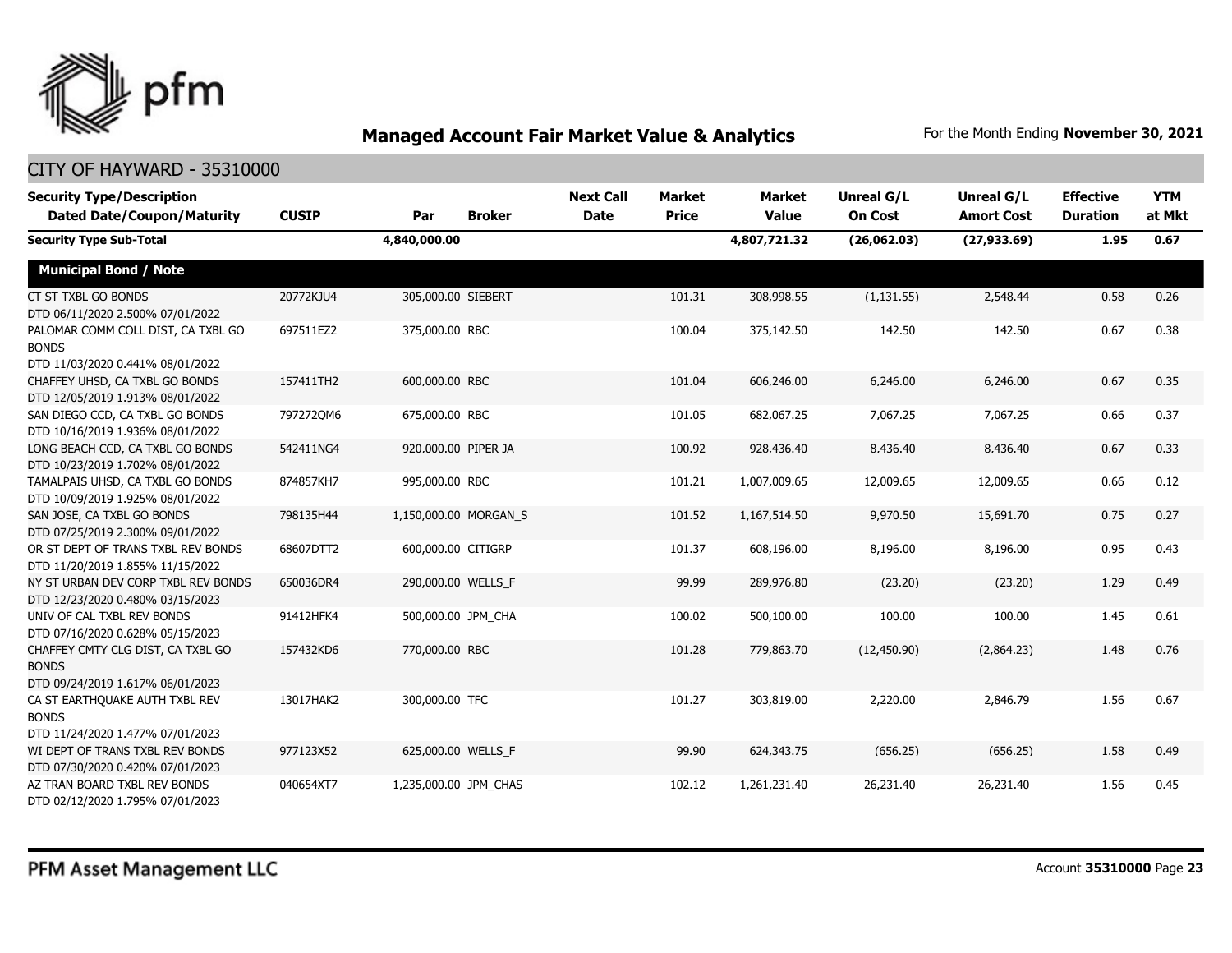

| <b>Security Type/Description</b>                                                       |              |                      |                     | <b>Next Call</b> | <b>Market</b> | <b>Market</b> | <b>Unreal G/L</b> | Unreal G/L        | <b>Effective</b> | <b>YTM</b> |
|----------------------------------------------------------------------------------------|--------------|----------------------|---------------------|------------------|---------------|---------------|-------------------|-------------------|------------------|------------|
| <b>Dated Date/Coupon/Maturity</b>                                                      | <b>CUSIP</b> | Par                  | <b>Broker</b>       | <b>Date</b>      | <b>Price</b>  | <b>Value</b>  | <b>On Cost</b>    | <b>Amort Cost</b> | <b>Duration</b>  | at Mkt     |
| <b>Municipal Bond / Note</b>                                                           |              |                      |                     |                  |               |               |                   |                   |                  |            |
| LOS ANGELES CCD, CA TXBL GO BONDS<br>DTD 11/10/2020 0.444% 08/01/2023                  | 54438CYH9    | 310,000.00 MERRILL   |                     |                  | 99.94         | 309,826.40    | (173.60)          | (173.60)          | 1.66             | 0.48       |
| PALOMAR COMM COLL DIST, CA TXBL GO<br><b>BONDS</b><br>DTD 11/03/2020 0.580% 08/01/2023 | 697511FA6    | 350,000.00 RBC       |                     |                  | 99.80         | 349,289.50    | (710.50)          | (710.50)          | 1.66             | 0.70       |
| MD ST TXBL GO BONDS<br>DTD 08/05/2020 0.410% 08/01/2023                                | 574193TP3    | 650,000.00 JPM CHA   |                     |                  | 99.92         | 649,480.00    | (520.00)          | (520.00)          | 1.66             | 0.46       |
| CA ST UNIV TXBL REV BONDS<br>DTD 09/17/2020 0.475% 11/01/2023                          | 13077DMJ8    |                      | 325,000.00 GOLDMAN  |                  | 99.36         | 322,916.75    | (2,083.25)        | (2,083.25)        | 1.91             | 0.81       |
| MS ST TXBL GO BONDS<br>DTD 08/06/2020 0.422% 11/01/2023                                | 605581MY0    | 475,000.00 WELLS F   |                     |                  | 99.88         | 474,411.00    | (589.00)          | (589.00)          | 1.91             | 0.49       |
| NY ST URBAN DEV CORP TXBL REV BONDS<br>DTD 12/23/2020 0.620% 03/15/2024                | 650036DS2    | 880,000.00 WELLS F   |                     |                  | 99.55         | 876,022.40    | (3,977.60)        | (3,977.60)        | 2.28             | 0.82       |
| MD ST T/E GO BONDS<br>DTD 08/30/2017 5.000% 08/01/2024                                 | 574193PK8    | 500,000.00 MERRILL   |                     |                  | 112.44        | 562,220.00    | (21,705.00)       | 9,448.57          | 2.50             | 0.31       |
| FL ST BOARD OF ADMIN TXBL REV BONDS<br>DTD 09/16/2020 1.258% 07/01/2025                | 341271AD6    | 295,000.00 MERRILL   |                     |                  | 100.01        | 295,020.65    | 20.65             | 20.65             | 3.50             | 1.26       |
| LOS ANGELES USD, CA TXBL GO BONDS<br>DTD 11/10/2021 1.245% 07/01/2025                  | 544647FB1    | 1,160,000.00 BARCLAY |                     |                  | 100.41        | 1,164,743.82  | 4,743.82          | 4,743.82          | 3.52             | 1.13       |
| <b>Security Type Sub-Total</b>                                                         |              | 14,285,000.00        |                     |                  |               | 14,446,876.02 | 41,363.32         | 92,131.54         | 1.52             | 0.52       |
| <b>Federal Agency Commercial Mortgage-Backed Security</b>                              |              |                      |                     |                  |               |               |                   |                   |                  |            |
| FHLMC MULTIFAMILY STRUCTURED P<br>DTD 05/01/2015 2.791% 01/01/2022                     | 3137BHXY8    | 324,671.54 AMHERST   |                     |                  | 100.18        | 325,261.25    | (5,294.96)        | 378.57            | 0.11             | 0.68       |
| FHMS K023 A1<br>DTD 12/01/2012 1.583% 04/01/2022                                       | 3137AWQG3    | 13,484.48 BAIRD      |                     |                  | 100.08        | 13,495.39     | 303.78            | 34.79             | 0.25             | 1.34       |
| FHMS K023 A1<br>DTD 12/01/2012 1.583% 04/01/2022                                       | 3137AWQG3    |                      | 59,200.16 BARCLAYS  |                  | 100.08        | 59,248.07     | 1,544.10          | 181.62            | 0.25             | 1.34       |
| FHMS K023 A1<br>DTD 12/01/2012 1.583% 04/01/2022                                       | 3137AWQG3    | 121,689.21 BAIRD     |                     |                  | 100.08        | 121,787.70    | 2,760.45          | 315.54            | 0.25             | 1.34       |
| FHLMC MULTIFAMILY STRUCTURED P<br>DTD 11/01/2015 2.716% 06/01/2022                     | 3137BLUR7    |                      | 560,662.37 JPM CHAS |                  | 100.59        | 563,981.38    | 4,016.55          | 3,427.42          | 0.36             | 1.53       |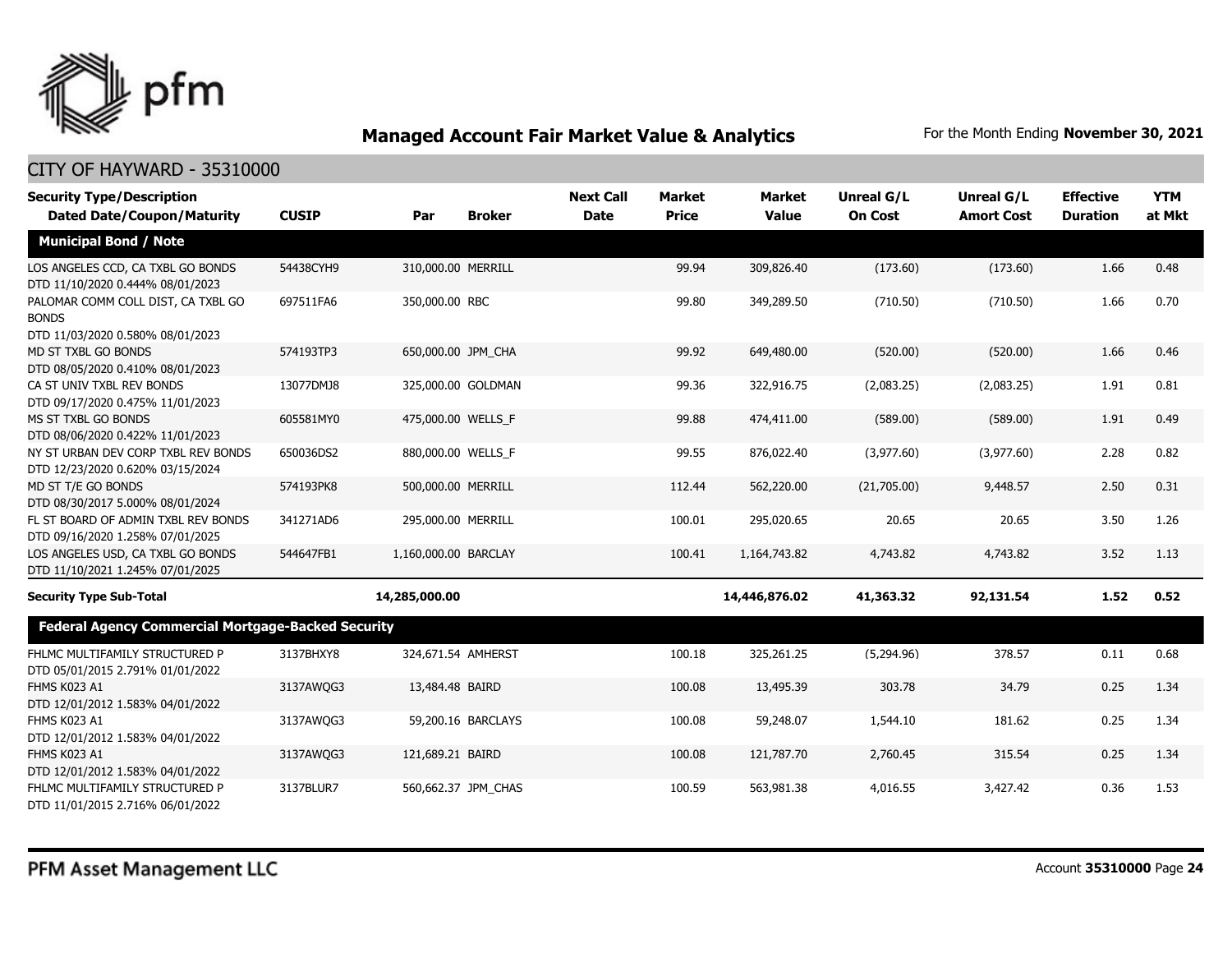

### CITY OF HAYWARD - 35310000

| <b>Security Type/Description</b>                                   |              |                       |                     | <b>Next Call</b> | <b>Market</b> | <b>Market</b> | <b>Unreal G/L</b> | Unreal G/L        | <b>Effective</b> | <b>YTM</b> |
|--------------------------------------------------------------------|--------------|-----------------------|---------------------|------------------|---------------|---------------|-------------------|-------------------|------------------|------------|
| <b>Dated Date/Coupon/Maturity</b>                                  | <b>CUSIP</b> | Par                   | <b>Broker</b>       | <b>Date</b>      | <b>Price</b>  | <b>Value</b>  | <b>On Cost</b>    | <b>Amort Cost</b> | <b>Duration</b>  | at Mkt     |
| <b>Federal Agency Commercial Mortgage-Backed Security</b>          |              |                       |                     |                  |               |               |                   |                   |                  |            |
| FHLMC MULTIFAMILY STRUCTURED P<br>DTD 12/01/2012 2.355% 07/01/2022 | 3137AVXN2    |                       | 550,926.99 WELLS_FA |                  | 100.91        | 555,938.67    | 2,988.74          | 4,625.32          | 0.59             | 0.80       |
| FHLMC MULTIFAMILY STRUCTURED P<br>DTD 12/01/2012 2.355% 07/01/2022 | 3137AVXN2    | 1,186,315.91 WELLS FA |                     |                  | 100.91        | 1,197,107.60  | 15,425.74         | 11,620.04         | 0.59             | 0.80       |
| FHLMC MULTIFAMILY STRUCTURED P<br>DTD 12/01/2012 2.307% 08/01/2022 | 3137AWOH1    | 1,250,000.00 CANT FIT |                     |                  | 101.03        | 1,262,884.28  | (5, 572.75)       | 8,641.08          | 0.67             | 0.76       |
| FHLMC MULTIFAMILY STRUCTURED P<br>DTD 05/01/2013 2.510% 11/01/2022 | 3137B1BS0    | 500,000.00 PTRU       |                     |                  | 101.57        | 507,858.52    | (1,789.92)        | 4,573.74          | 0.88             | 0.79       |
| <b>FANNIEMAE-ACES</b><br>DTD 02/01/2013 2.509% 11/01/2022          | 3136ACGJ4    |                       | 767,717.03 JPM_CHAS |                  | 100.66        | 772,821.13    | (4,372.42)        | 2,508.32          | 0.89             | 1.78       |
| FHLMC MULTIFAMILY STRUCTURED P<br>DTD 05/01/2013 2.510% 11/01/2022 | 3137B1BS0    | 1,065,000.00 CITIGRP  |                     |                  | 101.57        | 1,081,738.66  | 7,419.91          | 14,206.80         | 0.88             | 0.79       |
| FNA 2013-M7 A2<br>DTD 05/01/2013 2.280% 12/01/2022                 | 3136AEGO4    | 196,534.46 BAIRD      |                     |                  | 100.80        | 198,104.18    | 345.11            | 1,188.34          | 1.01             | 1.48       |
| FNA 2013-M7 A2<br>DTD 05/01/2013 2.280% 12/01/2022                 | 3136AEGO4    | 260,366.16 BAIRD      |                     |                  | 100.80        | 262,445.70    | (1,331.52)        | 1,023.53          | 1.01             | 1.48       |
| FHMS KP05 A<br>DTD 12/01/2018 3.203% 07/01/2023                    | 3137FKK39    | 16,930.01 CSFB        |                     |                  | 103.41        | 17,506.69     | 576.73            | 576.70            | 1.58             | 1.04       |
| FHMS KJ27 A1<br>DTD 11/01/2019 2.092% 07/01/2024                   | 3137FQ3V3    |                       | 159,269.85 JPM CHAS |                  | 101.51        | 161,668.49    | 2,402.46          | 2,400.79          | 1.16             | 1.50       |
| FHMS KJ30 A1<br>DTD 07/01/2020 0.526% 01/01/2025                   | 3137FUZN7    |                       | 359,348.55 JPM CHA  |                  | 98.48         | 353,887.90    | (5,453.83)        | (5,455.89)        | 2.28             | 1.03       |
| <b>Security Type Sub-Total</b>                                     |              | 7,392,116.72          |                     |                  |               | 7,455,735.61  | 13,968.17         | 50,246.71         | 0.77             | 1.03       |
| <b>Federal Agency Bond / Note</b>                                  |              |                       |                     |                  |               |               |                   |                   |                  |            |
| FEDERAL HOME LOAN BANKS NOTES<br>DTD 02/21/2020 1.375% 02/17/2023  | 3130AJ7E3    | 2,140,000.00 WELLS_FA |                     |                  | 101.31        | 2,167,986.92  | 31,924.52         | 29,584.32         | 1.20             | 0.29       |
| <b>FREDDIE MAC NOTES</b><br>DTD 04/20/2020 0.375% 04/20/2023       | 3137EAEO8    | 3,825,000.00 CITIGRP  |                     |                  | 100.01        | 3,825,520.20  | 10,082.70         | 4,930.30          | 1.39             | 0.37       |
| FREDDIE MAC NOTES<br>DTD 05/07/2020 0.375% 05/05/2023              | 3137EAER6    | 1,750,000.00 JEFFERI  |                     |                  | 99.97         | 1,749,497.75  | (4, 107.25)       | (2,260.79)        | 1.43             | 0.40       |
| FREDDIE MAC NOTES<br>DTD 05/07/2020 0.375% 05/05/2023              | 3137EAER6    | 2,410,000.00 WELLS_F  |                     |                  | 99.97         | 2,409,308.33  | 320.53            | (210.11)          | 1.43             | 0.40       |

PFM Asset Management LLC

Account **35310000** Page **25**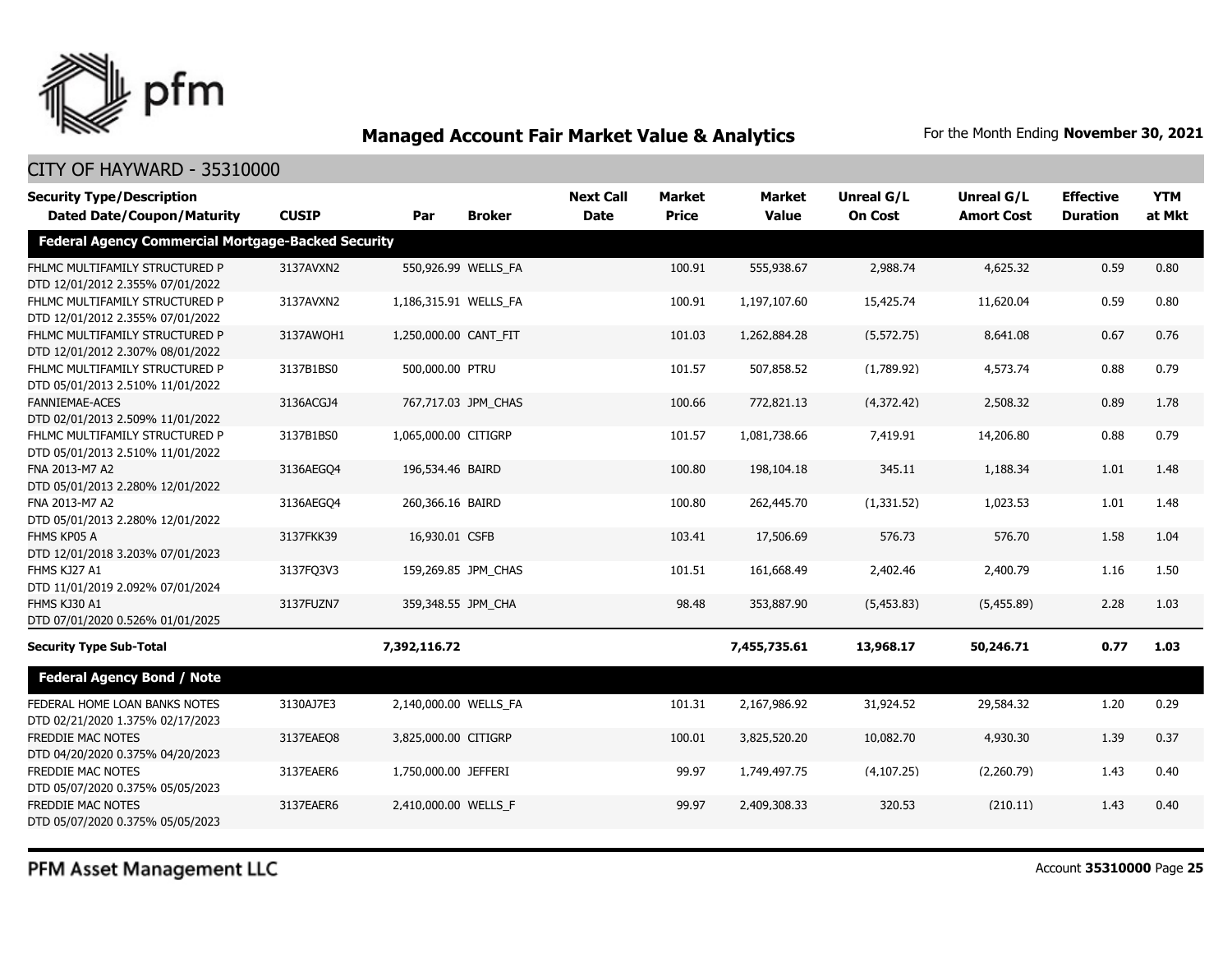

#### CITY OF HAYWARD - 35310000

| <b>Security Type/Description</b><br><b>Dated Date/Coupon/Maturity</b>                  | <b>CUSIP</b> | Par                  | <b>Broker</b> | <b>Next Call</b><br><b>Date</b> | <b>Market</b><br><b>Price</b> | <b>Market</b><br><b>Value</b> | Unreal G/L<br><b>On Cost</b> | Unreal G/L<br><b>Amort Cost</b> | <b>Effective</b><br><b>Duration</b> | <b>YTM</b><br>at Mkt |
|----------------------------------------------------------------------------------------|--------------|----------------------|---------------|---------------------------------|-------------------------------|-------------------------------|------------------------------|---------------------------------|-------------------------------------|----------------------|
| <b>Federal Agency Bond / Note</b>                                                      |              |                      |               |                                 |                               |                               |                              |                                 |                                     |                      |
| <b>FANNIE MAE NOTES</b><br>DTD 05/22/2020 0.250% 05/22/2023                            | 3135G04Q3    | 1,550,000.00 WELLS_F |               |                                 | 99.79                         | 1,546,693.85                  | (593.65)                     | (1,961.17)                      | 1.48                                | 0.39                 |
| <b>FANNIE MAE NOTES</b><br>DTD 05/22/2020 0.250% 05/22/2023                            | 3135G04Q3    | 2,550,000.00 CITIGRP |               |                                 | 99.79                         | 2,544,560.85                  | 2,236.35                     | (1,675.00)                      | 1.48                                | 0.39                 |
| FREDDIE MAC NOTES<br>DTD 06/26/2020 0.250% 06/26/2023                                  | 3137EAES4    | 2,340,000.00 TD      |               |                                 | 99.73                         | 2,333,595.42                  | 428.22                       | (2,835.30)                      | 1.57                                | 0.42                 |
| <b>FANNIE MAE NOTES</b><br>DTD 07/10/2020 0.250% 07/10/2023                            | 3135G05G4    | 1,000,000.00 WELLS_F |               |                                 | 99.66                         | 996,556.00                    | (3,084.00)                   | (3,234.09)                      | 1.61                                | 0.46                 |
| <b>FANNIE MAE NOTES</b><br>DTD 07/10/2020 0.250% 07/10/2023                            | 3135G05G4    | 2,455,000.00 CITIGRP |               |                                 | 99.66                         | 2,446,544.98                  | (3, 176.77)                  | (5,630.31)                      | 1.61                                | 0.46                 |
| FANNIE MAE NOTES (CALLABLE)<br>DTD 08/10/2020 0.300% 08/10/2023                        | 3135G05R0    | 1,950,000.00 CITIGRP |               | 08/10/22                        | 99.64                         | 1,942,987.80                  | (3,346.20)                   | (4,942.74)                      | 0.69                                | 0.51                 |
| <b>FREDDIE MAC NOTES</b><br>DTD 08/21/2020 0.250% 08/24/2023                           | 3137EAEV7    | 2,325,000.00 CITIGRP |               |                                 | 99.58                         | 2,315,190.83                  | (7, 437.67)                  | (8,446.31)                      | 1.73                                | 0.49                 |
| <b>FREDDIE MAC NOTES</b><br>DTD 09/04/2020 0.250% 09/08/2023                           | 3137EAEW5    | 710,000.00 NOMURA    |               |                                 | 99.53                         | 706,687.85                    | (3,441.81)                   | (3,388.37)                      | 1.77                                | 0.51                 |
| FREDDIE MAC NOTES<br>DTD 09/04/2020 0.250% 09/08/2023                                  | 3137EAEW5    | 900,000.00 NOMURA    |               |                                 | 99.53                         | 895,801.50                    | (3,910.50)                   | (4,023.81)                      | 1.77                                | 0.51                 |
| <b>FREDDIE MAC NOTES</b><br>DTD 09/04/2020 0.250% 09/08/2023                           | 3137EAEW5    | 1,590,000.00 WELLS_F |               |                                 | 99.53                         | 1,582,582.65                  | (6,892.65)                   | (7, 108.93)                     | 1.77                                | 0.51                 |
| FREDDIE MAC NOTES<br>DTD 12/04/2020 0.250% 12/04/2023                                  | 3137EAFA2    | 2,130,000.00 CITIGRP |               |                                 | 99.31                         | 2,115,345.60                  | (12,545.70)                  | (13, 242.82)                    | 2.00                                | 0.59                 |
| <b>Security Type Sub-Total</b>                                                         |              | 29,625,000.00        |               |                                 |                               | 29,578,860.53                 | (3,543.88)                   | (24, 445.13)                    | 1.50                                | 0.43                 |
| <b>Corporate Note</b>                                                                  |              |                      |               |                                 |                               |                               |                              |                                 |                                     |                      |
| ADOBE INC CORP NOTE<br>DTD 02/03/2020 1.700% 02/01/2023                                | 00724PAA7    | 300,000.00 KEYBANC   |               |                                 | 101.31                        | 303,923.70                    | 3,992.70                     | 3,950.63                        | 1.16                                | 0.58                 |
| TOYOTA MOTOR CREDIT CORP<br><b>CORPORATE NOTES</b><br>DTD 04/01/2020 2.900% 03/30/2023 | 89236TGW9    | 150,000.00 BNP_PAR   |               |                                 | 103.07                        | 154,600.95                    | (2,335.05)                   | 1,448.81                        | 1.31                                | 0.59                 |
| EXXON MOBIL CORPORATION CORPORATE<br><b>NOTES</b><br>DTD 04/15/2020 1.571% 04/15/2023  | 30231GBL5    | 150,000.00 CITIGRP   |               |                                 | 101.25                        | 151,869.45                    | (2.55)                       | 991.40                          | 1.36                                | 0.66                 |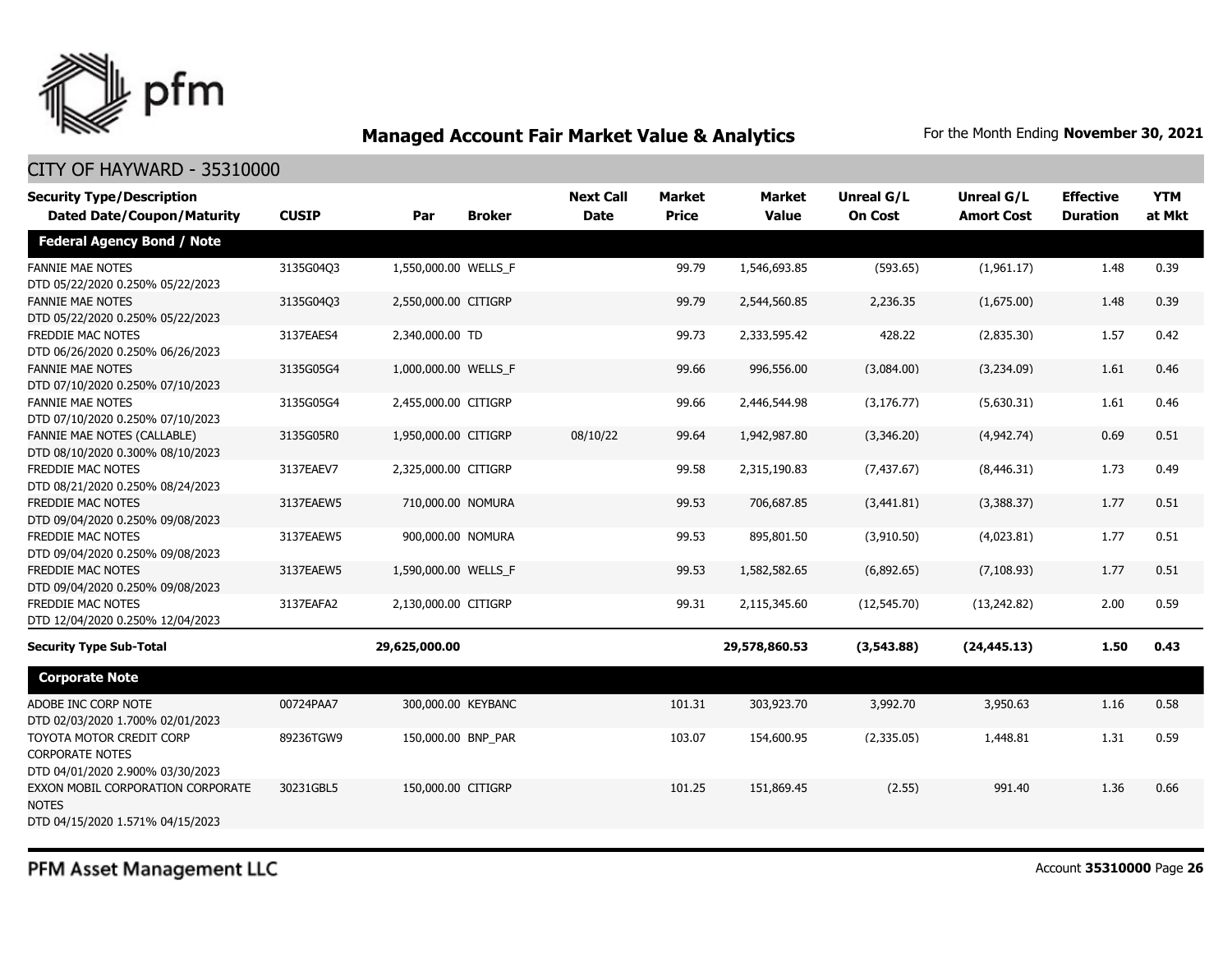

| <b>Security Type/Description</b><br><b>Dated Date/Coupon/Maturity</b>                  | <b>CUSIP</b> | Par<br><b>Broker</b> | <b>Next Call</b><br><b>Date</b> | <b>Market</b><br><b>Price</b> | <b>Market</b><br><b>Value</b> | <b>Unreal G/L</b><br><b>On Cost</b> | <b>Unreal G/L</b><br><b>Amort Cost</b> | <b>Effective</b><br><b>Duration</b> | <b>YTM</b><br>at Mkt |
|----------------------------------------------------------------------------------------|--------------|----------------------|---------------------------------|-------------------------------|-------------------------------|-------------------------------------|----------------------------------------|-------------------------------------|----------------------|
| <b>Corporate Note</b>                                                                  |              |                      |                                 |                               |                               |                                     |                                        |                                     |                      |
| <b>CHEVRON CORP CORPORATE NOTES</b><br>DTD 05/11/2020 1.141% 05/11/2023                | 166764BV1    | 150,000.00 JPM CHA   |                                 | 100.62                        | 150,936.00                    | 936.00                              | 936.00                                 | 1.44                                | 0.71                 |
| PACCAR FINANCIAL CORP CORPORATE<br><b>NOTES</b><br>DTD 06/08/2020 0.800% 06/08/2023    | 69371RQ82    | 175,000.00 TD        |                                 | 100.20                        | 175,351.40                    | 594.65                              | 474.47                                 | 1.51                                | 0.67                 |
| CATERPILLAR FINL SERVICE CORPORATE<br><b>NOTES</b><br>DTD 07/08/2020 0.650% 07/07/2023 | 14913R2D8    | 325,000.00 BARCLAY   |                                 | 100.12                        | 325,382.85                    | 564.85                              | 479.84                                 | 1.59                                | 0.58                 |
| PACCAR FINANCIAL CORP CORPORATE<br><b>NOTES</b><br>DTD 08/11/2020 0.350% 08/11/2023    | 69371RO90    | 325,000.00 BNP PAR   |                                 | 99.37                         | 322,955.75                    | (1,618.50)                          | (1,803.96)                             | 1.69                                | 0.72                 |
| TOYOTA MOTOR CREDIT CORP<br><b>CORPORATE NOTES</b><br>DTD 08/14/2020 0.500% 08/14/2023 | 89236THF5    | 530,000.00 JPM CHA   |                                 | 99.68                         | 528,297.64                    | (1,294.26)                          | (1,470.92)                             | 1.70                                | 0.69                 |
| <b>IBM CORP NOTES</b><br>DTD 02/12/2014 3.625% 02/12/2024                              | 459200HU8    | 275,000.00 WELLS_F   |                                 | 105.57                        | 290,319.70                    | (11,996.05)                         | (2,600.68)                             | 2.12                                | 1.06                 |
| <b>GOLDMAN SACHS CORP NOTES</b><br>DTD 03/03/2014 4.000% 03/03/2024                    | 38141GVM3    | 325,000.00 TD        |                                 | 106.06                        | 344,707.03                    | (13,520.97)                         | (4,429.46)                             | 2.17                                | 1.27                 |
| <b>CHARLES SCHWAB CORP NOTES</b><br>(CALLABLE)<br>DTD 03/18/2021 0.750% 03/18/2024     | 808513BN4    | 405,000.00 CSFB      | 02/18/24                        | 99.48                         | 402,898.46                    | (1,899.04)                          | (1,946.71)                             | 2.20                                | 0.98                 |
| MORGAN STANLEY CORP NOTES<br>(CALLABLE)<br>DTD 04/22/2021 0.731% 04/05/2024            | 61772BAA1    | 245,000.00 MORGAN    | 04/05/23                        | 99.69                         | 244,251.04                    | (748.96)                            | (748.96)                               | 1.34                                | 0.86                 |
| COMCAST CORP (CALLABLE) CORPORATE<br><b>NOTES</b><br>DTD 10/05/2018 3.700% 04/15/2024  | 20030NCR0    | 150,000.00 CITIGRP   | 03/15/24                        | 105.96                        | 158,935.35                    | (5,403.15)                          | 407.82                                 | 2.21                                | 1.15                 |
| MORGAN STANLEY CORP NOTES<br>DTD 04/24/2018 3.737% 04/24/2024                          | 61744YAQ1    | 300,000.00 CSFB      |                                 | 103.83                        | 311,496.00                    | (11,355.00)                         | (3,931.95)                             | 2.31                                | 2.09                 |
| AMAZON.COM INC CORPORATE NOTES<br>DTD 05/12/2021 0.450% 05/12/2024                     | 023135BW5    | 355,000.00 JPM_CHA   |                                 | 98.83                         | 350,857.86                    | (3,623.84)                          | (3,719.84)                             | 2.44                                | 0.93                 |
| CITIGROUP INC CORPORATE NOTES<br>DTD 05/14/2020 1.678% 05/15/2024                      | 172967MR9    | 300,000.00 CITIGRP   |                                 | 100.86                        | 302,573.70                    | 2,573.70                            | 2,573.70                               | 2.42                                | 1.32                 |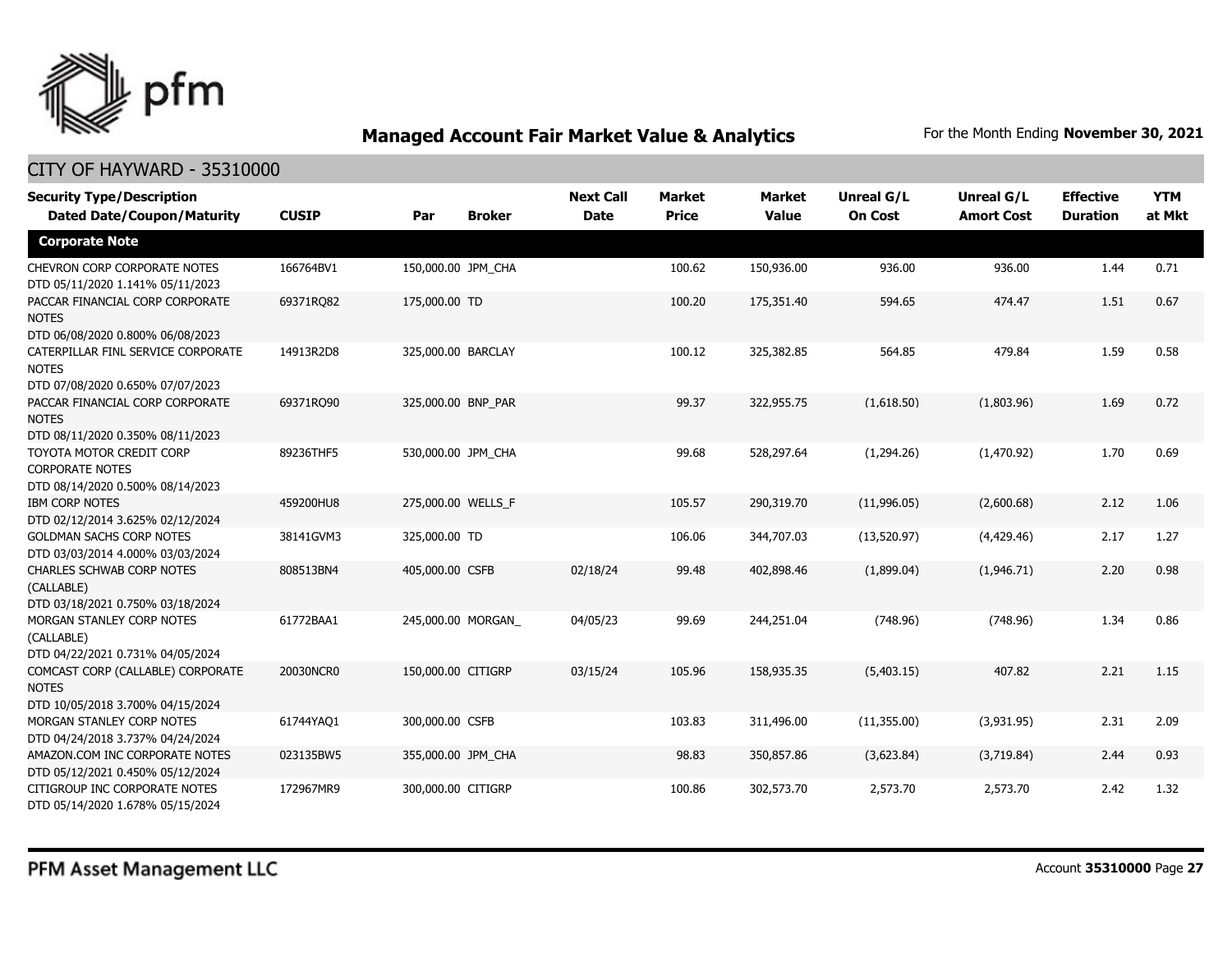

| <b>Security Type/Description</b>                                                |              |                    |               | <b>Next Call</b> | <b>Market</b> | <b>Market</b> | <b>Unreal G/L</b> | Unreal G/L        | <b>Effective</b> | <b>YTM</b> |
|---------------------------------------------------------------------------------|--------------|--------------------|---------------|------------------|---------------|---------------|-------------------|-------------------|------------------|------------|
| <b>Dated Date/Coupon/Maturity</b>                                               | <b>CUSIP</b> | Par                | <b>Broker</b> | <b>Date</b>      | <b>Price</b>  | Value         | <b>On Cost</b>    | <b>Amort Cost</b> | <b>Duration</b>  | at Mkt     |
| <b>Corporate Note</b>                                                           |              |                    |               |                  |               |               |                   |                   |                  |            |
| UNITEDHEALTH GROUP INC (CALLABLE)<br>CORP N                                     | 91324PEB4    | 435,000.00 CITIGRP |               | 05/15/22         | 98.99         | 430,597.37    | (3,950.23)        | (4,031.43)        | 0.46             | 0.97       |
| DTD 05/19/2021 0.550% 05/15/2024                                                |              |                    |               |                  |               |               |                   |                   |                  |            |
| CATERPILLAR FINL SERVICE CORPORATE<br><b>NOTES</b>                              | 14913R2L0    | 325,000.00 JPM CHA |               |                  | 98.68         | 320,699.93    | (3,864.57)        | (3,943.25)        | 2.45             | 0.99       |
| DTD 05/17/2021 0.450% 05/17/2024                                                |              |                    |               |                  |               |               |                   |                   |                  |            |
| ASTRAZENECA FINANCE LLC (CALLABLE)<br><b>CORP</b>                               | 04636NAC7    | 665,000.00 MORGAN  |               | 05/28/22         | 98.90         | 657,660.40    | (7, 279.75)       | (7,289.96)        | 0.49             | 1.15       |
| DTD 05/28/2021 0.700% 05/28/2024                                                |              |                    |               |                  |               |               |                   |                   |                  |            |
| JOHN DEERE CAPITAL CORP CORPORATE<br><b>NOTES</b>                               | 24422EVO9    | 170,000.00 LOOP    |               |                  | 98.57         | 167,576.82    | (2,210.68)        | (2,244.51)        | 2.50             | 1.02       |
| DTD 06/10/2021 0.450% 06/07/2024                                                |              |                    |               |                  |               |               |                   |                   |                  |            |
| TARGET CORP CORPORATE NOTES<br>DTD 06/26/2014 3.500% 07/01/2024                 | 87612EBD7    | 600,000.00 MORGAN_ |               |                  | 106.26        | 637,547.40    | (36.60)           | 42.94             | 2.46             | 1.04       |
| BANK OF AMERICA CORP NOTES                                                      | 06051GHL6    | 150,000.00 MERRILL |               |                  | 104.49        | 156,731.85    | (5,890.65)        | (2,106.22)        | 2.51             | 2.11       |
| DTD 07/23/2018 3.864% 07/23/2024                                                |              |                    |               |                  |               |               |                   |                   |                  |            |
| <b>BANK OF AMERICA CORP NOTES</b><br>DTD 07/23/2018 3.864% 07/23/2024           | 06051GHL6    | 300,000.00 SUSO    |               |                  | 104.49        | 313,463.70    | (13,686.30)       | (5,061.30)        | 2.51             | 2.11       |
| BRISTOL MYERS SQUIBB CO CORP NOTES<br>(CALL                                     | 110122CM8    | 144,000.00 HSBC    |               | 06/26/24         | 105.13        | 151,380.00    | (4,527.36)        | (844.67)          | 2.48             | 0.94       |
| DTD 01/26/2020 2.900% 07/26/2024                                                |              |                    |               |                  |               |               |                   |                   |                  |            |
| AMERICAN EXPRESS CO CORP NOTES<br>(CALLABLE<br>DTD 07/30/2019 2.500% 07/30/2024 | 025816CG2    | 400,000.00 CITIGRP |               | 06/30/24         | 103.28        | 413,101.60    | (1,218.40)        | (1,097.81)        | 2.50             | 1.25       |
|                                                                                 | 02665WDY4    | 425,000.00 BNP PAR |               |                  |               | 421,331.83    | (3,387.67)        | (3,409.53)        | 2.67             | 1.08       |
| AMERICAN HONDA FINANCE CORPORATE<br><b>NOTES</b>                                |              |                    |               |                  | 99.14         |               |                   |                   |                  |            |
| DTD 09/09/2021 0.750% 08/09/2024                                                |              |                    |               |                  |               |               |                   |                   |                  |            |
| UNILEVER CAPITAL CORP (CALLABLE)<br><b>CORPORA</b>                              | 904764BN6    | 225,000.00 DEUTSCH |               | 08/12/22         | 99.16         | 223,104.83    | (1,895.17)        | (1,895.17)        | 0.70             | 0.94       |
| DTD 08/12/2021 0.626% 08/12/2024                                                |              |                    |               |                  |               |               |                   |                   |                  |            |
| BMW US CAPITAL LLC CORPORATE NOTES<br>DTD 08/12/2021 0.750% 08/12/2024          | 05565EBU8    | 265,000.00 GOLDMAN |               |                  | 99.05         | 262,479.06    | (2,497.09)        | (2,499.51)        | 2.67             | 1.11       |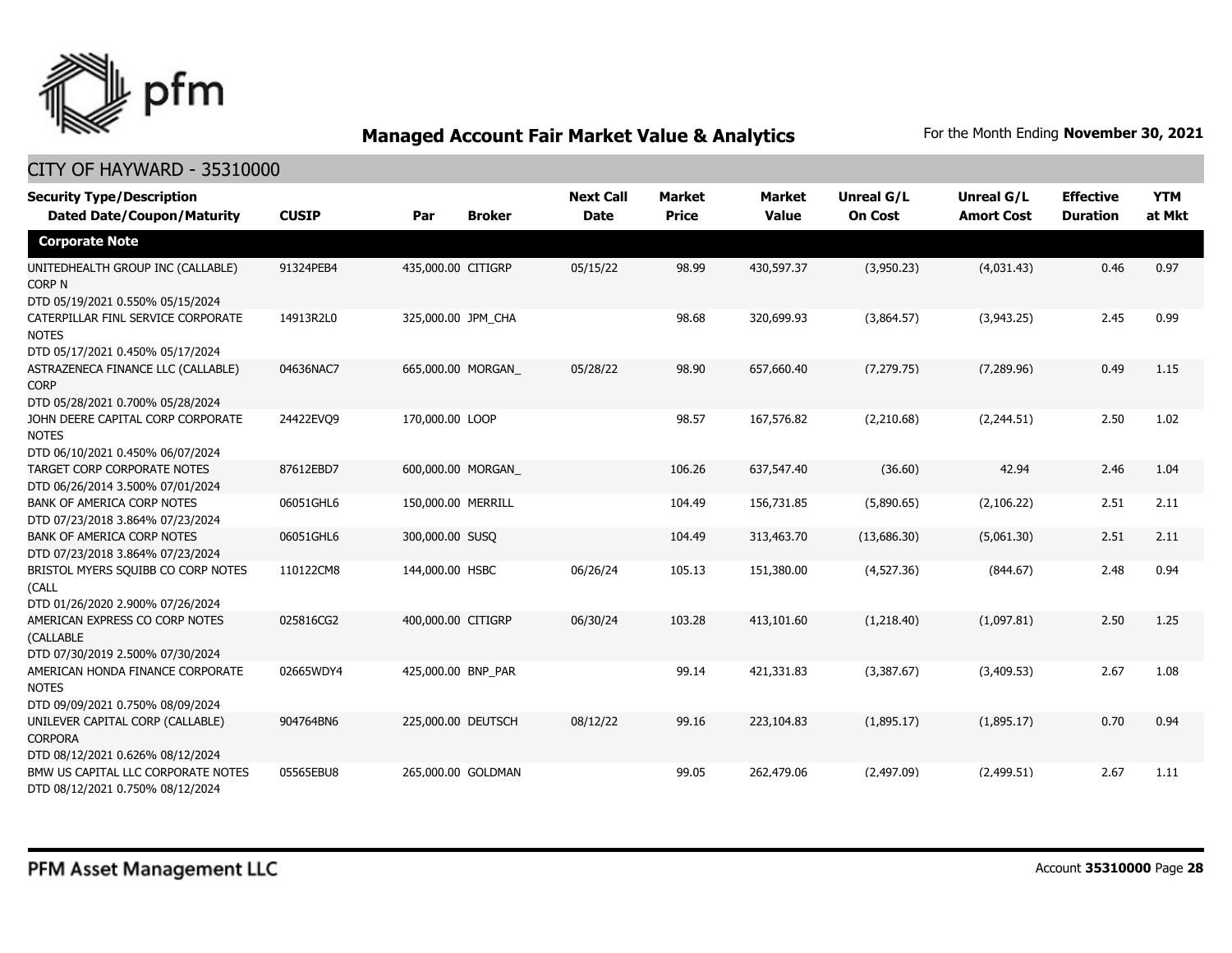

### CITY OF HAYWARD - 35310000

| <b>Security Type/Description</b><br><b>Dated Date/Coupon/Maturity</b>                  | <b>CUSIP</b> | Par                | <b>Broker</b> | <b>Next Call</b><br><b>Date</b> | <b>Market</b><br><b>Price</b> | <b>Market</b><br><b>Value</b> | <b>Unreal G/L</b><br><b>On Cost</b> | <b>Unreal G/L</b><br><b>Amort Cost</b> | <b>Effective</b><br><b>Duration</b> | <b>YTM</b><br>at Mkt |
|----------------------------------------------------------------------------------------|--------------|--------------------|---------------|---------------------------------|-------------------------------|-------------------------------|-------------------------------------|----------------------------------------|-------------------------------------|----------------------|
| <b>Corporate Note</b>                                                                  |              |                    |               |                                 |                               |                               |                                     |                                        |                                     |                      |
| NESTLE HOLDINGS INC CORP NOTES<br>(CALLABLE<br>DTD 09/14/2021 0.606% 09/14/2024        | 641062AU8    | 710,000.00 JPM_CHA |               | 09/14/23                        | 98.78                         | 701,355.75                    | (8,644.25)                          | (8,644.25)                             | 1.78                                | 1.05                 |
| JPMORGAN CHASE & CO CORPORATE<br>NOTES (CAL<br>DTD 09/16/2020 0.653% 09/16/2024        | 46647PBS4    | 125,000.00 CSFB    |               | 09/16/23                        | 99.50                         | 124,369.00                    | (598.50)                            | (608.09)                               | 1.78                                | 0.84                 |
| JPMORGAN CHASE & CO CORPORATE<br><b>NOTES (CAL</b><br>DTD 09/16/2020 0.653% 09/16/2024 | 46647PBS4    | 485,000.00 JPM CHA |               | 09/16/23                        | 99.50                         | 482,551.72                    | (2,448.28)                          | (2,448.28)                             | 1.78                                | 0.84                 |
| GOLDMAN SACHS GROUP INC CORPORATE<br><b>NOTES</b><br>DTD 10/21/2021 0.925% 10/21/2024  | 38141GYL2    | 325,000.00 GOLDMAN |               |                                 | 99.59                         | 323,672.05                    | (1,327.95)                          | (1,327.95)                             | 2.86                                | 1.07                 |
| BANK OF AMERICA CORP (CALLABLE)<br><b>CORPORAT</b><br>DTD 10/21/2020 0.810% 10/24/2024 | 06051GJH3    | 625,000.00 MERRILL |               | 10/24/23                        | 99.29                         | 620,588.75                    | (4,411.25)                          | (4,411.25)                             | 1.89                                | 1.06                 |
| MERCK & CO INC CORP NOTES<br>DTD 02/10/2015 2.750% 02/10/2025                          | 58933YAR6    | 295,000.00 MERRILL |               | 11/10/24                        | 104.30                        | 307,681.46                    | (6, 552.54)                         | (2,737.29)                             | 2.83                                | 1.37                 |
| TOYOTA MOTOR CREDIT CORP CORP<br><b>NOTES</b><br>DTD 02/13/2020 1.800% 02/13/2025      | 89236TGT6    | 450,000.00 TD      |               |                                 | 101.74                        | 457,820.10                    | (4,649.40)                          | (3,993.11)                             | 3.11                                | 1.24                 |
| JPMORGAN CHASE & CO CORP NOTES<br>(CALLABLE<br>DTD 02/16/2021 0.563% 02/16/2025        | 46647PBY1    | 265,000.00 JPM_CHA |               | 02/16/24                        | 99.05                         | 262,487.27                    | (2, 512.73)                         | (2,512.73)                             | 2.20                                | 0.86                 |
| EXXON MOBIL CORP CORPORATE NT<br>(CALLABLE)<br>DTD 03/06/2015 2.709% 03/06/2025        | 30231GAF9    | 300,000.00 MORGAN  |               | 12/06/24                        | 103.98                        | 311,948.10                    | (6,627.90)                          | (3,235.40)                             | 2.90                                | 1.46                 |
| BURLINGTN NORTH SANTA FE CORP<br>NOTES (CAL<br>DTD 03/09/2015 3.000% 04/01/2025        | 12189LAV3    | 300,000.00 BNP PAR |               | 01/01/25                        | 105.69                        | 317,074.80                    | (6, 127.20)                         | (1,683.20)                             | 2.96                                | 1.25                 |
| BANK OF NY MELLON (CALLABLE) CORP<br><b>NOTES</b><br>DTD 04/24/2020 1.600% 04/24/2025  | 06406RAN7    | 325,000.00 BARCLAY |               | 03/24/25                        | 100.94                        | 328,067.35                    | (6,250.40)                          | (4,559.70)                             | 3.24                                | 1.32                 |
| CITIGROUP INC CORPORATE NOTES<br>DTD 05/04/2021 0.981% 05/01/2025                      | 172967MX6    | 325,000.00 MERRILL |               |                                 | 99.38                         | 322,997.35                    | (2,854.15)                          | (2,730.92)                             | 3.37                                | 1.17                 |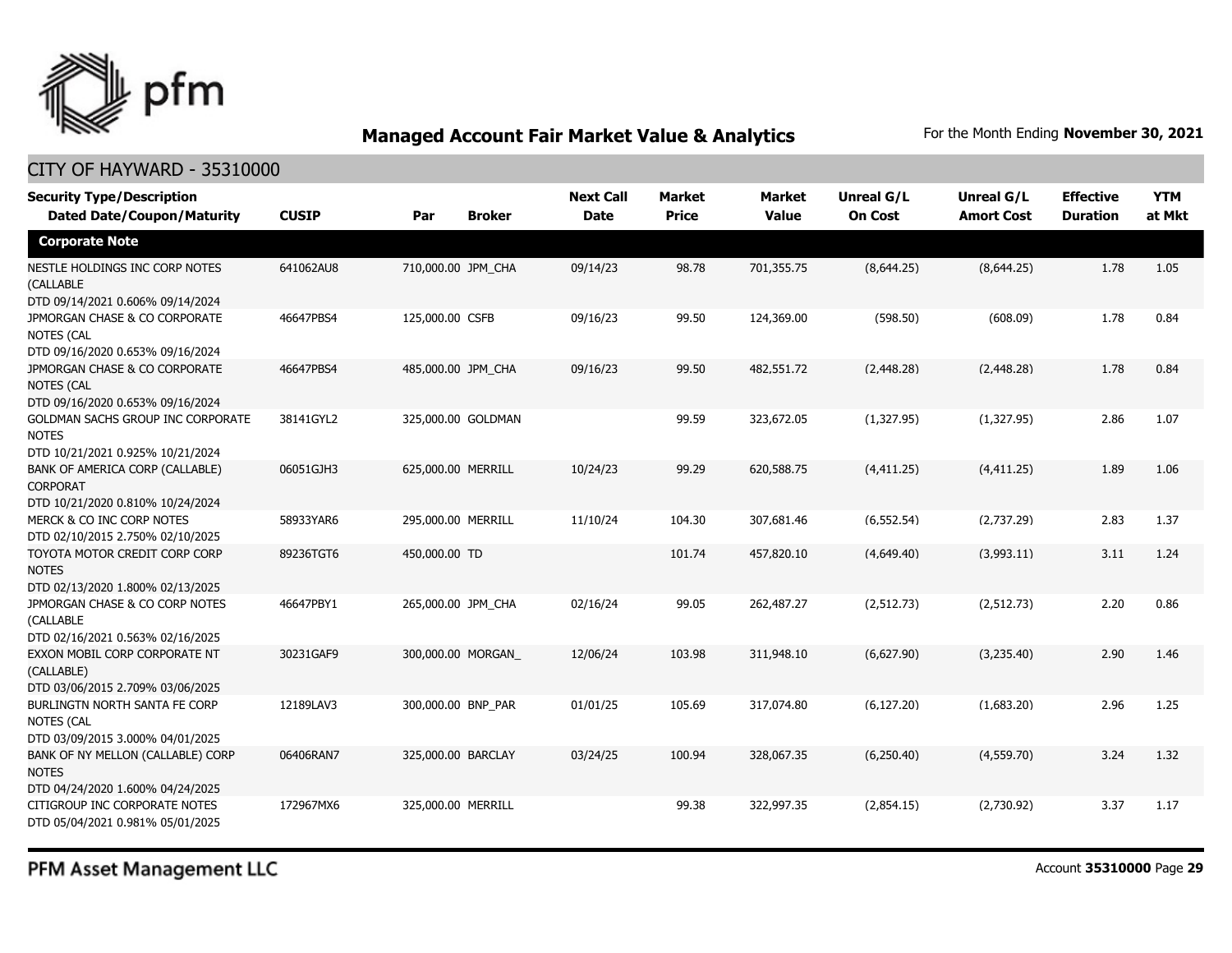

### CITY OF HAYWARD - 35310000

| <b>Security Type/Description</b><br><b>Dated Date/Coupon/Maturity</b>                           | <b>CUSIP</b> | Par                | <b>Broker</b> | <b>Next Call</b><br><b>Date</b> | <b>Market</b><br><b>Price</b> | <b>Market</b><br><b>Value</b> | Unreal G/L<br><b>On Cost</b> | <b>Unreal G/L</b><br><b>Amort Cost</b> | <b>Effective</b><br><b>Duration</b> | <b>YTM</b><br>at Mkt |
|-------------------------------------------------------------------------------------------------|--------------|--------------------|---------------|---------------------------------|-------------------------------|-------------------------------|------------------------------|----------------------------------------|-------------------------------------|----------------------|
| <b>Corporate Note</b>                                                                           |              |                    |               |                                 |                               |                               |                              |                                        |                                     |                      |
| JPMORGAN CHASE & CO CORPORATE<br><b>NOTES</b><br>DTD 06/01/2021 0.824% 06/01/2025               | 46647PCH7    | 615,000.00 JPM_CHA |               |                                 | 98.86                         | 608,012.37                    | (6,987.63)                   | (6,987.63)                             | 3.44                                | 1.16                 |
| <b>GOLDMAN SACHS GROUP INC</b><br><b>CORPORATE NOTES</b><br>DTD 02/12/2021 0.855%<br>02/12/2026 | 38141GXS8    | 450,000.00 DEUTSCH |               |                                 | 97.84                         | 440,288.10                    | (365.40)                     | (365.40)                               | 4.12                                | 1.39                 |
| <b>ASTRAZENECA FINANCE LLC</b><br>(CALLABLE) CORP<br>DTD 05/28/2021 1.200%<br>05/28/2026        | 04636NAA1    | 450,000.00 MKTX    |               | 04/28/26                        | 98.64                         | 443,879.10                    | 341.10                       | 341.10                                 | 4.31                                | 1.51                 |
| <b>BANK OF AMERICA CORP NOTES</b><br>(CALLABLE)<br>DTD 06/16/2020 1.319%<br>06/19/2026          | 06051GJD2    | 450,000.00 MERRILL |               | 06/19/25                        | 99.25                         | 446,613.30                    | 775.80                       | 775.80                                 | 3.46                                | 1.49                 |
| <b>MORGAN STANLEY CORP NOTES</b><br>DTD 07/25/2016 3.125%<br>07/27/2026                         | 61761J3R8    | 400,000.00 MKTX    |               |                                 | 105.97                        | 423,873.20                    | 441.20                       | 441.20                                 | 4.34                                | 1.78                 |
| <b>AMERICAN HONDA FINANCE</b><br><b>CORPORATE NOTES</b><br>DTD 09/09/2021 1.300%<br>09/09/2026  | 02665WDZ1    | 450,000.00 MKTX    |               |                                 | 98.49                         | 443,196.45                    | (71.55)                      | (71.55)                                | 4.63                                | 1.63                 |
| JOHN DEERE CAPITAL CORP<br><b>CORPORATE NOTES</b><br>DTD 10/13/2021 1.300%<br>10/13/2026        | 24422EVW6    | 450,000.00 MORGAN  |               |                                 | 99.08                         | 445,866.30                    | 663.30                       | 663.30                                 | 4.73                                | 1.50                 |
| <b>BANK OF NY MELLON CORP</b><br><b>CORPORATE NOTES</b><br>DTD 07/27/2021 1.050%<br>10/15/2026  | 06406RAV9    | 450,000.00 JSEB    |               |                                 | 97.55                         | 438,979.50                    | (850.50)                     | (850.50)                               | 4.76                                | 1.57                 |
| <b>CITIGROUP INC (CALLABLE) CORP</b><br><b>NOTES</b><br>DTD 10/21/2016 3.200%<br>10/21/2026     | 172967KY6    | 400,000.00 MERRILL |               | 07/21/26                        | 105.75                        | 423,018.00                    | (738.00)                     | (738.00)                               | 4.34                                | 1.96                 |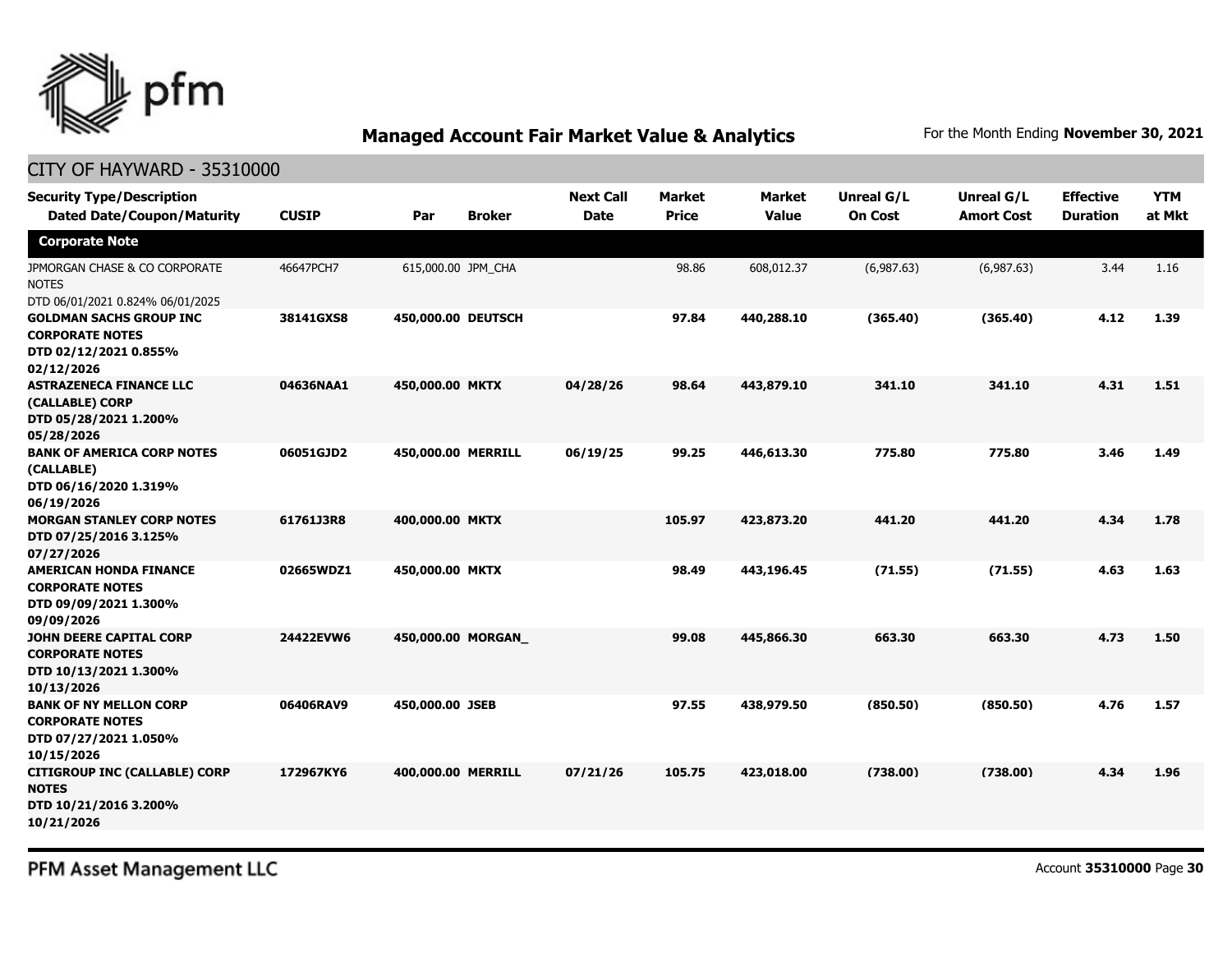

| CITY OF HAYWARD - 35310000                                                        |              |                      |                                 |                               |                               |                              |                                 |                                     |                      |  |
|-----------------------------------------------------------------------------------|--------------|----------------------|---------------------------------|-------------------------------|-------------------------------|------------------------------|---------------------------------|-------------------------------------|----------------------|--|
| <b>Security Type/Description</b><br><b>Dated Date/Coupon/Maturity</b>             | <b>CUSIP</b> | <b>Broker</b><br>Par | <b>Next Call</b><br><b>Date</b> | <b>Market</b><br><b>Price</b> | <b>Market</b><br><b>Value</b> | Unreal G/L<br><b>On Cost</b> | Unreal G/L<br><b>Amort Cost</b> | <b>Effective</b><br><b>Duration</b> | <b>YTM</b><br>at Mkt |  |
| <b>Corporate Note</b>                                                             |              |                      |                                 |                               |                               |                              |                                 |                                     |                      |  |
| AMERICAN EXPRESS CO (CALLABLE)<br>CORPORATE<br>DTD 11/04/2021 1.650% 11/04/2026   | 025816CM9    | 450,000.00 DEUTSCH   | 10/04/26                        | 99.68                         | 448,546.05                    | (580.95)                     | (584.81)                        | 4.67                                | 1.72                 |  |
| <b>Security Type Sub-Total</b>                                                    |              | 17,659,000.00        |                                 |                               | 17,797,917.74                 | (155, 957.12)                | (90, 038.89)                    | 2.64                                | 1.20                 |  |
| <b>Certificate of Deposit</b>                                                     |              |                      |                                 |                               |                               |                              |                                 |                                     |                      |  |
| NORDEA BANK ABP NEW YORK CERT<br><b>DEPOS</b><br>DTD 08/29/2019 1.850% 08/26/2022 | 65558TLL7    | 625,000.00 MERRILL   |                                 | 101.11                        | 631,941.88                    | 6,941.88                     | 6,941,88                        | 0.74                                | 0.33                 |  |
| SKANDINAV ENSKILDA BANK LT CD<br>DTD 09/03/2019 1.860% 08/26/2022                 | 83050PDR7    | 625,000.00 BARCLAYS  |                                 | 101.12                        | 631,988.13                    | 6,988.13                     | 6,988.13                        | 0.74                                | 0.33                 |  |
| DNB BANK ASA/NY LT CD<br>DTD 12/06/2019 2.040% 12/02/2022                         | 23341VZT1    | 625,000.00 GOLDMAN   |                                 | 101.60                        | 634,990.63                    | 9,990.63                     | 9,990.63                        | 0.99                                | 0.43                 |  |
| CREDIT SUISSE NEW YORK CERT DEPOS<br>DTD 03/23/2021 0.590% 03/17/2023             | 22552G3C2    | 975,000.00 CSFB      |                                 | 100.16                        | 976,561.95                    | 1,561.95                     | 1,561.95                        | 1.29                                | 0.46                 |  |
| <b>Security Type Sub-Total</b>                                                    |              | 2,850,000.00         |                                 |                               | 2,875,482.59                  | 25,482.59                    | 25,482.59                       | 0.98                                | 0.40                 |  |
| <b>Bank Note</b>                                                                  |              |                      |                                 |                               |                               |                              |                                 |                                     |                      |  |
| PNC BANK NA CORP NOTES<br>DTD 06/08/2018 3.500% 06/08/2023                        | 69353RFL7    | 300,000.00 TD        |                                 | 104.03                        | 312,099.60                    | (9,140.40)                   | 12,099.60                       | 1.47                                | 0.83                 |  |
| <b>Security Type Sub-Total</b>                                                    |              | 300,000.00           |                                 |                               | 312,099.60                    | (9, 140.40)                  | 12,099.60                       | 1.47                                | 0.83                 |  |
| <b>Asset-Backed Security</b>                                                      |              |                      |                                 |                               |                               |                              |                                 |                                     |                      |  |
| <b>VWALT 2019-A A3</b><br>DTD 10/04/2019 1.990% 11/21/2022                        | 92867XAD8    | 125,476.28 JPM_CHAS  |                                 | 100.25                        | 125,787.94                    | 313.65                       | 312.28                          | 0.18                                | 1.73                 |  |
| HART 2018-B A3<br>DTD 12/12/2018 3.200% 12/15/2022                                | 44933AAC1    | 4,056.38 BARCLAYS    |                                 | 100.10                        | 4,060.27                      | 3.94                         | 3.90                            | 0.06                                | 3.11                 |  |
| HAROT 2019-1 A3<br>DTD 02/27/2019 2.830% 03/20/2023                               | 43814WAC9    | 46,874.34 MERRILL    |                                 | 100.69                        | 47,199.80                     | 326.71                       | 325.86                          | 0.29                                | 2.29                 |  |
| FORD CREDIT AUTO OWNER TRUST<br>DTD 10/23/2018 3.240% 04/15/2023                  | 34532TAD4    | 20.055.51 BARCLAYS   |                                 | 100.31                        | 20,117.83                     | 65.76                        | 63.37                           | 0.12                                | 3.01                 |  |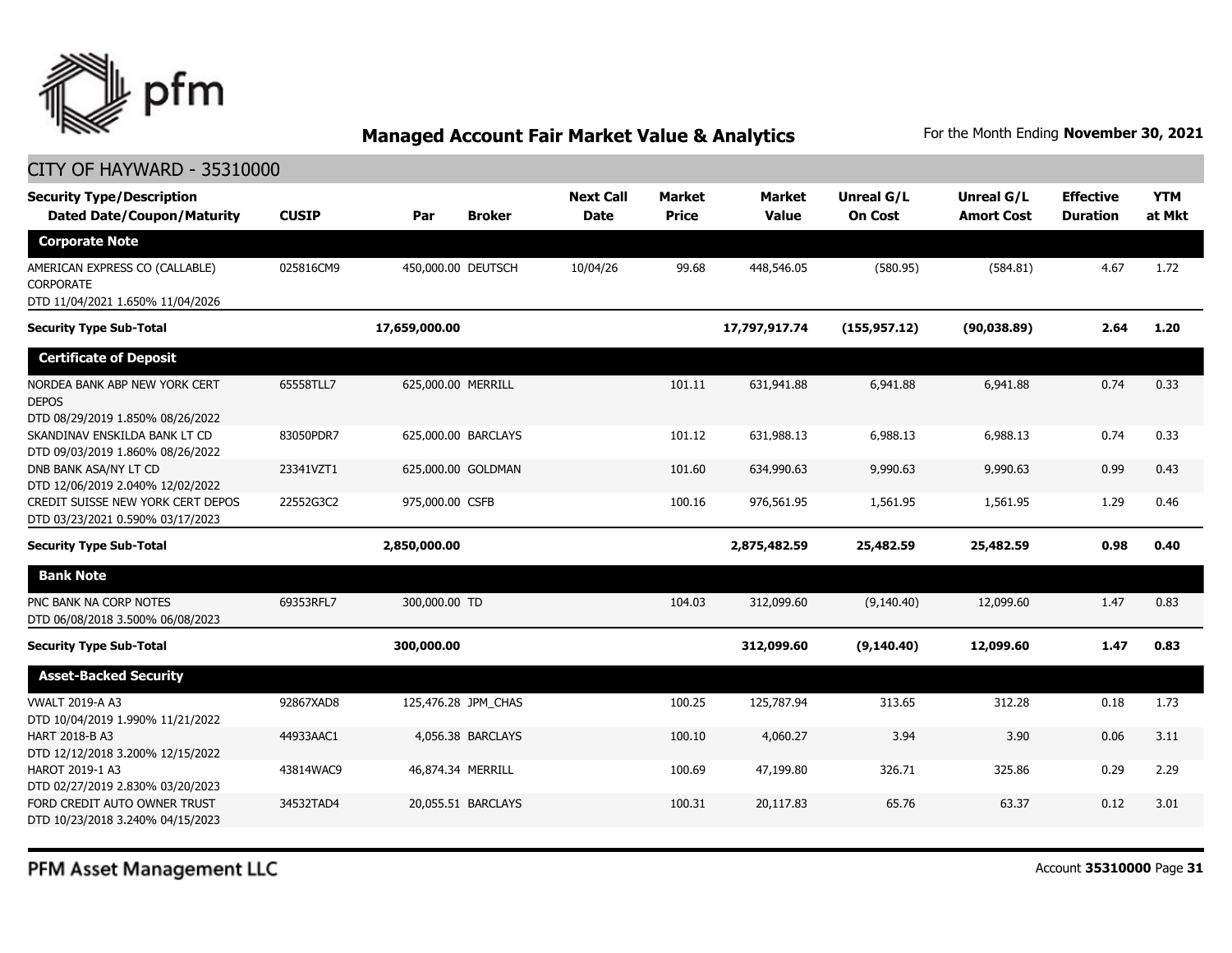

| <b>Security Type/Description</b><br><b>Dated Date/Coupon/Maturity</b> | <b>CUSIP</b> | Par                | <b>Broker</b>       | <b>Next Call</b><br><b>Date</b> | <b>Market</b><br><b>Price</b> | <b>Market</b><br><b>Value</b> | <b>Unreal G/L</b><br><b>On Cost</b> | Unreal G/L<br><b>Amort Cost</b> | <b>Effective</b><br><b>Duration</b> | <b>YTM</b><br>at Mkt |
|-----------------------------------------------------------------------|--------------|--------------------|---------------------|---------------------------------|-------------------------------|-------------------------------|-------------------------------------|---------------------------------|-------------------------------------|----------------------|
| <b>Asset-Backed Security</b>                                          |              |                    |                     |                                 |                               |                               |                                     |                                 |                                     |                      |
| CARMAX AUTO OWNER TRUST<br>DTD 07/25/2018 3.130% 06/15/2023           | 14313FAD1    |                    | 38,014.08 BARCLAYS  |                                 | 100.40                        | 38,166.86                     | 157.96                              | 154.41                          | 0.17                                | 2.86                 |
| NAROT 2018-C A3<br>DTD 12/12/2018 3.220% 06/15/2023                   | 65478NAD7    | 46,175.10 MIZUHO   |                     |                                 | 100.62                        | 46,460.17                     | 293.91                              | 288.08                          | 0.23                                | 2.81                 |
| HYUNDAI AUTO RECEIVABLES TRUST<br>DTD 04/10/2019 2.660% 06/15/2023    | 44932NAD2    | 67,416.39 SOCGEN   |                     |                                 | 100.56                        | 67,796.69                     | 389.17                              | 383.56                          | 0.25                                | 2.29                 |
| GMALT 2020-3 A3<br>DTD 09/29/2020 0.450% 08/21/2023                   | 362569AC9    | 320,000.00 WELLS_F |                     |                                 | 100.09                        | 320,278.69                    | 309.35                              | 296.92                          | 0.57                                | 0.40                 |
| CARMAX AUTO OWNER TRUST<br>DTD 10/24/2018 3.360% 09/15/2023           | 14315EAC4    | 63,726.34 MERRILL  |                     |                                 | 100.85                        | 64,268.10                     | 542.33                              | 541.97                          | 0.31                                | 2.87                 |
| COPAR 2019-1 A3<br>DTD 05/30/2019 2.510% 11/15/2023                   | 14042WAC4    |                    | 65,275.56 JPM_CHAS  |                                 | 100.74                        | 65,759.90                     | 497.57                              | 490.14                          | 0.37                                | 2.12                 |
| MBALT 2020-B A3<br>DTD 09/23/2020 0.400% 11/15/2023                   | 58769EAC2    | 170,000.00 MIZUHO  |                     |                                 | 100.04                        | 170,068.09                    | 76.71                               | 73.45                           | 0.91                                | 0.38                 |
| FIFTH THIRD AUTO TRUST<br>DTD 05/08/2019 2.640% 12/15/2023            | 31680YAD9    | 71,954.83 CSFB     |                     |                                 | 100.70                        | 72,461.52                     | 522.51                              | 513.69                          | 0.31                                | 2.29                 |
| BMWLT 2021-1 A3<br>DTD 03/10/2021 0.290% 01/25/2024                   | 05591RAC8    | 235,000.00 MIZUHO  |                     |                                 | 99.89                         | 234,734.03                    | (258.52)                            | (260.41)                        | 1.04                                | 0.34                 |
| <b>HDMOT 2019-A A3</b><br>DTD 06/26/2019 2.340% 02/15/2024            | 41284WAC4    |                    | 90,756.87 BARCLAYS  |                                 | 100.49                        | 91,197.18                     | 447.33                              | 443.65                          | 0.28                                | 2.11                 |
| GMCAR 2019-2 A3<br>DTD 04/17/2019 2.650% 02/16/2024                   | 36257FAD2    |                    | 103,840.16 BARCLAYS |                                 | 100.78                        | 104,646.69                    | 814.98                              | 810.39                          | 0.34                                | 2.29                 |
| <b>TLOT 2021-A A3</b><br>DTD 04/21/2021 0.390% 04/22/2024             | 89238EAC0    | 340,000.00 JPM CHA |                     |                                 | 99.78                         | 339,248.86                    | (711.46)                            | (719.56)                        | 1.39                                | 0.48                 |
| GMALT 2021-2 A3<br>DTD 05/26/2021 0.340% 05/20/2024                   | 380144AC9    | 485,000.00 SOCGEN  |                     |                                 | 99.45                         | 482,341.04                    | (2,582.82)                          | (2,596.02)                      | 1.33                                | 0.56                 |
| <b>VZOT 2020-A A1A</b><br>DTD 01/29/2020 1.850% 07/22/2024            | 92348TAA2    | 150,000.00 MERRILL |                     |                                 | 101.02                        | 151,526.72                    | 1,544.28                            | 1,537.07                        | 0.68                                | 1.46                 |
| <b>HDMOT 2020-A A3</b><br>DTD 01/29/2020 1.870% 10/15/2024            | 41284UAD6    | 90,488.46 CITIGRP  |                     |                                 | 100.75                        | 91,169.30                     | 700.57                              | 692.87                          | 0.49                                | 1.60                 |
| CARMX 2020-1 A3<br>DTD 01/22/2020 1.890% 12/16/2024                   | 14315XAC2    | 338,331.04 MERRILL |                     |                                 | 100.98                        | 341,659.37                    | 3,394.71                            | 3,369.53                        | 0.72                                | 1.56                 |
| VZOT 2020-B A<br>DTD 08/12/2020 0.470% 02/20/2025                     | 92290BAA9    | 675,000.00 RBC     |                     |                                 | 99.86                         | 674,043.66                    | (814.59)                            | (855.41)                        | 1.20                                | 0.51                 |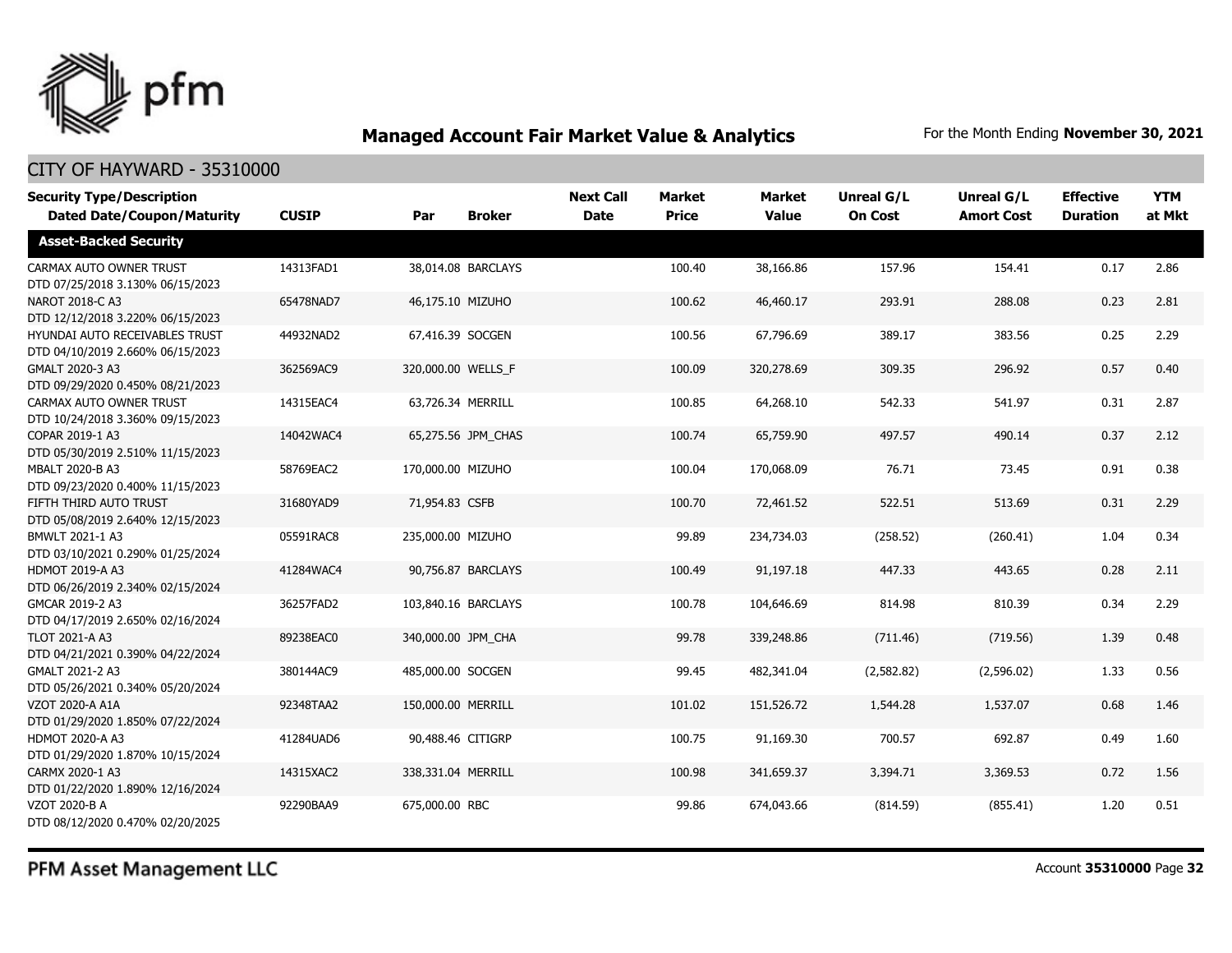

#### CITY OF HAYWARD - 35310000

| <b>Security Type/Description</b><br><b>Dated Date/Coupon/Maturity</b> | <b>CUSIP</b> | Par                | <b>Broker</b> | <b>Next Call</b><br><b>Date</b> | Market<br><b>Price</b> | <b>Market</b><br><b>Value</b> | Unreal G/L<br><b>On Cost</b> | Unreal G/L<br><b>Amort Cost</b> | <b>Effective</b><br><b>Duration</b> | <b>YTM</b><br>at Mkt |
|-----------------------------------------------------------------------|--------------|--------------------|---------------|---------------------------------|------------------------|-------------------------------|------------------------------|---------------------------------|-------------------------------------|----------------------|
| <b>Asset-Backed Security</b>                                          |              |                    |               |                                 |                        |                               |                              |                                 |                                     |                      |
| GMCAR 2020-3 A3<br>DTD 08/19/2020 0.450% 04/16/2025                   | 362590AC5    | 445,000.00 CITIGRP |               |                                 | 99.96                  | 444,800.42                    | (97.76)                      | (125.83)                        | 0.93                                | 0.46                 |
| KCOT 2021-1A A3<br>DTD 04/14/2021 0.620% 08/15/2025                   | 50117TAC5    | 290,000.00 JPM CHA |               |                                 | 99.21                  | 287,712.12                    | (2,228.55)                   | (2,237.20)                      | 2.09                                | 0.84                 |
| <b>HART 2021-A A3</b><br>DTD 04/28/2021 0.380% 09/15/2025             | 44933LAC7    | 135,000.00 BARCLAY |               |                                 | 99.43                  | 134,236.55                    | (749.25)                     | (751.17)                        | 1.62                                | 0.53                 |
| KCOT 2021-2A A3<br>DTD 07/28/2021 0.560% 11/17/2025                   | 50117XAE2    | 480,000.00 MITSU   |               |                                 | 98.65                  | 473,506.90                    | (6, 475.00)                  | (6, 476.45)                     | 2.46                                | 0.91                 |
| CARMX 2021-2 A3<br>DTD 04/21/2021 0.520% 02/17/2026                   | 14314QAC8    | 310,000.00 MERRILL |               |                                 | 99.48                  | 308,393.24                    | (1,539.96)                   | (1,548.45)                      | 1.39                                | 0.64                 |
| CARMX 2021-3 A3<br>DTD 07/28/2021 0.550% 06/15/2026                   | 14317DAC4    | 595,000.00 RBC     |               |                                 | 99.21                  | 590,318.60                    | (4,583.52)                   | (4,590.44)                      | 2.25                                | 0.73                 |
| COPAR 2021-1 A3<br>DTD 10/27/2021 0.770% 09/15/2026                   | 14044CAC6    | 370,000.00 JPM CHA |               |                                 | 99.72                  | 368,958.08                    | (1,034.93)                   | (1,035.07)                      | 2.44                                | 0.83                 |
| COMET 2021-A3 A3<br>DTD 11/30/2021 1.040% 11/16/2026                  | 14041NFY2    | 715,000.00 BARCLAY |               |                                 | 100.02                 | 715,141.23                    | 239.76                       | 239.71                          | 2.90                                | 1.04                 |
| <b>Security Type Sub-Total</b>                                        |              | 6,887,441.34       |               |                                 |                        | 6,876,059.85                  | (10, 435.16)                 | (10,655.16)                     | 1.49                                | 0.92                 |
| <b>Managed Account Sub-Total</b>                                      |              | 187,468,558.06     |               |                                 |                        | 186,727,180.56                | (356,077.53)                 | (155, 459.42)                   | 2.47                                | 0.79                 |
| <b>Securities Sub-Total</b>                                           |              | \$187,468,558.06   |               |                                 |                        | \$186,727,180.56              | $($ \$356,077.53)            | $($ \$155,459.42)               | 2.47                                | 0.79%                |
| <b>Accrued Interest</b>                                               |              |                    |               |                                 |                        | \$300,687.00                  |                              |                                 |                                     |                      |
| <b>Total Investments</b>                                              |              |                    |               |                                 |                        | \$187,027,867.56              |                              |                                 |                                     |                      |

Bolded items are forward settling trades.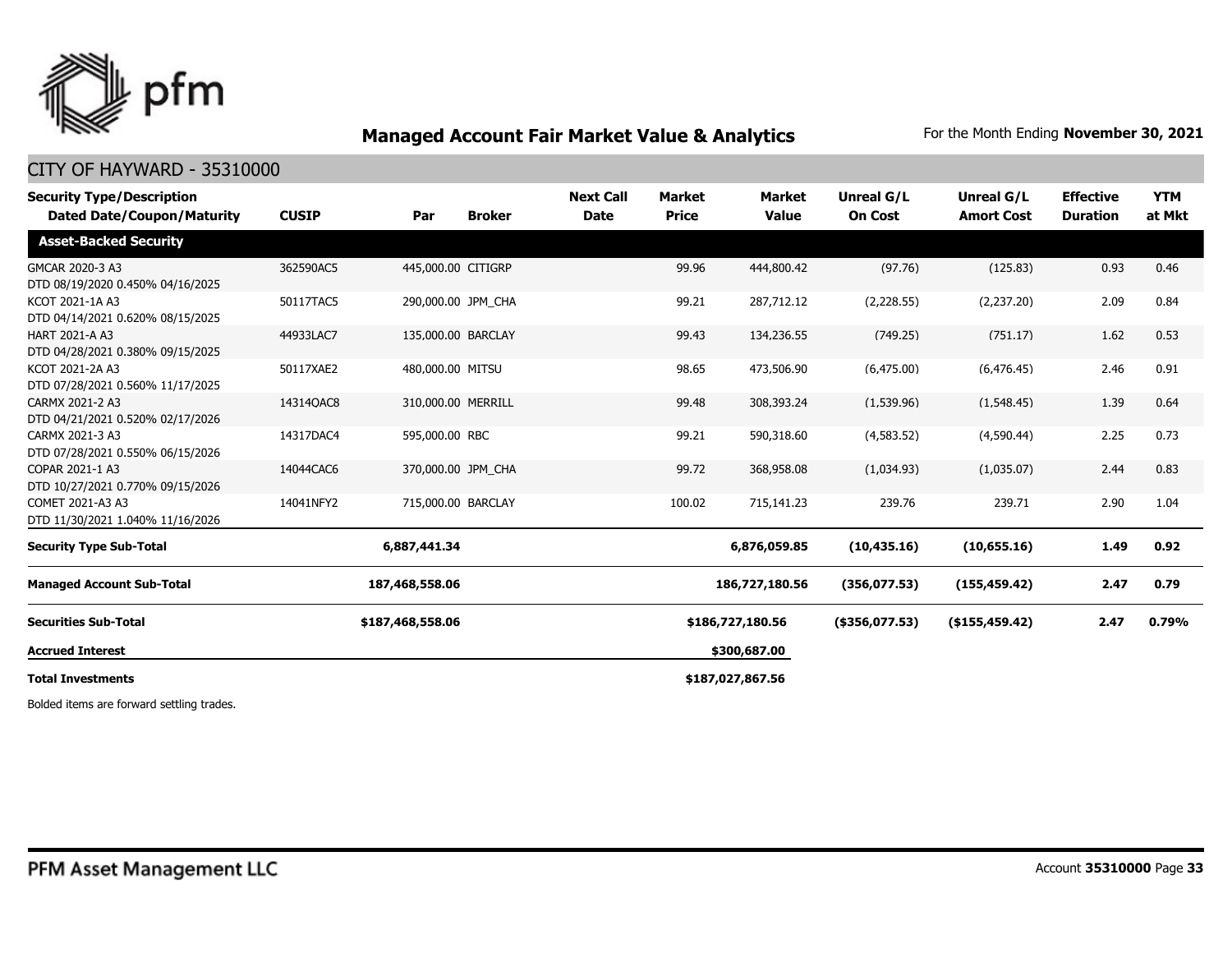

| <b>Transaction Type</b><br><b>Trade</b> | <b>Settle</b> | <b>Security Description</b>                                                                         | <b>CUSIP</b> | Par           | <b>Principal</b><br><b>Proceeds</b> | <b>Accrued</b><br><b>Interest</b> | <b>Total</b>   | <b>Realized G/L</b><br>Cost | <b>Realized G/L</b><br><b>Amort Cost</b> | <b>Sale</b><br>Method |
|-----------------------------------------|---------------|-----------------------------------------------------------------------------------------------------|--------------|---------------|-------------------------------------|-----------------------------------|----------------|-----------------------------|------------------------------------------|-----------------------|
| <b>BUY</b>                              |               |                                                                                                     |              |               |                                     |                                   |                |                             |                                          |                       |
| 10/28/21                                | 11/10/21      | LOS ANGELES USD, CA TXBL GO BONDS<br>DTD 11/10/2021 1.245% 07/01/2025                               | 544647FB1    | 1,160,000.00  | (1,160,000.00)                      | 0.00                              | (1,160,000.00) |                             |                                          |                       |
| 11/01/21                                | 11/03/21      | US TREASURY N/B NOTES<br>DTD 10/31/2021 0.375% 10/31/2023                                           | 91282CDD0    | 3,000,000.00  | (2,991,328.13)                      | (93.23)                           | (2,991,421.36) |                             |                                          |                       |
| 11/12/21                                | 11/15/21      | <b>US TREASURY NOTES</b><br>DTD 10/31/2020 0.250% 10/31/2025                                        | 91282CAT8    | 10,000,000.00 | (9,680,468.75)                      | (1,035.91)                        | (9,681,504.66) |                             |                                          |                       |
| 11/12/21                                | 11/15/21      | US TREASURY N/B NOTES<br>DTD 11/15/2021 0.750% 11/15/2024                                           | 91282CDH1    | 10,000,000.00 | (9,973,437.50)                      | 0.00                              | (9,973,437.50) |                             |                                          |                       |
| 11/12/21                                | 11/15/21      | <b>US TREASURY NOTES</b><br>DTD 01/31/2021 0.375% 01/31/2026                                        | 91282CBH3    | 10,000,000.00 | (9,690,234.38)                      | (10,903.53)                       | (9,701,137.91) |                             |                                          |                       |
| 11/12/21                                | 11/15/21      | US TREASURY NOTES<br>DTD 05/31/2020 0.250% 05/31/2025                                               | 912828ZT0    | 10,000,000.00 | (9,744,140.63)                      | (11, 475.41)                      | (9,755,616.04) |                             |                                          |                       |
| 11/12/21                                | 11/15/21      | US TREASURY N/B NOTES<br>DTD 10/31/2021 1.125% 10/31/2026                                           | 91282CDG3    | 5,000,000.00  | (4,977,929.69)                      | (2,330.80)                        | (4,980,260.49) |                             |                                          |                       |
| 11/18/21                                | 11/30/21      | COMET 2021-A3 A3<br>DTD 11/30/2021 1.040% 11/16/2026                                                | 14041NFY2    | 715,000.00    | (714, 901.47)                       | 0.00                              | (714, 901.47)  |                             |                                          |                       |
| 11/19/21                                | 11/23/21      | AMERICAN EXPRESS CO (CALLABLE)<br><b>CORPORATE</b><br>DTD 11/04/2021 1.650% 11/04/2026              | 025816CM9    | 450,000.00    | (449, 127.00)                       | (391.88)                          | (449, 518.88)  |                             |                                          |                       |
| 11/19/21                                | 11/23/21      | AMERICAN EXPRESS CO CORP NOTES<br>(CALLABLE<br>DTD 07/30/2019 2.500% 07/30/2024                     | 025816CG2    | 400,000.00    | (414,320.00)                        | (3, 138.89)                       | (417, 458.89)  |                             |                                          |                       |
| 11/23/21                                | 11/29/21      | TARGET CORP CORPORATE NOTES<br>DTD 06/26/2014 3.500% 07/01/2024                                     | 87612EBD7    | 600,000.00    | (637, 584.00)                       | (8,633.33)                        | (646, 217.33)  |                             |                                          |                       |
| 11/24/21                                | 11/29/21      | US TREASURY N/B NOTES<br>DTD 06/30/2021 0.875% 06/30/2026                                           | 91282CCJ8    | 10,000,000.00 | (9,799,609.38)                      | (36, 141.30)                      | (9,835,750.68) |                             |                                          |                       |
|                                         |               | 11/29/21 12/01/21 ASTRAZENECA FINANCE LLC<br>(CALLABLE) CORP<br>DTD 05/28/2021 1.200%<br>05/28/2026 | 04636NAA1    | 450,000.00    | (443,538.00)                        | (45.00)                           | (443,583.00)   |                             |                                          |                       |
|                                         |               | 11/29/21 12/01/21 BANK OF AMERICA CORP NOTES<br>(CALLABLE)<br>DTD 06/16/2020 1.319%<br>06/19/2026   | 06051GJD2    | 450,000.00    | (445, 837.50)                       | (2,670.98)                        | (448,508.48)   |                             |                                          |                       |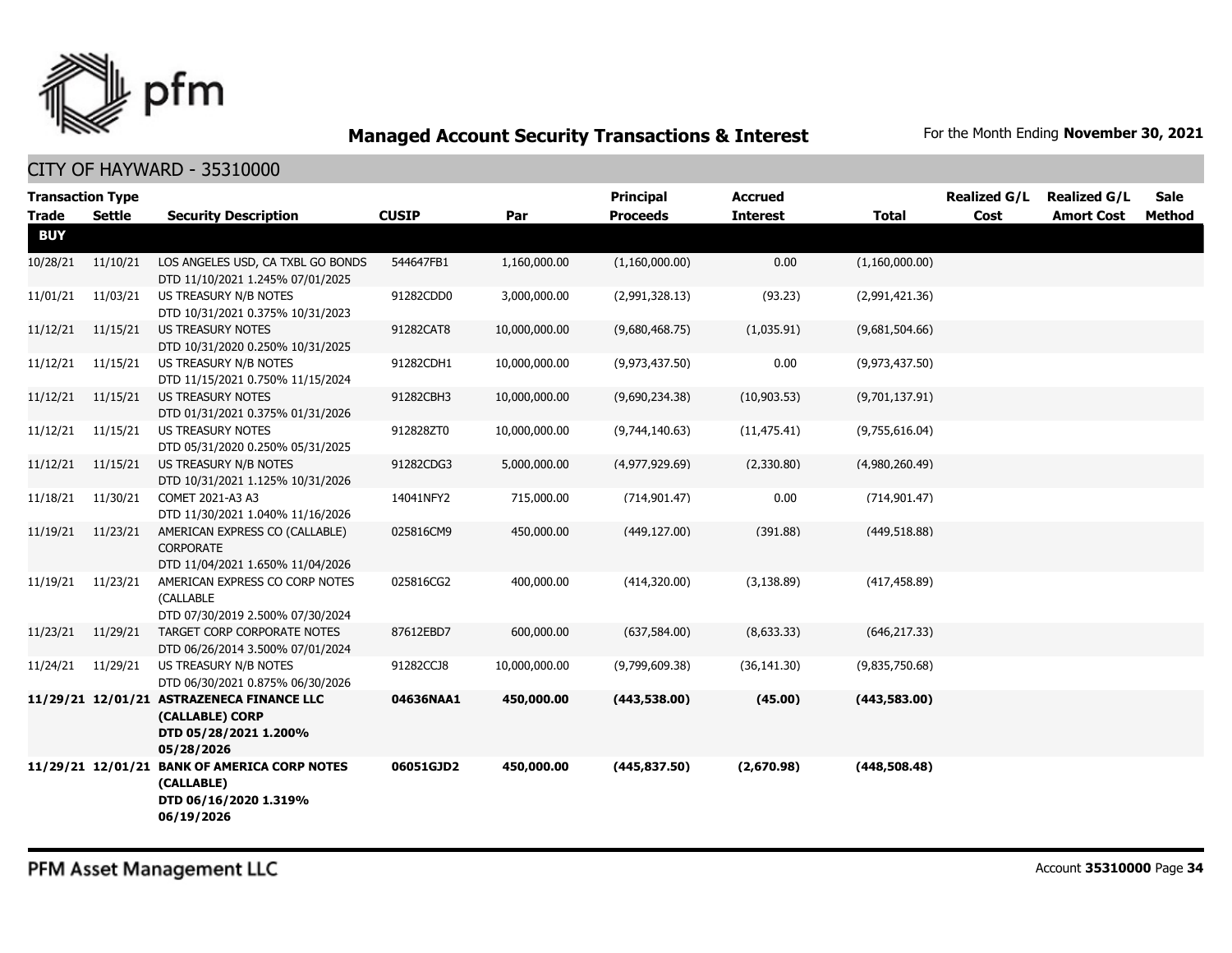

#### CITY OF HAYWARD - 35310000

| <b>Transaction Type</b> |                                   |                                                                    |              |               | <b>Principal</b> | <b>Accrued</b>  |                 | <b>Realized G/L</b> | <b>Realized G/L</b> | Sale          |
|-------------------------|-----------------------------------|--------------------------------------------------------------------|--------------|---------------|------------------|-----------------|-----------------|---------------------|---------------------|---------------|
| <b>Trade</b>            | <b>Settle</b>                     | <b>Security Description</b>                                        | <b>CUSIP</b> | Par           | <b>Proceeds</b>  | <b>Interest</b> | <b>Total</b>    | Cost                | <b>Amort Cost</b>   | <b>Method</b> |
| <b>BUY</b>              |                                   |                                                                    |              |               |                  |                 |                 |                     |                     |               |
|                         |                                   | 11/29/21 12/01/21 CITIGROUP INC (CALLABLE) CORP                    | 172967KY6    | 400,000.00    | (423,756.00)     | (1, 422.22)     | (425, 178.22)   |                     |                     |               |
|                         |                                   | <b>NOTES</b><br>DTD 10/21/2016 3.200%                              |              |               |                  |                 |                 |                     |                     |               |
|                         |                                   | 10/21/2026                                                         |              |               |                  |                 |                 |                     |                     |               |
|                         |                                   | 11/29/21 12/01/21 MORGAN STANLEY CORP NOTES                        | 61761J3R8    | 400,000.00    | (423, 432.00)    | (4,305.56)      | (427, 737.56)   |                     |                     |               |
|                         |                                   | DTD 07/25/2016 3.125%<br>07/27/2026                                |              |               |                  |                 |                 |                     |                     |               |
|                         |                                   | 11/29/21 12/01/21 AMERICAN HONDA FINANCE                           | 02665WDZ1    | 450,000.00    | (443, 268.00)    | (1,332.50)      | (444, 600.50)   |                     |                     |               |
|                         |                                   | <b>CORPORATE NOTES</b>                                             |              |               |                  |                 |                 |                     |                     |               |
|                         |                                   | DTD 09/09/2021 1.300%                                              |              |               |                  |                 |                 |                     |                     |               |
|                         |                                   | 09/09/2026<br>11/29/21 12/01/21 GOLDMAN SACHS GROUP INC            | 38141GXS8    | 450,000.00    | (440, 653.50)    | (1, 164.94)     | (441, 818.44)   |                     |                     |               |
|                         |                                   | <b>CORPORATE NOTES</b>                                             |              |               |                  |                 |                 |                     |                     |               |
|                         |                                   | DTD 02/12/2021 0.855%                                              |              |               |                  |                 |                 |                     |                     |               |
|                         |                                   | 02/12/2026<br>11/29/21 12/01/21 BANK OF NY MELLON CORP             | 06406RAV9    | 450,000.00    | (439, 830.00)    | (603.75)        | (440, 433.75)   |                     |                     |               |
|                         |                                   | <b>CORPORATE NOTES</b>                                             |              |               |                  |                 |                 |                     |                     |               |
|                         |                                   | DTD 07/27/2021 1.050%                                              |              |               |                  |                 |                 |                     |                     |               |
|                         |                                   | 10/15/2026<br>11/29/21 12/01/21 JOHN DEERE CAPITAL CORP            | 24422EVW6    | 450,000.00    | (445, 203.00)    | (780.00)        | (445, 983.00)   |                     |                     |               |
|                         |                                   | <b>CORPORATE NOTES</b>                                             |              |               |                  |                 |                 |                     |                     |               |
|                         |                                   | DTD 10/13/2021 1.300%                                              |              |               |                  |                 |                 |                     |                     |               |
|                         |                                   | 10/13/2026                                                         |              |               |                  |                 |                 |                     |                     |               |
|                         | <b>Transaction Type Sub-Total</b> |                                                                    |              | 64,825,000.00 | (63,738,598.93)  | (86, 469.23)    | (63,825,068.16) |                     |                     |               |
| <b>INTEREST</b>         |                                   |                                                                    |              |               |                  |                 |                 |                     |                     |               |
| 11/01/21                | 11/01/21                          | CITIGROUP INC CORPORATE NOTES                                      | 172967MX6    | 325,000.00    | 0.00             | 1,567.56        | 1,567.56        |                     |                     |               |
| 11/01/21                | 11/01/21                          | DTD 05/04/2021 0.981% 05/01/2025<br>CA ST UNIV TXBL REV BONDS      | 13077DMJ8    | 325,000.00    | 0.00             | 771.88          | 771.88          |                     |                     |               |
|                         |                                   | DTD 09/17/2020 0.475% 11/01/2023                                   |              |               |                  |                 |                 |                     |                     |               |
| 11/01/21                | 11/01/21                          | MS ST TXBL GO BONDS                                                | 605581MY0    | 475,000.00    | 0.00             | 1,002.25        | 1,002.25        |                     |                     |               |
|                         |                                   | DTD 08/06/2020 0.422% 11/01/2023                                   |              |               |                  |                 |                 |                     |                     |               |
| 11/01/21                | 11/25/21                          | FHLMC MULTIFAMILY STRUCTURED P<br>DTD 05/01/2015 2.791% 01/01/2022 | 3137BHXY8    | 554,207.69    | 0.00             | 1,288.99        | 1,288.99        |                     |                     |               |
|                         |                                   |                                                                    |              |               |                  |                 |                 |                     |                     |               |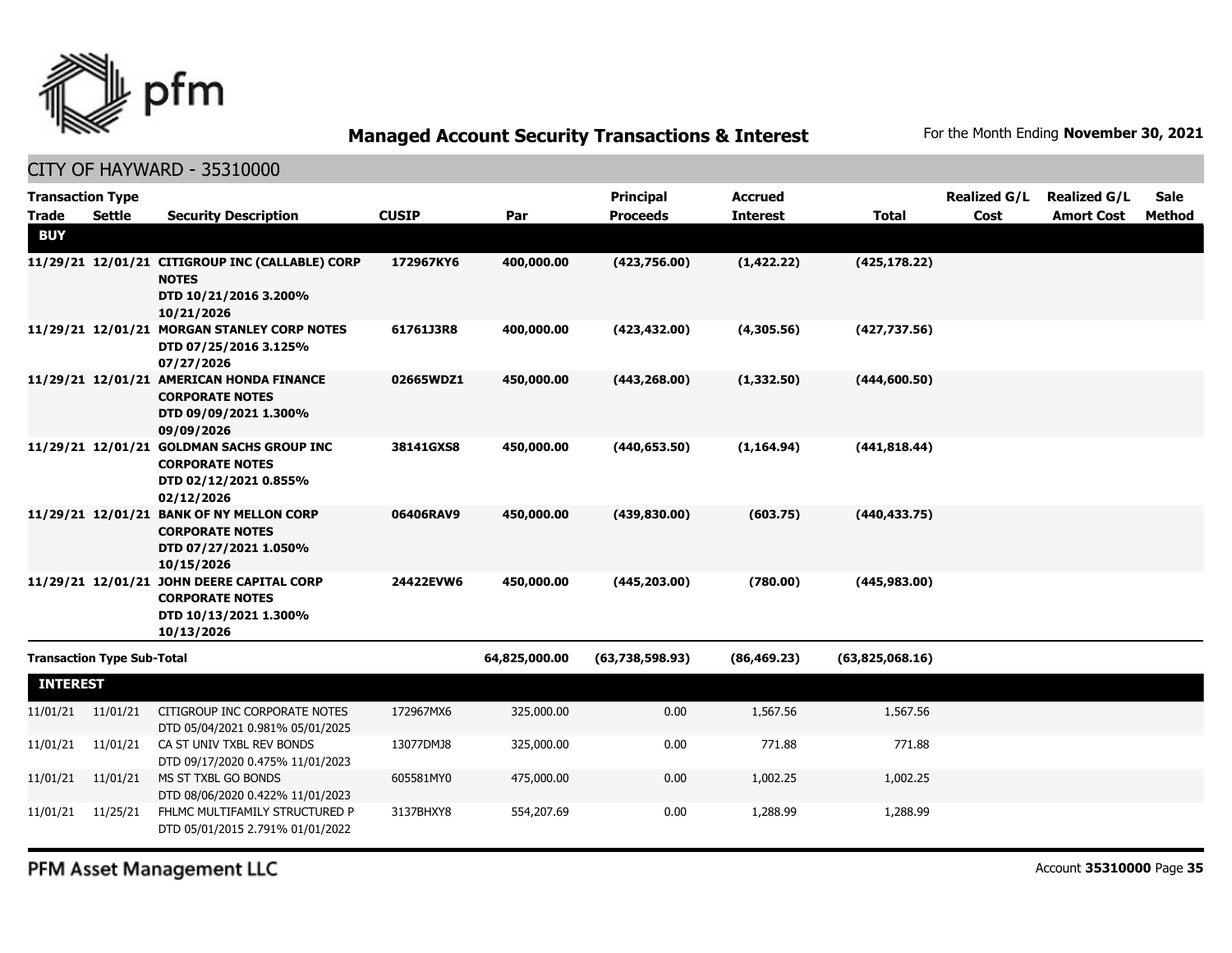

|                 | <b>Transaction Type</b> |                                                                         |              |              | <b>Principal</b> | <b>Accrued</b>  |              | <b>Realized G/L</b> | <b>Realized G/L</b> | Sale   |
|-----------------|-------------------------|-------------------------------------------------------------------------|--------------|--------------|------------------|-----------------|--------------|---------------------|---------------------|--------|
| <b>Trade</b>    | <b>Settle</b>           | <b>Security Description</b>                                             | <b>CUSIP</b> | Par          | <b>Proceeds</b>  | <b>Interest</b> | <b>Total</b> | Cost                | <b>Amort Cost</b>   | Method |
| <b>INTEREST</b> |                         |                                                                         |              |              |                  |                 |              |                     |                     |        |
|                 | 11/01/21 11/25/21       | FHLMC MULTIFAMILY STRUCTURED P<br>DTD 12/01/2012 2.307% 08/01/2022      | 3137AWOH1    | 1,250,000.00 | 0.00             | 2,403.13        | 2,403.13     |                     |                     |        |
|                 | 11/01/21 11/25/21       | FHMS K023 A1<br>DTD 12/01/2012 1.583% 04/01/2022                        | 3137AWQG3    | 231,392.26   | 0.00             | 305.24          | 305.24       |                     |                     |        |
|                 | 11/01/21 11/25/21       | FHMS K019 A2<br>DTD 08/01/2012 2.272% 03/01/2022                        | 3137ASNJ9    | 524,229.87   | 0.00             | 992.54          | 992.54       |                     |                     |        |
|                 | 11/01/21 11/25/21       | FHLMC MULTIFAMILY STRUCTURED P<br>DTD 12/01/2012 2.355% 07/01/2022      | 3137AVXN2    | 1,766,713.51 | 0.00             | 3,467.18        | 3,467.18     |                     |                     |        |
| 11/01/21        | 11/25/21                | FHLMC MULTIFAMILY STRUCTURED P<br>DTD 11/01/2015 2.716% 06/01/2022      | 3137BLUR7    | 574,380.60   | 0.00             | 1,300.01        | 1,300.01     |                     |                     |        |
|                 | 11/01/21 11/25/21       | FHMS KJ27 A1<br>DTD 11/01/2019 2.092% 07/01/2024                        | 3137FQ3V3    | 159,773.50   | 0.00             | 278.54          | 278.54       |                     |                     |        |
| 11/01/21        | 11/25/21                | FNA 2013-M7 A2<br>DTD 05/01/2013 2.280% 12/01/2022                      | 3136AEGO4    | 506,515.40   | 0.00             | 1,176.43        | 1,176.43     |                     |                     |        |
| 11/01/21        | 11/25/21                | FHMS KP05 A<br>DTD 12/01/2018 3.203% 07/01/2023                         | 3137FKK39    | 16,972.41    | 0.00             | 45.30           | 45.30        |                     |                     |        |
|                 | 11/01/21 11/25/21       | FHLMC MULTIFAMILY STRUCTURED P<br>DTD 05/01/2013 2.510% 11/01/2022      | 3137B1BS0    | 1,565,000.00 | 0.00             | 3,273.46        | 3,273.46     |                     |                     |        |
| 11/01/21        | 11/25/21                | FHMS KJ30 A1<br>DTD 07/01/2020 0.526% 01/01/2025                        | 3137FUZN7    | 379,271.14   | 0.00             | 166.25          | 166.25       |                     |                     |        |
|                 | 11/01/21 11/25/21       | <b>FANNIEMAE-ACES</b><br>DTD 02/01/2013 2.509% 11/01/2022               | 3136ACGJ4    | 827,479.23   | 0.00             | 1,884.31        | 1,884.31     |                     |                     |        |
| 11/05/21        | 11/05/21                | FREDDIE MAC NOTES<br>DTD 05/07/2020 0.375% 05/05/2023                   | 3137EAER6    | 4,160,000.00 | 0.00             | 7,800.00        | 7,800.00     |                     |                     |        |
|                 | 11/11/21 11/11/21       | <b>CHEVRON CORP CORPORATE NOTES</b><br>DTD 05/11/2020 1.141% 05/11/2023 | 166764BV1    | 150,000.00   | 0.00             | 855.75          | 855.75       |                     |                     |        |
| 11/12/21        | 11/12/21                | AMAZON.COM INC CORPORATE NOTES<br>DTD 05/12/2021 0.450% 05/12/2024      | 023135BW5    | 355,000.00   | 0.00             | 798.75          | 798.75       |                     |                     |        |
|                 | 11/15/21  11/15/21      | US TREASURY NOTES<br>DTD 11/15/2020 0.250% 11/15/2023                   | 91282CAW1    | 3,450,000.00 | 0.00             | 4,312.50        | 4,312.50     |                     |                     |        |
|                 | 11/15/21 11/15/21       | UNIV OF CAL TXBL REV BONDS<br>DTD 07/16/2020 0.628% 05/15/2023          | 91412HFK4    | 500,000.00   | 0.00             | 1,570.00        | 1,570.00     |                     |                     |        |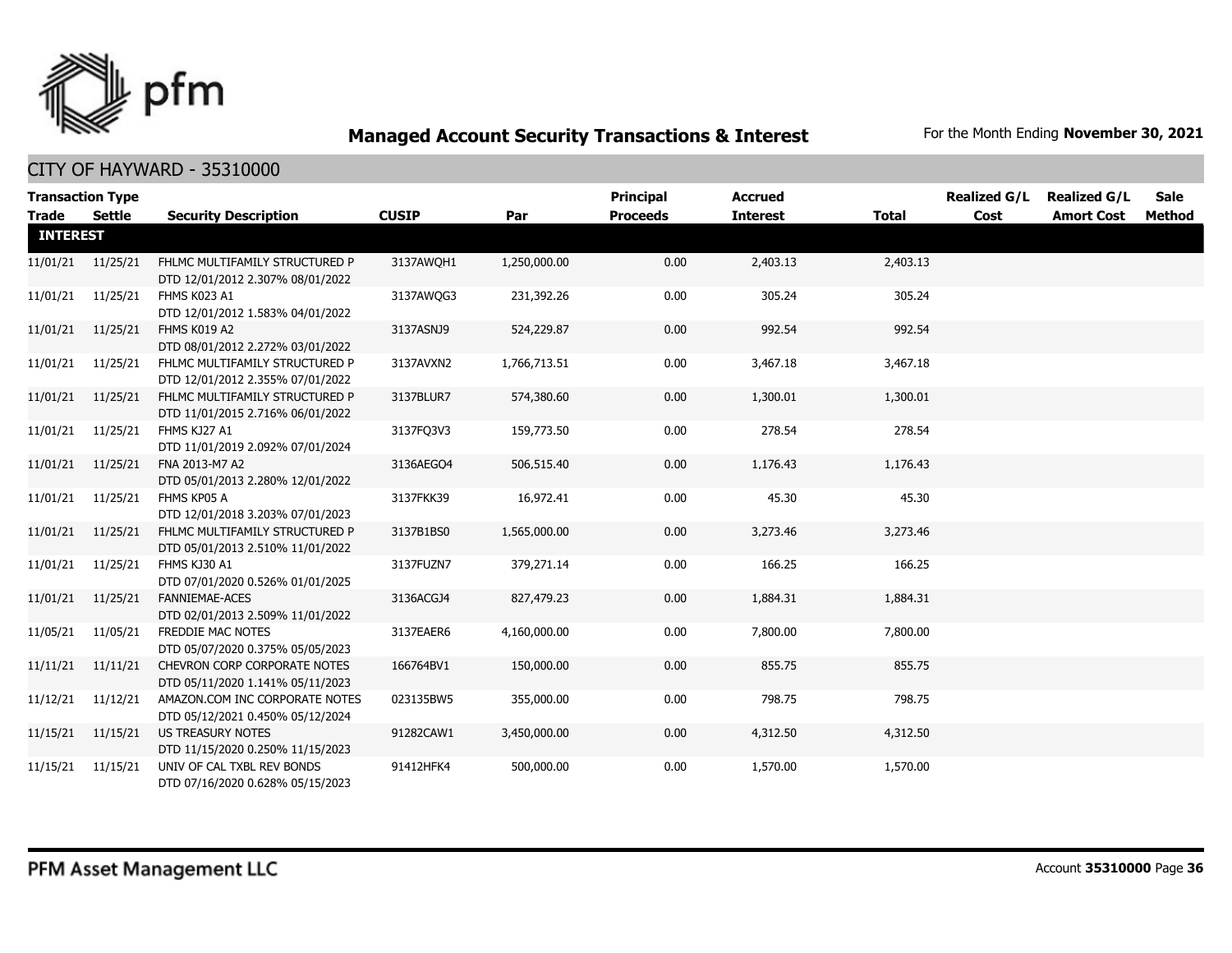

CITY OF HAYWARD - 35310000

|                 | <b>Transaction Type</b> |                                                                                  |              |            | Principal       | <b>Accrued</b>  |              | <b>Realized G/L</b> | <b>Realized G/L</b> | Sale   |
|-----------------|-------------------------|----------------------------------------------------------------------------------|--------------|------------|-----------------|-----------------|--------------|---------------------|---------------------|--------|
| Trade Settle    |                         | <b>Security Description</b>                                                      | <b>CUSIP</b> | Par        | <b>Proceeds</b> | <b>Interest</b> | <b>Total</b> | Cost                | <b>Amort Cost</b>   | Method |
| <b>INTEREST</b> |                         |                                                                                  |              |            |                 |                 |              |                     |                     |        |
|                 | 11/15/21 11/15/21       | UNITEDHEALTH GROUP INC<br>(CALLABLE) CORP N<br>DTD 05/19/2021 0.550% 05/15/2024  | 91324PEB4    | 435,000.00 | 0.00            | 1,169.67        | 1,169.67     |                     |                     |        |
| 11/15/21        | 11/15/21                | FIFTH THIRD AUTO TRUST<br>DTD 05/08/2019 2.640% 12/15/2023                       | 31680YAD9    | 82,386.12  | 0.00            | 181.25          | 181.25       |                     |                     |        |
|                 | 11/15/21 11/15/21       | <b>HDMOT 2019-A A3</b><br>DTD 06/26/2019 2.340% 02/15/2024                       | 41284WAC4    | 105,856.17 | 0.00            | 206.42          | 206.42       |                     |                     |        |
|                 | 11/15/21  11/15/21      | HART 2018-B A3<br>DTD 12/12/2018 3.200% 12/15/2022                               | 44933AAC1    | 10,798.30  | 0.00            | 28.80           | 28.80        |                     |                     |        |
|                 | 11/15/21 11/15/21       | CARMX 2021-3 A3<br>DTD 07/28/2021 0.550% 06/15/2026                              | 14317DAC4    | 595,000.00 | 0.00            | 272.71          | 272.71       |                     |                     |        |
|                 | 11/15/21 11/15/21       | CARMX 2021-2 A3<br>DTD 04/21/2021 0.520% 02/17/2026                              | 14314QAC8    | 310,000.00 | 0.00            | 134.33          | 134.33       |                     |                     |        |
|                 | 11/15/21  11/15/21      | CITIGROUP INC CORPORATE NOTES<br>DTD 05/14/2020 1.678% 05/15/2024                | 172967MR9    | 300,000.00 | 0.00            | 2,517.00        | 2,517.00     |                     |                     |        |
|                 | 11/15/21 11/15/21       | COPAR 2021-1 A3<br>DTD 10/27/2021 0.770% 09/15/2026                              | 14044CAC6    | 370,000.00 | 0.00            | 142.45          | 142.45       |                     |                     |        |
|                 | 11/15/21 11/15/21       | COPAR 2019-1 A3<br>DTD 05/30/2019 2.510% 11/15/2023                              | 14042WAC4    | 73,541.01  | 0.00            | 153.82          | 153.82       |                     |                     |        |
| 11/15/21        | 11/15/21                | CARMX 2020-1 A3<br>DTD 01/22/2020 1.890% 12/16/2024                              | 14315XAC2    | 345,000.00 | 0.00            | 543.38          | 543.38       |                     |                     |        |
|                 | 11/15/21  11/15/21      | KCOT 2021-2A A3<br>DTD 07/28/2021 0.560% 11/17/2025                              | 50117XAE2    | 480,000.00 | 0.00            | 224.00          | 224.00       |                     |                     |        |
|                 | 11/15/21 11/15/21       | FORD CREDIT AUTO OWNER TRUST<br>DTD 10/23/2018 3.240% 04/15/2023                 | 34532TAD4    | 28,231.40  | 0.00            | 76.22           | 76.22        |                     |                     |        |
|                 | 11/15/21 11/15/21       | CARMAX AUTO OWNER TRUST<br>DTD 10/24/2018 3.360% 09/15/2023                      | 14315EAC4    | 73,414.38  | 0.00            | 205.56          | 205.56       |                     |                     |        |
|                 | 11/15/21  11/15/21      | OR ST DEPT OF TRANS TXBL REV<br><b>BONDS</b><br>DTD 11/20/2019 1.855% 11/15/2022 | 68607DTT2    | 600,000.00 | 0.00            | 5,565.00        | 5,565.00     |                     |                     |        |
|                 | 11/15/21 11/15/21       | CARMAX AUTO OWNER TRUST<br>DTD 07/25/2018 3.130% 06/15/2023                      | 14313FAD1    | 49,223.26  | 0.00            | 128.39          | 128.39       |                     |                     |        |
| 11/15/21        | 11/15/21                | HDMOT 2020-A A3<br>DTD 01/29/2020 1.870% 10/15/2024                              | 41284UAD6    | 98,940.16  | 0.00            | 154.18          | 154.18       |                     |                     |        |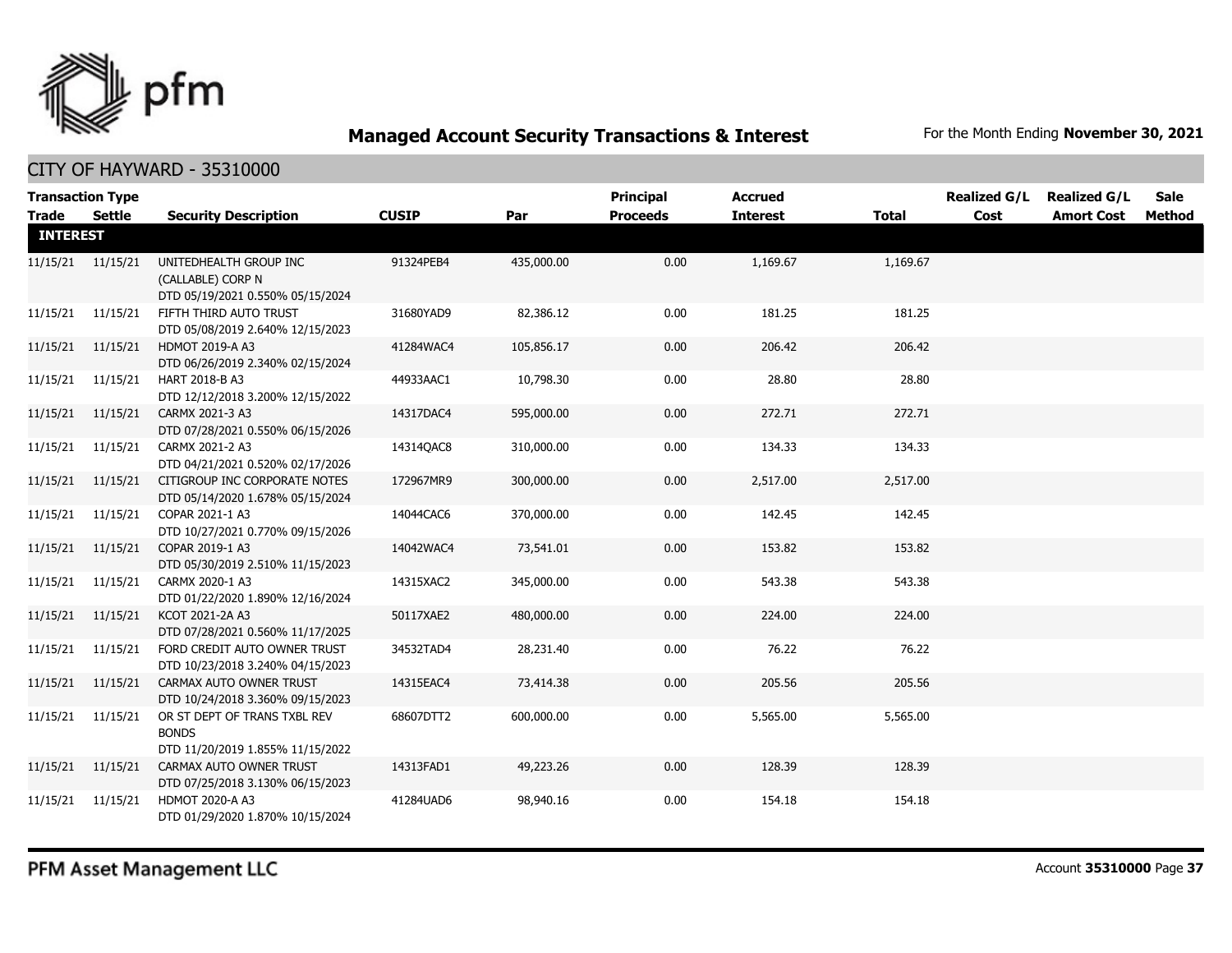

| Trade Settle    | <b>Transaction Type</b> | <b>Security Description</b>                                                                  | <b>CUSIP</b> | Par        | Principal<br><b>Proceeds</b> | <b>Accrued</b><br><b>Interest</b> | <b>Total</b> | <b>Realized G/L</b><br>Cost | <b>Realized G/L</b><br><b>Amort Cost</b> | <b>Sale</b><br>Method |
|-----------------|-------------------------|----------------------------------------------------------------------------------------------|--------------|------------|------------------------------|-----------------------------------|--------------|-----------------------------|------------------------------------------|-----------------------|
| <b>INTEREST</b> |                         |                                                                                              |              |            |                              |                                   |              |                             |                                          |                       |
|                 | 11/15/21 11/15/21       | <b>HART 2021-A A3</b><br>DTD 04/28/2021 0.380% 09/15/2025                                    | 44933LAC7    | 135,000.00 | 0.00                         | 42.75                             | 42.75        |                             |                                          |                       |
|                 | 11/15/21 11/15/21       | NAROT 2018-C A3<br>DTD 12/12/2018 3.220% 06/15/2023                                          | 65478NAD7    | 54,573.70  | 0.00                         | 146.44                            | 146.44       |                             |                                          |                       |
|                 | 11/15/21  11/15/21      | <b>MBALT 2020-B A3</b><br>DTD 09/23/2020 0.400% 11/15/2023                                   | 58769EAC2    | 170,000.00 | 0.00                         | 56.67                             | 56.67        |                             |                                          |                       |
|                 | 11/15/21 11/15/21       | KCOT 2021-1A A3<br>DTD 04/14/2021 0.620% 08/15/2025                                          | 50117TAC5    | 290,000.00 | 0.00                         | 149.83                            | 149.83       |                             |                                          |                       |
|                 | 11/15/21  11/15/21      | HYUNDAI AUTO RECEIVABLES TRUST<br>DTD 04/10/2019 2.660% 06/15/2023                           | 44932NAD2    | 80,071.53  | 0.00                         | 177.49                            | 177.49       |                             |                                          |                       |
|                 | 11/16/21 11/16/21       | GMCAR 2020-3 A3<br>DTD 08/19/2020 0.450% 04/16/2025                                          | 362590AC5    | 445,000.00 | 0.00                         | 166.88                            | 166.88       |                             |                                          |                       |
|                 | 11/16/21 11/16/21       | GMCAR 2019-2 A3<br>DTD 04/17/2019 2.650% 02/16/2024                                          | 36257FAD2    | 117,991.21 | 0.00                         | 260.56                            | 260.56       |                             |                                          |                       |
|                 | 11/17/21 11/17/21       | <b>GOLDMAN SACHS GROUP INC</b><br><b>CORPORATE NOTES</b><br>DTD 11/19/2020 0.627% 11/17/2023 | 38141GXL3    | 250,000.00 | 0.00                         | 783.75                            | 783.75       |                             |                                          |                       |
|                 | 11/17/21 11/17/21       | CATERPILLAR FINL SERVICE<br><b>CORPORATE NOTES</b><br>DTD 05/17/2021 0.450% 05/17/2024       | 14913R2L0    | 325,000,00 | 0.00                         | 731.25                            | 731.25       |                             |                                          |                       |
|                 | 11/18/21 11/18/21       | HAROT 2019-1 A3<br>DTD 02/27/2019 2.830% 03/20/2023                                          | 43814WAC9    | 54,607.30  | 0.00                         | 128.78                            | 128.78       |                             |                                          |                       |
|                 | 11/20/21 11/20/21       | GMALT 2021-2 A3<br>DTD 05/26/2021 0.340% 05/20/2024                                          | 380144AC9    | 485,000.00 | 0.00                         | 137.42                            | 137.42       |                             |                                          |                       |
| 11/20/21        | 11/20/21                | GMALT 2020-3 A3<br>DTD 09/29/2020 0.450% 08/21/2023                                          | 362569AC9    | 320,000.00 | 0.00                         | 120.00                            | 120.00       |                             |                                          |                       |
| 11/20/21        | 11/20/21                | VZOT 2020-A A1A<br>DTD 01/29/2020 1.850% 07/22/2024                                          | 92348TAA2    | 150,000.00 | 0.00                         | 231.25                            | 231.25       |                             |                                          |                       |
| 11/20/21        | 11/20/21                | VZOT 2020-B A<br>DTD 08/12/2020 0.470% 02/20/2025                                            | 92290BAA9    | 675,000.00 | 0.00                         | 264.38                            | 264.38       |                             |                                          |                       |
| 11/20/21        | 11/20/21                | <b>VWALT 2019-A A3</b><br>DTD 10/04/2019 1.990% 11/21/2022                                   | 92867XAD8    | 158,959.61 | 0.00                         | 263.61                            | 263.61       |                             |                                          |                       |
| 11/20/21        | 11/20/21                | TLOT 2021-A A3<br>DTD 04/21/2021 0.390% 04/22/2024                                           | 89238EAC0    | 340,000.00 | 0.00                         | 110.50                            | 110.50       |                             |                                          |                       |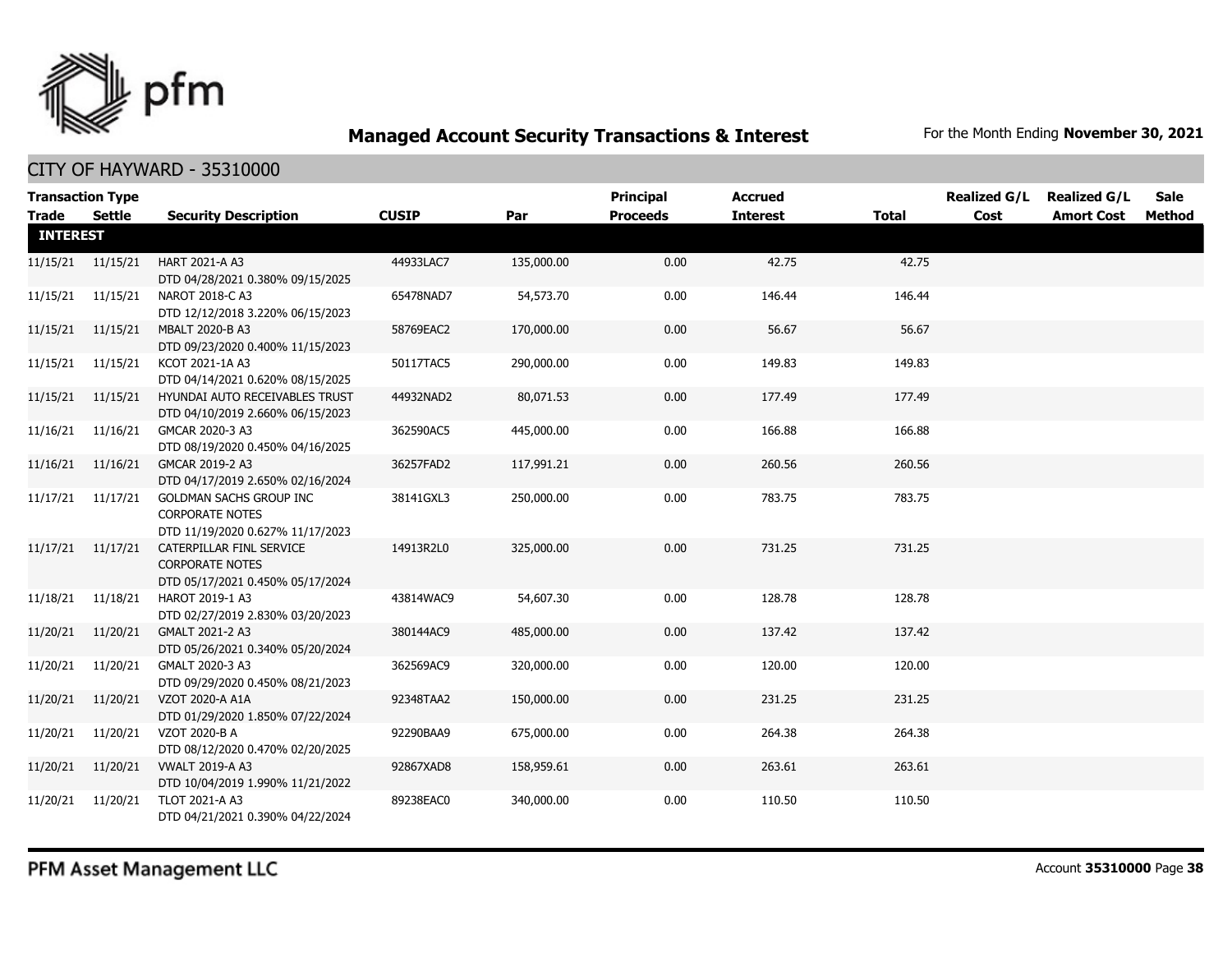

|                 | <b>Transaction Type</b>           |                                                                                |              |               | <b>Principal</b> | <b>Accrued</b>  |              | <b>Realized G/L</b> | <b>Realized G/L</b> | <b>Sale</b> |
|-----------------|-----------------------------------|--------------------------------------------------------------------------------|--------------|---------------|------------------|-----------------|--------------|---------------------|---------------------|-------------|
| <b>Trade</b>    | <b>Settle</b>                     | <b>Security Description</b>                                                    | <b>CUSIP</b> | Par           | <b>Proceeds</b>  | <b>Interest</b> | <b>Total</b> | Cost                | <b>Amort Cost</b>   | Method      |
| <b>INTEREST</b> |                                   |                                                                                |              |               |                  |                 |              |                     |                     |             |
| 11/22/21        | 11/22/21                          | <b>FANNIE MAE NOTES</b><br>DTD 05/22/2020 0.250% 05/22/2023                    | 3135G04Q3    | 4,100,000.00  | 0.00             | 5,125.00        | 5,125.00     |                     |                     |             |
| 11/24/21        | 11/24/21                          | INTL BK RECON & DEVELOP NOTES<br>DTD 11/24/2020 0.250% 11/24/2023              | 459058JM6    | 1,375,000.00  | 0.00             | 1,718.75        | 1,718.75     |                     |                     |             |
| 11/24/21        | 11/24/21                          | INTER-AMERICAN DEVEL BK NOTES<br>DTD 04/24/2020 0.500% 05/24/2023              | 4581X0DM7    | 1,285,000.00  | 0.00             | 3,212.50        | 3,212.50     |                     |                     |             |
| 11/25/21        | 11/25/21                          | BMWLT 2021-1 A3<br>DTD 03/10/2021 0.290% 01/25/2024                            | 05591RAC8    | 235,000.00    | 0.00             | 56.79           | 56.79        |                     |                     |             |
| 11/28/21        | 11/28/21                          | ASTRAZENECA FINANCE LLC<br>(CALLABLE) CORP<br>DTD 05/28/2021 0.700% 05/28/2024 | 04636NAC7    | 665,000.00    | 0.00             | 2,327.50        | 2,327.50     |                     |                     |             |
| 11/30/21        | 11/30/21                          | <b>US TREASURY NOTES</b><br>DTD 11/30/2019 1.500% 11/30/2024                   | 912828YV6    | 4,425,000.00  | 0.00             | 33,187.50       | 33,187.50    |                     |                     |             |
| 11/30/21        | 11/30/21                          | US TREASURY N/B NOTES<br>DTD 05/31/2021 0.125% 05/31/2023                      | 91282CCD1    | 1,900,000.00  | 0.00             | 1,187.50        | 1,187.50     |                     |                     |             |
| 11/30/21        | 11/30/21                          | <b>US TREASURY NOTES</b><br>DTD 05/31/2020 0.250% 05/31/2025                   | 912828ZT0    | 10,000,000.00 | 0.00             | 12,500.00       | 12,500.00    |                     |                     |             |
|                 | <b>Transaction Type Sub-Total</b> |                                                                                |              | 50,089,529.76 | 0.00             | 110,050.35      | 110,050.35   |                     |                     |             |
| <b>PAYDOWNS</b> |                                   |                                                                                |              |               |                  |                 |              |                     |                     |             |
| 11/01/21        | 11/25/21                          | FNA 2013-M7 A2<br>DTD 05/01/2013 2.280% 12/01/2022                             | 3136AEGO4    | 21,341.65     | 21,341.65        | 0.00            | 21,341.65    | (132.98)            | 0.00                |             |
| 11/01/21        | 11/25/21                          | FHLMC MULTIFAMILY STRUCTURED P<br>DTD 05/01/2015 2.791% 01/01/2022             | 3137BHXY8    | 229,536.15    | 229,536.15       | 0.00            | 229,536.15   | (4,160.35)          | 0.00                |             |
| 11/01/21        | 11/25/21                          | FNA 2013-M7 A2<br>DTD 05/01/2013 2.280% 12/01/2022                             | 3136AEGO4    | 28,273.13     | 28,273.13        | 0.00            | 28,273.13    | (370.40)            | 0.00                |             |
| 11/01/21        | 11/25/21                          | FHLMC MULTIFAMILY STRUCTURED P<br>DTD 12/01/2012 2.355% 07/01/2022             | 3137AVXN2    | 9,345.93      | 9,345.93         | 0.00            | 9,345.93     | (34.32)             | 0.00                |             |
| 11/01/21        | 11/25/21                          | FHMS KJ30 A1<br>DTD 07/01/2020 0.526% 01/01/2025                               | 3137FUZN7    | 19,922.59     | 19,922.59        | 0.00            | 19,922.59    | 0.38                | 0.00                |             |
| 11/01/21        | 11/25/21                          | <b>FANNIEMAE-ACES</b><br>DTD 02/01/2013 2.509% 11/01/2022                      | 3136ACGJ4    | 59,762.20     | 59,762.20        | 0.00            | 59,762.20    | (737.69)            | 0.00                |             |
| 11/01/21        | 11/25/21                          | FHLMC MULTIFAMILY STRUCTURED P<br>DTD 11/01/2015 2.716% 06/01/2022             | 3137BLUR7    | 13,718.23     | 13,718.23        | 0.00            | 13,718.23    | 17.07               | 0.00                |             |
|                 |                                   |                                                                                |              |               |                  |                 |              |                     |                     |             |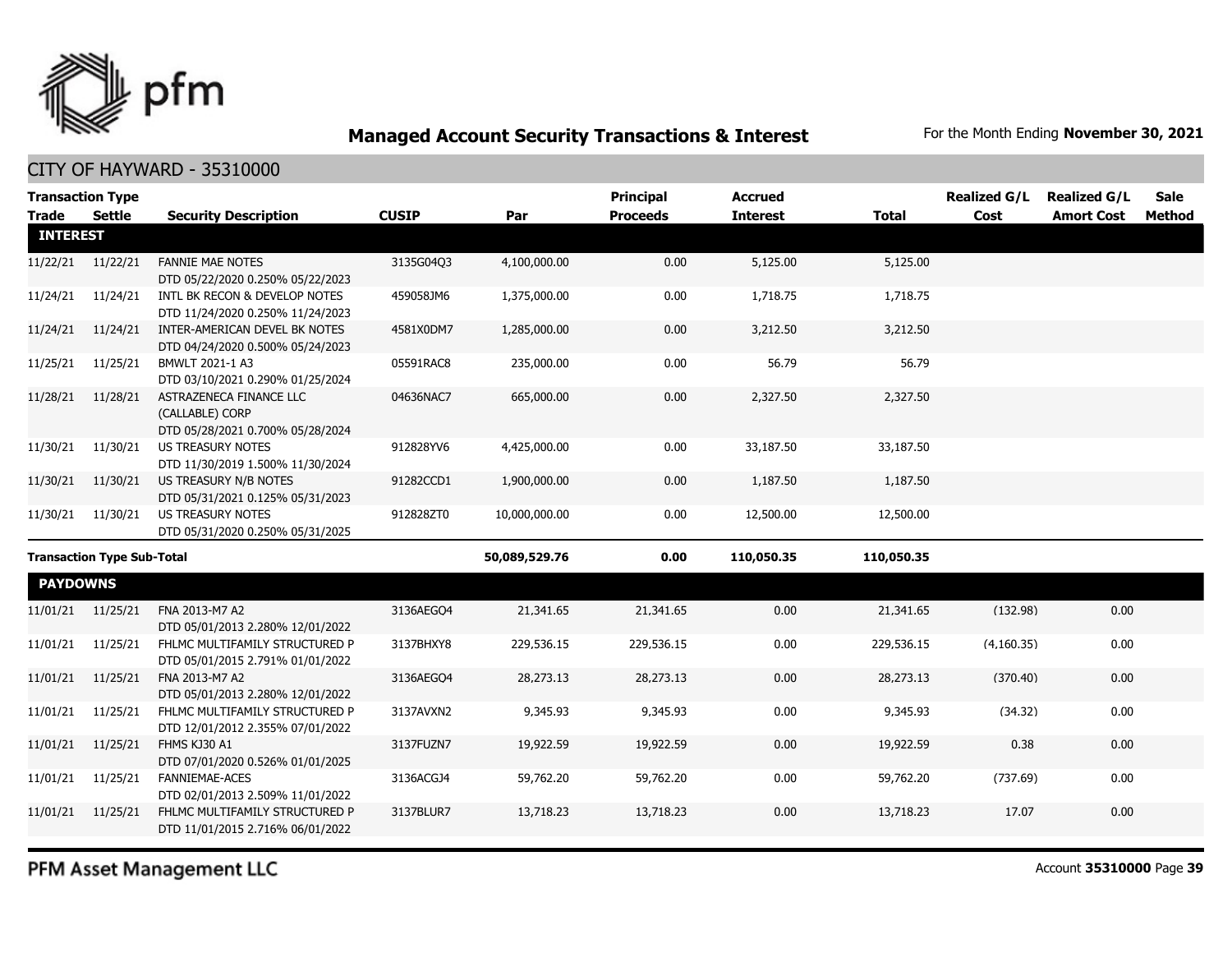

| <b>Trade</b>    | <b>Transaction Type</b><br>Settle | <b>Security Description</b>                                        | <b>CUSIP</b> | Par       | Principal<br><b>Proceeds</b> | <b>Accrued</b><br><b>Interest</b> | <b>Total</b> | <b>Realized G/L</b><br>Cost | <b>Realized G/L</b><br><b>Amort Cost</b> | <b>Sale</b><br>Method |
|-----------------|-----------------------------------|--------------------------------------------------------------------|--------------|-----------|------------------------------|-----------------------------------|--------------|-----------------------------|------------------------------------------|-----------------------|
| <b>PAYDOWNS</b> |                                   |                                                                    |              |           |                              |                                   |              |                             |                                          |                       |
|                 | 11/01/21 11/25/21                 | FHMS K023 A1<br>DTD 12/01/2012 1.583% 04/01/2022                   | 3137AWQG3    | 2,568.11  | 2,568.11                     | 0.00                              | 2,568.11     | 55.77                       | 0.00                                     |                       |
| 11/01/21        | 11/25/21                          | FHMS K023 A1<br>DTD 12/01/2012 1.583% 04/01/2022                   | 3137AWQG3    | 11,274.64 | 11,274.64                    | 0.00                              | 11,274.64    | 284.95                      | (0.01)                                   |                       |
| 11/01/21        | 11/25/21                          | FHMS KP05 A<br>DTD 12/01/2018 3.203% 07/01/2023                    | 3137FKK39    | 42.40     | 42.40                        | 0.00                              | 42.40        | 0.00                        | 0.00                                     |                       |
| 11/01/21        | 11/25/21                          | FHMS KJ27 A1<br>DTD 11/01/2019 2.092% 07/01/2024                   | 3137FQ3V3    | 503.65    | 503.65                       | 0.00                              | 503.65       | 0.01                        | 0.00                                     |                       |
| 11/01/21        | 11/25/21                          | FHLMC MULTIFAMILY STRUCTURED P<br>DTD 12/01/2012 2.355% 07/01/2022 | 3137AVXN2    | 20,124.68 | 20,124.68                    | 0.00                              | 20,124.68    | 78.61                       | 0.00                                     |                       |
| 11/01/21        | 11/25/21                          | FHMS K023 A1<br>DTD 12/01/2012 1.583% 04/01/2022                   | 3137AWQG3    | 23,175.65 | 23,175.66                    | 0.00                              | 23,175.66    | 506.96                      | 0.00                                     |                       |
| 11/15/21        | 11/15/21                          | HART 2018-B A3<br>DTD 12/12/2018 3.200% 12/15/2022                 | 44933AAC1    | 6,741.92  | 6,741.92                     | 0.00                              | 6,741.92     | 0.08                        | 0.00                                     |                       |
| 11/15/21        | 11/15/21                          | FORD CREDIT AUTO OWNER TRUST<br>DTD 10/23/2018 3.240% 04/15/2023   | 34532TAD4    | 8,175.89  | 8,175.89                     | 0.00                              | 8,175.89     | 1.40                        | 0.00                                     |                       |
| 11/15/21        | 11/15/21                          | CARMAX AUTO OWNER TRUST<br>DTD 07/25/2018 3.130% 06/15/2023        | 14313FAD1    | 11,209.18 | 11,209.18                    | 0.00                              | 11,209.18    | 1.53                        | 0.00                                     |                       |
| 11/15/21        | 11/15/21                          | <b>HDMOT 2020-A A3</b><br>DTD 01/29/2020 1.870% 10/15/2024         | 41284UAD6    | 8,451.70  | 8,451.70                     | 0.00                              | 8,451.70     | 1.84                        | 0.00                                     |                       |
| 11/15/21        | 11/15/21                          | FIFTH THIRD AUTO TRUST<br>DTD 05/08/2019 2.640% 12/15/2023         | 31680YAD9    | 10,431.29 | 10,431.29                    | 0.00                              | 10,431.29    | 2.29                        | 0.00                                     |                       |
| 11/15/21        | 11/15/21                          | NAROT 2018-C A3<br>DTD 12/12/2018 3.220% 06/15/2023                | 65478NAD7    | 8,398.60  | 8,398.60                     | 0.00                              | 8,398.60     | 1.61                        | 0.00                                     |                       |
| 11/15/21        | 11/15/21                          | HYUNDAI AUTO RECEIVABLES TRUST<br>DTD 04/10/2019 2.660% 06/15/2023 | 44932NAD2    | 12,655.14 | 12,655.14                    | 0.00                              | 12,655.14    | 1.67                        | 0.00                                     |                       |
| 11/15/21        | 11/15/21                          | COPAR 2019-1 A3<br>DTD 05/30/2019 2.510% 11/15/2023                | 14042WAC4    | 8,265.45  | 8,265.45                     | 0.00                              | 8,265.45     | 1.68                        | 0.00                                     |                       |
| 11/15/21        | 11/15/21                          | <b>HDMOT 2019-A A3</b><br>DTD 06/26/2019 2.340% 02/15/2024         | 41284WAC4    | 15,099.30 | 15,099.30                    | 0.00                              | 15,099.30    | 1.17                        | 0.00                                     |                       |
| 11/15/21        | 11/15/21                          | CARMAX AUTO OWNER TRUST<br>DTD 10/24/2018 3.360% 09/15/2023        | 14315EAC4    | 9,688.04  | 9,688.04                     | 0.00                              | 9,688.04     | 0.09                        | 0.00                                     |                       |
| 11/15/21        | 11/15/21                          | CARMX 2020-1 A3<br>DTD 01/22/2020 1.890% 12/16/2024                | 14315XAC2    | 6,668.96  | 6,668.96                     | 0.00                              | 6,668.96     | 1.31                        | 0.00                                     |                       |